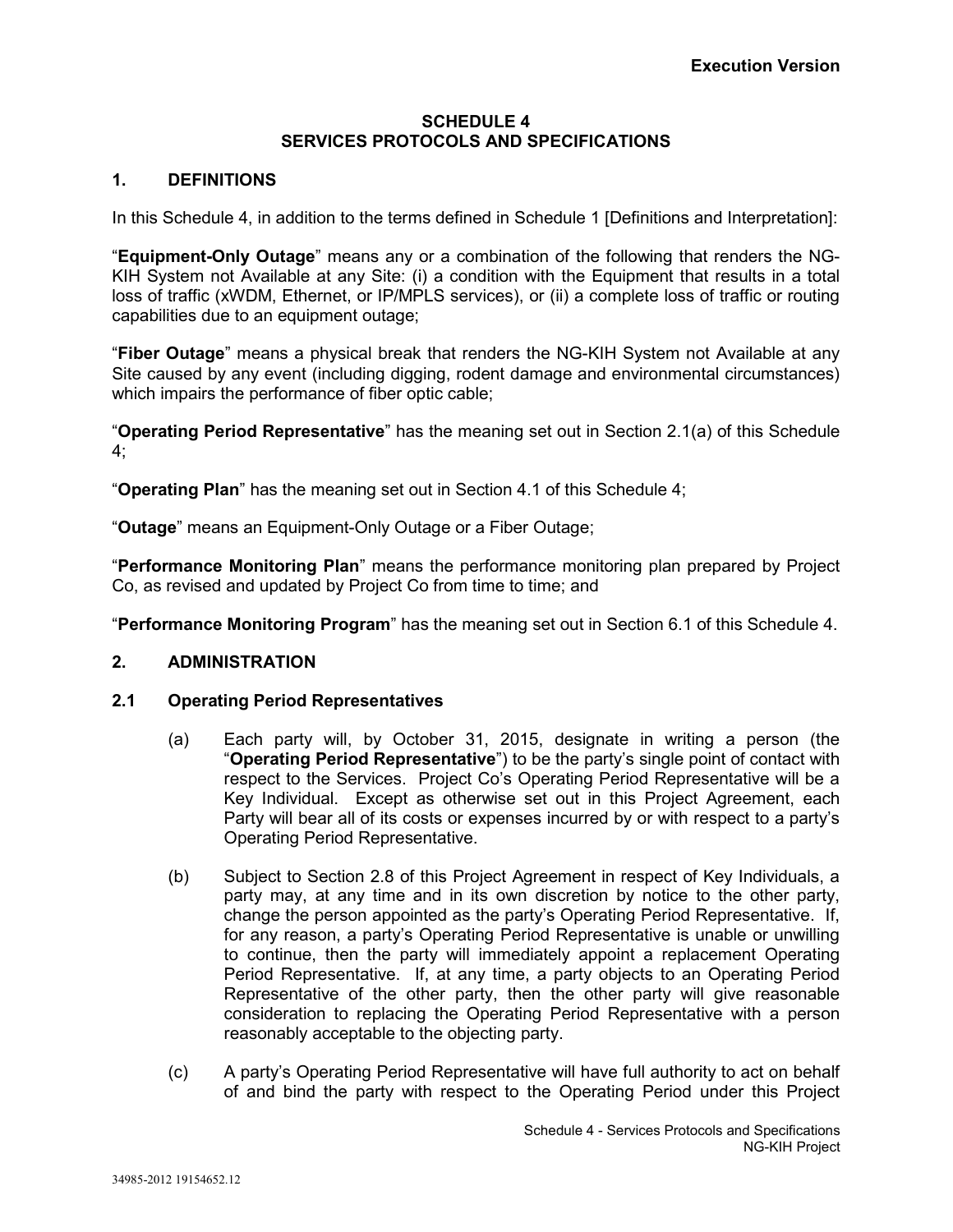Agreement, including giving any review, acceptance, approval or confirmation which may be given by the Authority. Notwithstanding the above, a party's Operating Period Representative will not have the authority to execute or agree to any amendments of or to give any waivers under this Project Agreement.

## **2.2 Annual Review**

At least once per year during the Operating Period, the Parties shall meet to review the Project and this Project Agreement, including all applicable thresholds and timelines.

## **2.3 Authority Not Responsible for the Services**

The Authority's rights of review, acceptance, approval or confirmation of compliance with respect to any aspect of the Services will be for the Authority's benefit only, and no acceptance, approval or confirmation of compliance by the Authority's Operating Period Representative or other representative of the Authority will in any way relieve Project Co of its obligation for all aspects of the Services except as may be expressly set out in this Project Agreement.

## **3. PERFORMANCE OF SERVICES**

#### **3.1 Delivery of Services**

Project Co will, at all times during the Operating Period, provide the Services in accordance with the specifications set out in this Schedule 4 and Appendix 4A [Services Specifications], this Project Agreement and the Operating Plan then in effect.

#### **3.2 Standards**

Project Co will, at all times during the Operating Period, provide the Services:

- (a) in accordance with the standards set out in Schedule 3 [Design and Construction Specifications] and this Schedule 4 [Services Protocols and Specifications];
- (b) in compliance with all applicable Laws;
- (c) in compliance with all applicable Permits, including all reporting obligations thereof; and
- (d) in a manner based on sound technical and operational procedures in accordance with Customary Industry Practice.

If one or more of the foregoing standards is applicable to any particular Service, then the highest of such standards will apply, provided that, in all cases, such standard or standards will be applied taking into account the age, use and reasonable wear and tear of the NG-KIH System, but without altering the specifications or the Services required to be provided in accordance with this Project Agreement.

#### **4. OPERATING PLAN**

## **4.1 Operating Plan**

Project Co will prepare an operations and maintenance plan (the "**Operating Plan**").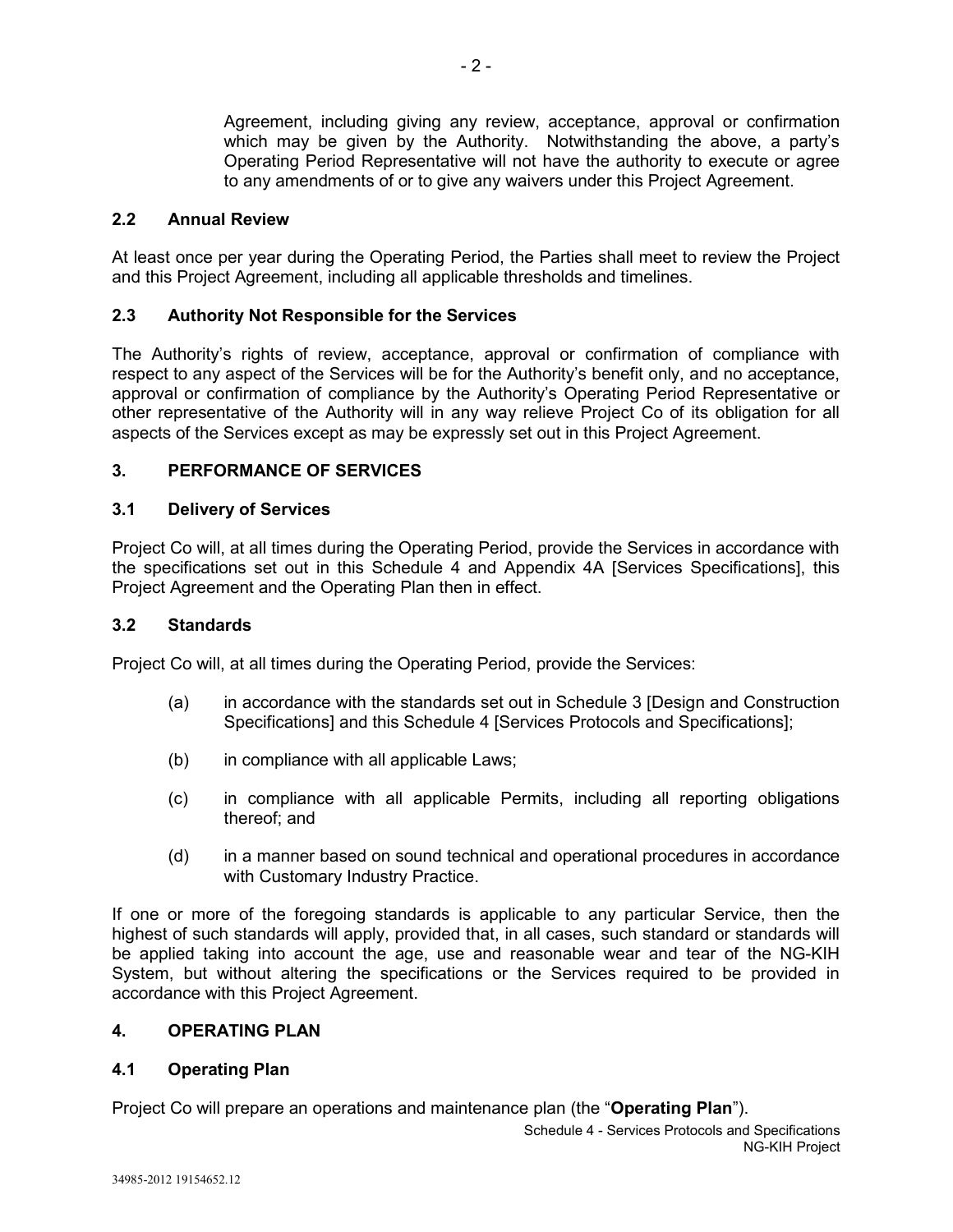## **4.2 Preparation of Operating Plan**

Project Co will work co-operatively with the Authority's Operating Period Representative in the preparation of the Operating Plan, and any amendments thereto. The Operating Plan, and any amendments, must be reasonable having regard to the requirements of this Project Agreement and will be developed and finalized as follows:

- (a) the Authority will, acting reasonably, make itself available to consult with Project Co in connection with the development of the Operating Plan, and any amendments thereto;
- (b) Project Co will deliver a draft of the Operating Plan to the Authority on or prior to October 31, 2015;
- (c) the Authority will provide its comments, if any, on the draft Operating Plan to Project Co on or prior to December 31,2015;
- (d) Project Co will deliver a revised draft of the Operating Plan to the Authority on or prior to January 31, 2016;
- (e) on or prior to February 19, 2016, the Authority will, advise Project Co whether the Authority accepts the Operating Plan, or, if the Authority does not accept the Operating Plan, the Authority will provide its reasons for such non-acceptance in sufficient detail to allow Project Co to address them;
- (f) if the Authority does not accept the Operating Plan, the parties will, acting reasonably, diligently work together with a view to revising the Operating Plan to address the Authority's reasons for non-acceptance; and
- (g) if the Authority has not accepted the Operating Plan by the date that is February 29, 2016, Project Co may refer the Dispute to the Dispute Resolution Procedure to determine whether Project Co's proposed Operating Plan is reasonable.

## **4.3 Amendment of the Operating Plan**

Project Co will follow the review procedure described in Section 4.2 prior to amending any Operating Plan, except the date in Section 4.2(b) above will instead refer to the date that the amendment to the Operating Plan is delivered by Project Co to the Authority (the "**Delivery Date**"), the date in Section 4.2(c) will be removed and the new date will be 30 days from the Delivery Date, the date in Section 4.2(d) will be removed and the new date will be 50 days from the Delivery Date, the date in Section 4.2(e) will be removed and the new date will be 75 days from the Delivery Date and the date in Section 4.2(g) will be removed and the new date will be 4 months from the Delivery Date.

## **4.4 Authority Comments**

Any comments provided by the Authority proposing changes to the Operating Plan submitted to it by Project Co under the review procedure described in Section 4.2 of this Schedule 4 are not considered Changes and will be completed at Project Co's cost and expense, unless any such proposed change would constitute a material change to this Project Agreement, in which case, the terms of Schedule 6 [Changes, Minor Works and Innovation Proposals] will apply and such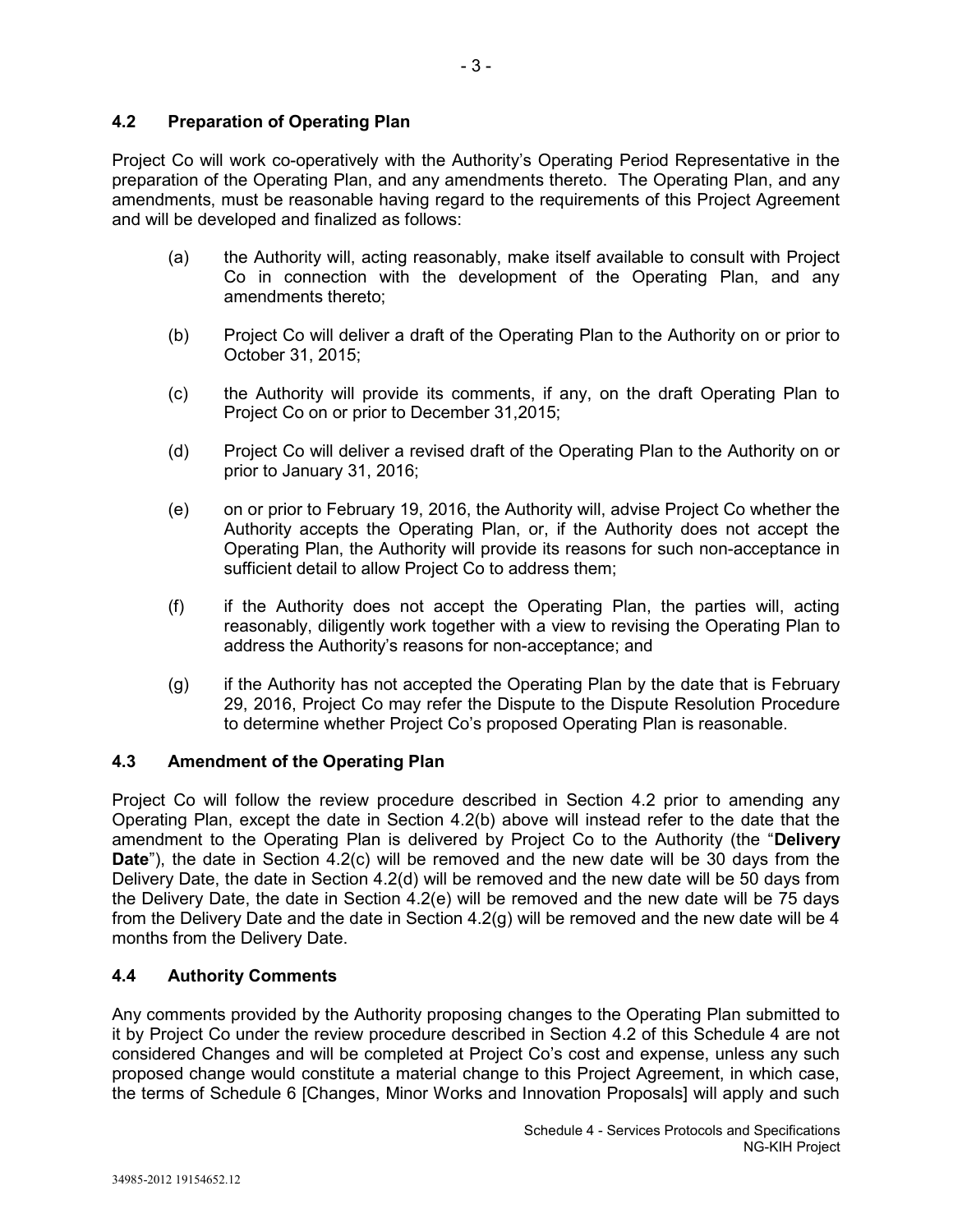proposed change will not be implemented except under a Change Certificate issued by the Authority. If and to the extent the Authority requires an amendment to the Operating Plan that it has previously reviewed and commented on (other than an amendment required to bring the Services into conformity with these Services Protocols and Specifications), such amendment will be a Change and the terms of Schedule 6 [Changes, Minor Works and Innovation Proposals] will apply.

# **5. SERVICES**

## **5.1 Described Services**

Project Co will perform the services described in Appendix 4A [Services Specifications].

## **5.2 Additional Services**

Project Co agrees that, in addition to the Services, it will provide all other ancillary and additional services as may be reasonably required to achieve the Services Specifications, but such ancillary and additional services do not include providing the Services on third party equipment or fiber.

# **6. PERFORMANCE MONITORING AND REPORTING**

# **6.1 Project Co Performance Monitoring**

Project Co will develop and at all times during the Operating Period have in place a performance monitoring program in accordance with the Performance Monitoring Plan (the "**Performance Monitoring Program**").

## **6.2 Reporting Requirements**

Project Co will submit reports to the Authority's Operating Period Representative in accordance with the reporting requirements set out in Appendix 4A [Services Specifications] and Schedule 14 [Records and Reports].

## **6.3 Authority Inspection and Audit**

Project Co will, on reasonable notice from the Authority:

- (a) permit the Authority to access, review and audit all records, information and reports maintained by Project Co in accordance with this Schedule 4;
- (b) ensure that the Performance Monitoring Program stores information and generates reports such that they are capable of, and readily available for, audit; and
- (c) facilitate and assist the Authority with any audit or inspection of the NG-KIH System, the Services or the Performance Monitoring Program undertaken by the Authority.

## **6.4 Increased Monitoring**

If: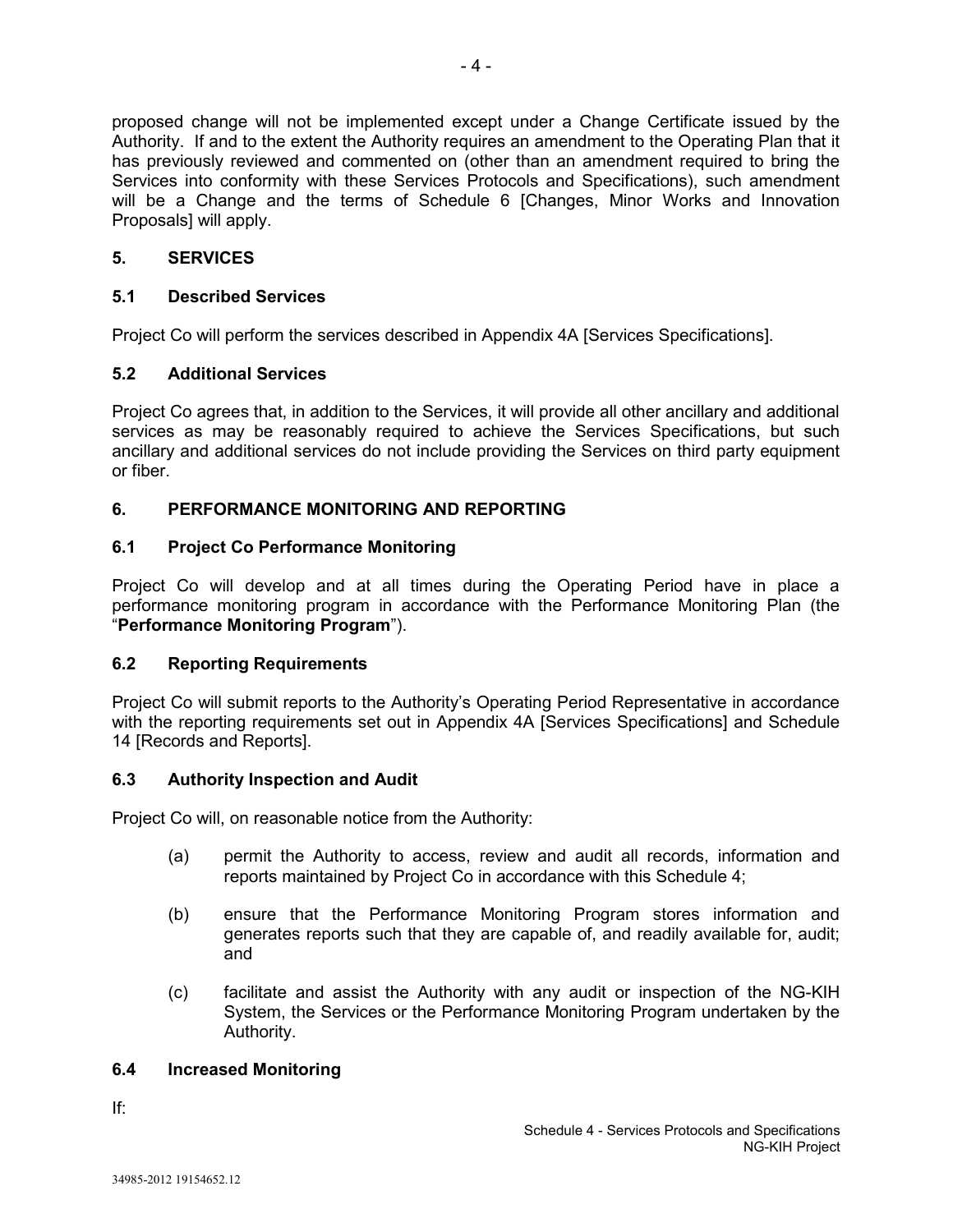- (a) Project Co incurs Deductions of:
	- (1) \$275,000 (Index Linked) or more in any 1 month period;
	- (2) \$810,000 (Index Linked) or more in any 3 consecutive month period;
	- (3) \$1,600,000 (Index Linked) or more in any 6 consecutive month period; or
	- (4) \$3,250,000 (Index Linked) or more in any 12 consecutive month period; or
- (b) a Reporting Error (whether related to the same type of Reporting Error or not) occurs on more than three occasions in any 12 consecutive month period,

the Authority may increase its monitoring of the performance by Project Co under this Project Agreement and carry out any inspections and audits which it reasonably requires for a period of up to 90 days. Project Co will reimburse the Authority for all reasonable costs and expenses incurred by the Authority in carrying out such additional monitoring, inspections and audits within 5 Business Days after the Authority delivers an invoice to Project Co for such amounts.

## **6.5 Authority's Right of Access**

The Authority may, at all times during the Operating Period, without notice, access, audit and inspect the NG-KIH System and Project Co's delivery of the Services to confirm the performance by Project Co of its obligations under this Project Agreement and that the NG-KIH System is being maintained in accordance with the terms of this Project Agreement, provided that:

- (a) the Authority does not unreasonably interfere with the performance by Project Co of its obligations under this Project Agreement; and
- (b) the Authority complies with Project Co's safety and security policies, provided that Project Co has delivered copies of such policies to the Authority and such policies do not unreasonably impair or limit the Authority's ability to access all aspects of the NG-KIH System.

If the Parties agree, or if it is determined in accordance with the Dispute Resolution Procedure, that Project Co is performing its obligations under this Project Agreement and the NG-KIH System is being maintained in accordance with the terms of this Project Agreement, then, to the extent that the Authority's exercise of its rights under this Section 6.5 has materially interfered with Project Co's ability to perform the Services, such interference will be treated as an Excusing Event.

#### **7. HANDBACK**

## **7.1 Handback Requirements**

Project Co will carry out the Handback Requirements in accordance with Appendix 4B [Handback Requirements].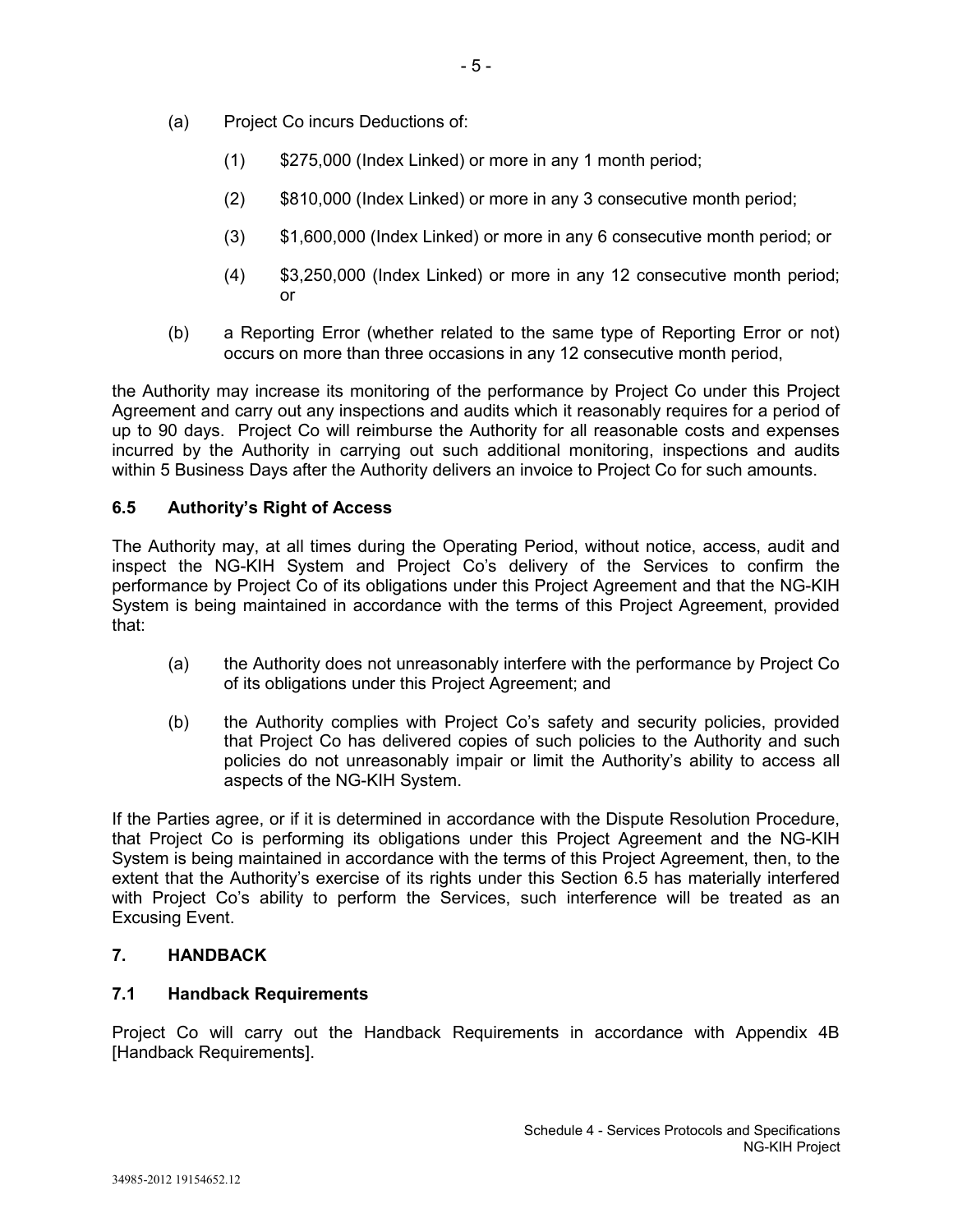#### **APPENDIX 4A SERVICES SPECIFICATIONS**

## **1. DEFINITIONS**

In this Appendix 4A, in addition to the terms defined in Schedule 1 [Definitions and Interpretation]:

"**Access Point**" means a component of the NG-KIH System that transmits and receives data;

"**AHR Services**" means Advanced Hardware Replacement Services, as described in Section 3.2(b) of this Appendix 4A;

"**Change Control Request**" means the request to provide a change in the configuration of services to a Site Location and is described in Section 2.2(d)(2);

"**Circuit**" means the Access Point or section between two or multiple terminals over which oneway or two-way communications may be provided. A complete path may terminate between an access point "A" and a destination point "Z" and transverse over multiple access points. Each transition point or, section, between access points which the path is required to be configured is determined as a circuit. A circuit is also assigned a unique identifier between each termination point and section;

"**Complex Remote Change**" means a change affecting multiple supported devices, circuits, routing tables or users that can be performed remotely by a NOC provisioning technician, involves an element of risk and require a back out plan in the event problems are encountered and precautionary measures such as device backups are performed;

"**CPE**" means Customer Premise Equipment managed by Project Co unless otherwise stated;

"**Emergency Change**" means an immediate change in the logical or physical configuration of the NG-KIH System to accommodate an Emergency;

"**Equipment List**" means the list of equipment to be installed in the NG-KIH System;

"**Field Locations**" has the meaning set out in Section 2.1(b)(4) of this Appendix 4A;

"**MACD**" has the meaning set out in Section 2.3 of this Appendix 4A;

"**Monthly Fault History Report**" means the report described in Section 2.2(c) of this Appendix 4A;

"**Monthly Incident Report**" means the report described in Section 2.2(a) of this Appendix 4A;

"**Monthly Inventory Report**" means the report described in Section 2.2(b) of this Appendix 4A;

"**Monthly Service Request Report**" means the report described in Section 2.2(d) of this Appendix 4A;

"**NOC**" means the Network Operations Center provided by Project Co or a third party on behalf of Project Co;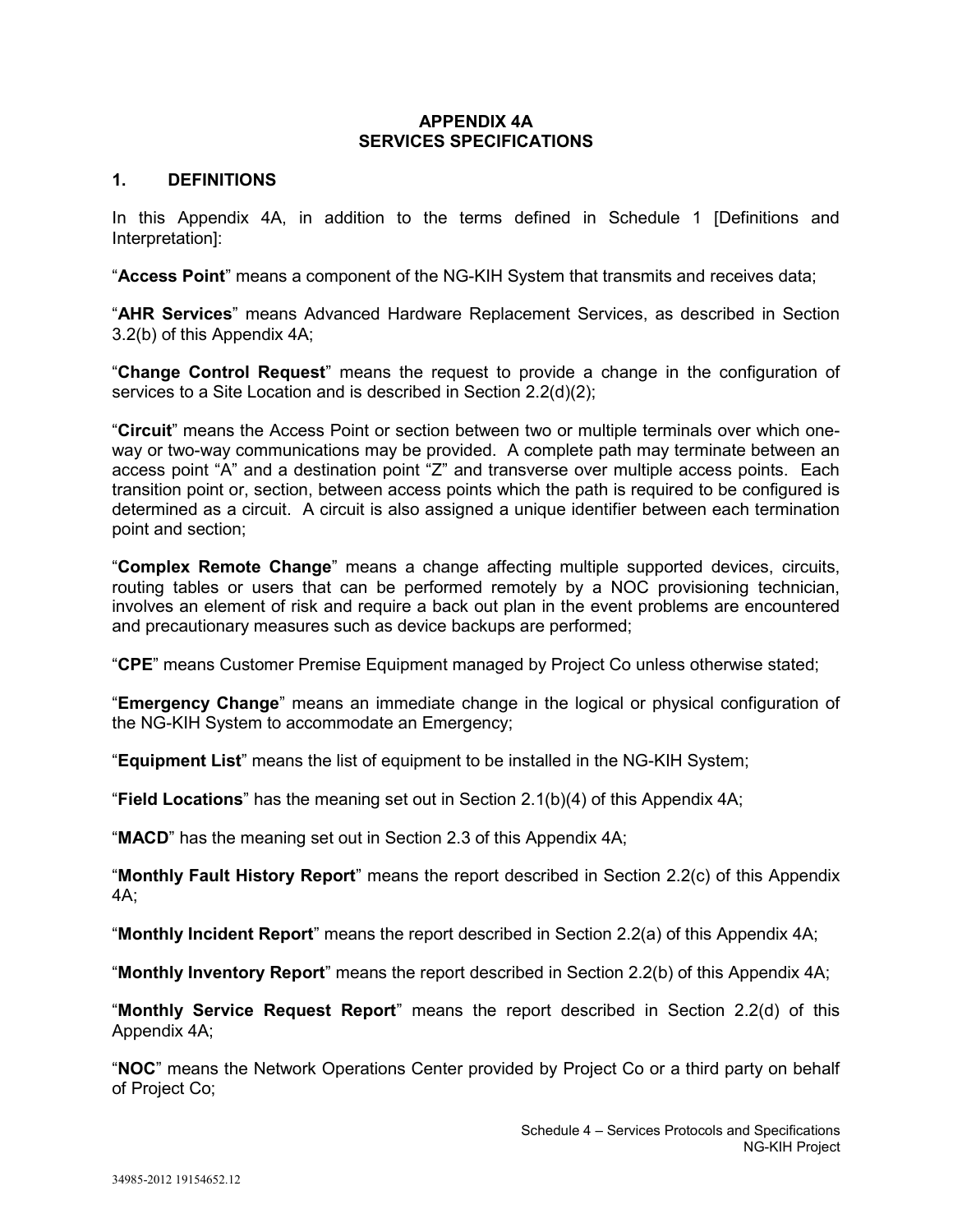"**NOC Incident Ticket**" has the meaning set out in Section 2.1(b)(1) of this Appendix 4A;

"**Product Service Catalog**" has the meaning set out in Schedule 3 [Design and Construction Specifications];

"**Service Request**" has the meaning set out in Section 2.3(a) of this Appendix 4A;

"**Service Request Order**" means the request to provide services to a Site and is described in Section2.3(c)(3) of this Appendix 4A;

"**Simple Remote Change**" means a change affects a single supported device or circuit and can be performed remotely by a NOC provisioning technician;

"**Simple Remote Speed Change**" means a change that can be made remotely to existing circuits on a single device requiring only a change to the configuration profile of a device within the parameters and capabilities of the existing hardware and within the specifications of the Product Service Catalog;

"**Site Access Plan**" has the meaning set out in Schedule 3 [Design and Construction Specifications];

"**Ticketing System**" has the meaning set out in Section 2.1(b)(2) of this Appendix 4A; and

"**Web Portal**" means the web portal provided by Project Co and accessible by the Authority through the Authority's two (2) licensed seats providing read-only remote access as further described in Section 2.2(f) of this Appendix 4A.

### **2. SCOPE OF WORK - OPERATIONS**

#### **2.1 Fault Management**

(a) Overview

The combination of fault management, incident restoration, problem management, and configuration management fall under the overall umbrella of network management. Project Co will follow Customary Industry Practice network management, maintenance and incident resolution practices to meet or exceed the requirements set out in Section 2 of this Appendix 4A. This fault management is provided through dedicated, redundant and secure Multi-Protocol Label Switching (MPLS) connections between the two (2) geographically diverse NOC data networks and the two (2) geographically diverse Authority gateway elements operating on the NG-KIH System. Project Co will not take responsibility for failures in third party equipment or fiber.

- (b) Scope
	- (1) Fault Management Services

Project Co shall utilize the NOC to remotely monitor the NG-KIH System 7 days a week x 24 hours per day x365 days per year to proactively manage potential network issues. The system monitoring, management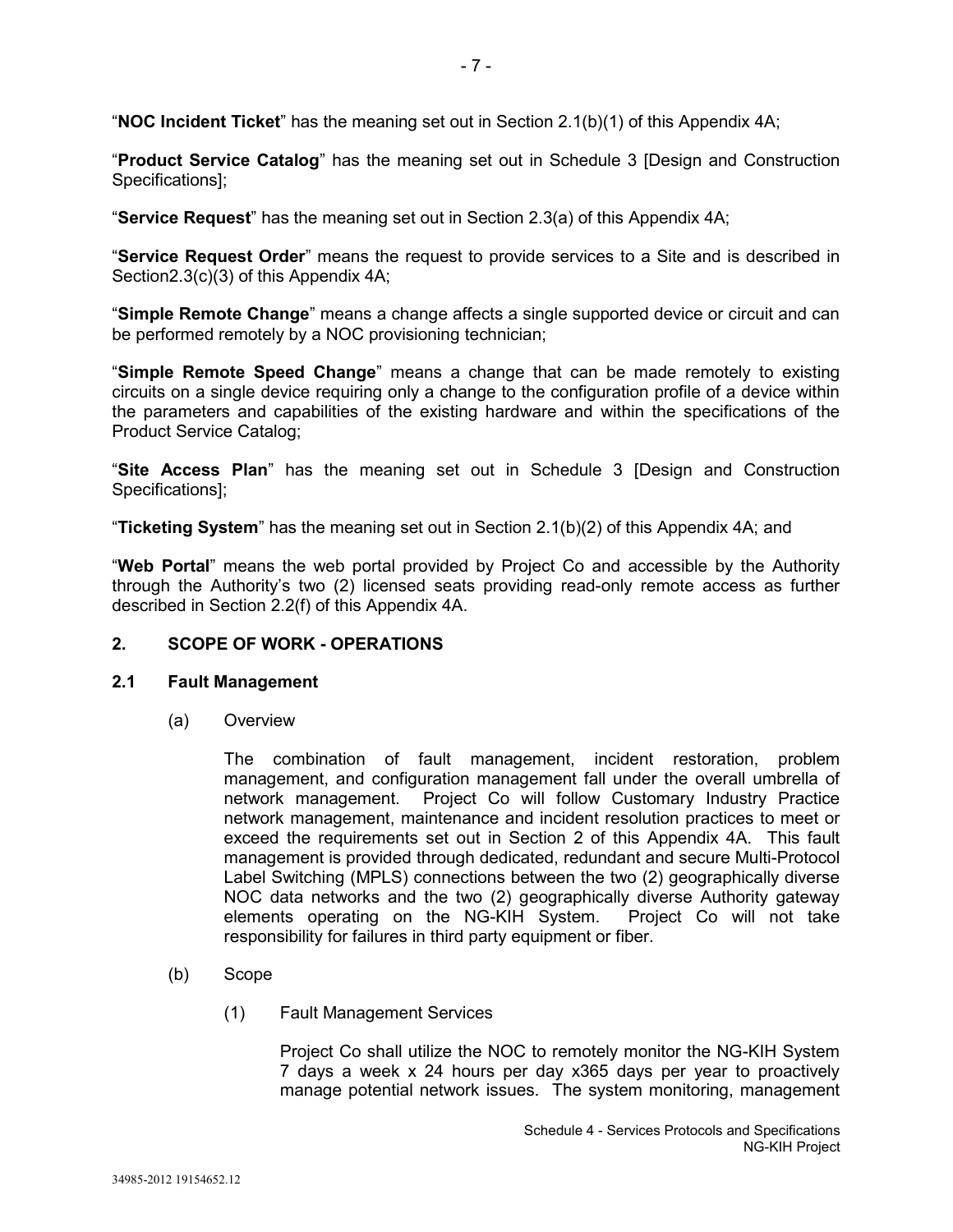and reporting systems will receive, filter and correlate events and alarms generated by the NG-KIH System when threshold levels as defined in the Operating Plan are exceeded. Incidents may also be reported to the NOC by telephone or email. When an alarm is triggered, the NOC will generate an incident ticket ("**NOC Incident Ticket**"). If the Incident does not clear within 5 minutes a NOC Engineer will be assigned to the ticket to initiate troubleshooting and restoration efforts and will dispatch the ticket to the appropriate workgroup. The Authority's designated point(s) of contact will be notified of the issue.

(2) Incident and Alarm Notifications

A NOC Incident Ticket will indicate all available information in respect of the incident identified by Project Co's device management software tools deployed. At a minimum when the NOC Incident Ticket is first created it will include a time stamp and a description of the system impacted to the extent such information is available.

Project Co will correlate and filter incoming alarms based on the capabilities of the specific tools used for monitoring.

As soon as a network fault is detected, a NOC Incident Ticket will be opened in the NOC's event tracking system which generates all tickets (the "**Ticketing System**").

(3) NOC Incident Restoration

NOC Incident Restoration includes the activities necessary to correct abnormal and service effecting situations within the NG-KIH System. The NG-KIH System is an end-to-end network composed of network hardware and software, including the Node Sites and Service Level 1 Sites and Service Level 3 Sites. NOC Incident Restoration encompasses these components.

(4) NOC Dispatch Process

If necessary, the NOC personnel will confirm with the Authority's Operating Period Representative and, in accordance with the Site Access Plan, to obtain Access or make escort arrangements in order for the field technician to gain Access to the relevant Site, or the field locations that are applicable to the Project (the "**Field Locations**"). Once Access is confirmed or escort arrangements are made with the Authority's Operating Period Representative, the NOC personnel will contact the dispatch organization in the specific region required for the appropriate response time listed for the relevant Site or Field Locations.

If applicable, the Authority escort information will be provided to the dispatch field technician and/or construction crew by the NOC personnel. Arrangements for arrival time and any specific details for Access to the Site or Field Locations will be coordinated directly with the dispatched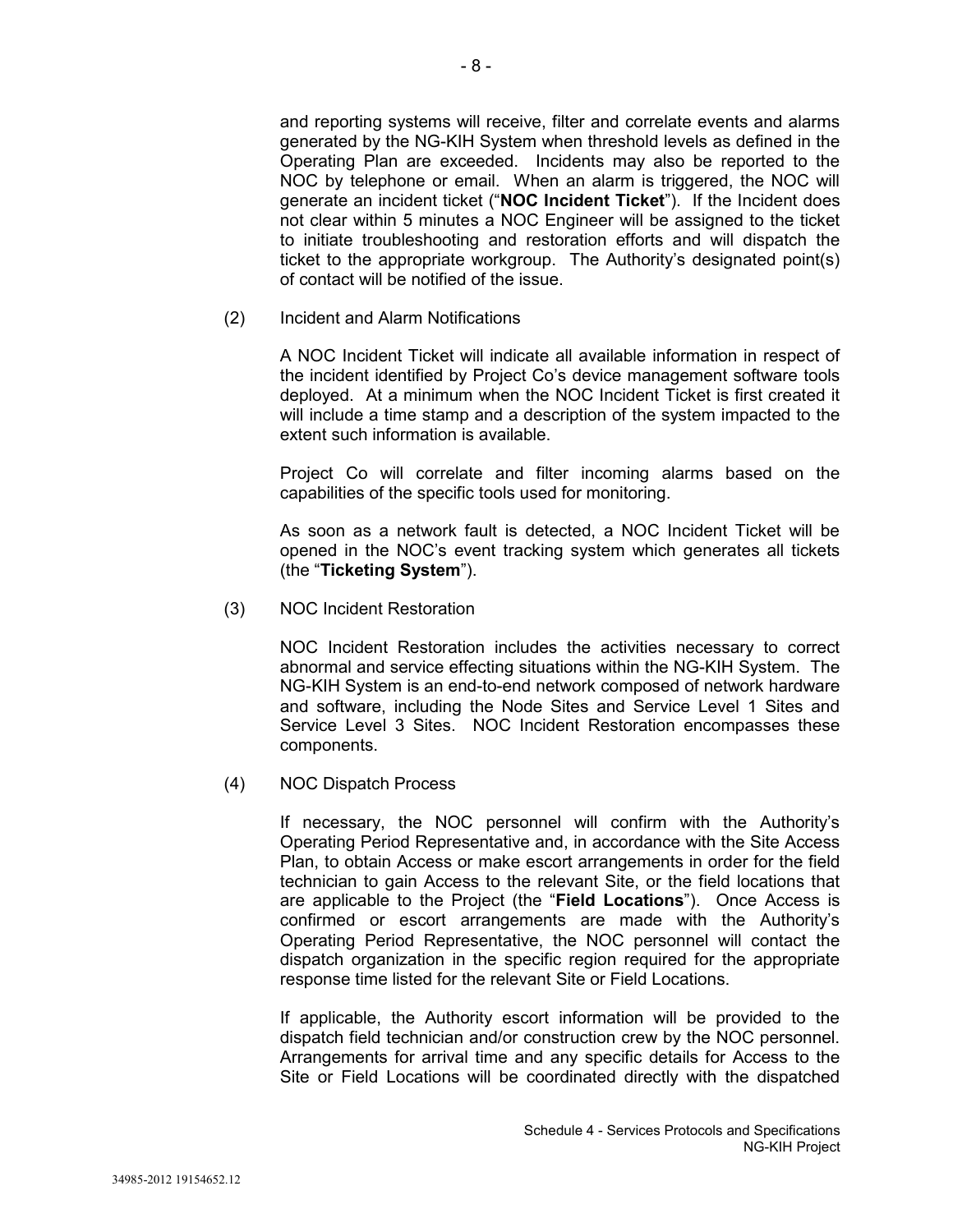technician and/or construction crew and the Authority appointed escort in accordance with the Site Access Plan.

Once at the relevant Site or Field Location, the dispatched field technician's and/or construction crew's arrival time is recorded by the NOC and they will contact the Authority's escort, if applicable, and gain Access to the Equipment at the Site so NOC Incident Restoration can be performed with the NOC.

The NOC will work closely with the field technicians and/or construction crew to coordinate the technician's troubleshooting actions through restoration at the relevant Site.

If an Authority person is available to assist at the Site, at the request of Project Co, the NOC may also work with an Authority person to verify power, provide a visual assessment of any equipment lamp indicators or reset the power on a piece of Equipment. For clarity, the Authority person's involvement will have no impact on how an Incident Ticket is managed or the Deduction regime.

## (5) Problem Management

The problem management methodology is used to capture systemic issues that generate repeat NG-KIH System incidents, identify and isolate their root causes and define workarounds or temporary solutions while implementing permanent solutions. Project Co will utilize industry standard tools and techniques to find and eliminate these issues before they become critical issues. Critical issues are those issues that impact multiple Site Locations.

(6) Configuration Management

Configuration management is the detailed recording and updating of information that captures hardware and software configuration details. Such information typically includes the design and configurations of the NG-KIH System, hardware and software revisions, circuit routing information and other information needed for network remediation, restoration and proactive management. Details will be captured regularly and stored within the NOC's inventory list of Equipment. This information is then readily available for disaster recovery, network element recovery, product change notice validation, network simulation and other critical needs as they arise.

## **2.2 Standard Reporting**

Project Co will provide standard reports at regular intervals in a consistent format that includes a statement of purpose, a summary of findings, data collection, conclusions and key recommendations from Project Co's Operating Period Representative. The following standard reports shall be provided as part of Project Co's Fault Management Services within fifteen (15) Business Days after the end of each reporting period: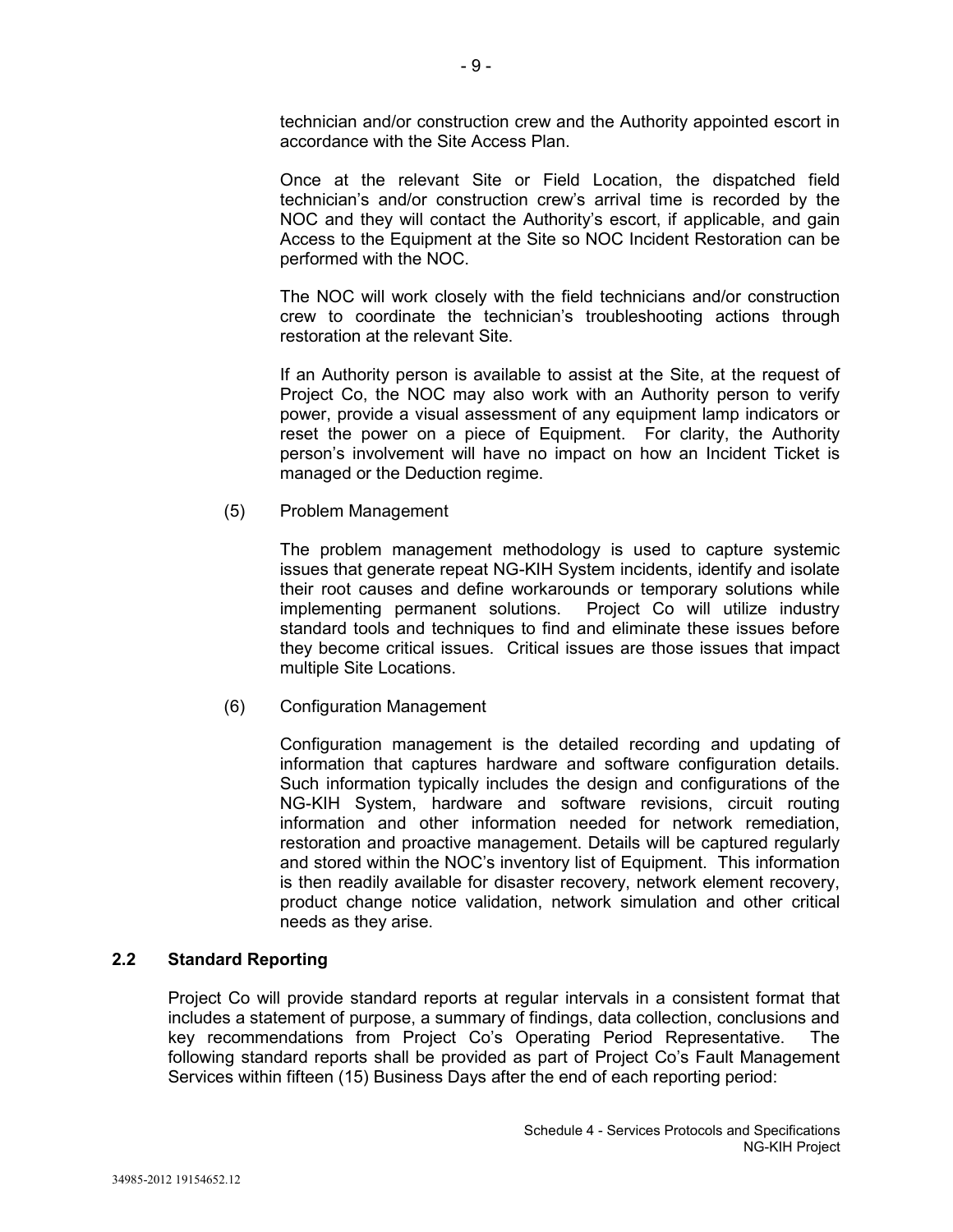(a) Monthly Incident Report

This report is designed to track and report the incidents that occur with each item of Equipment and tracked by Project Co monitoring tools and team. This will include the current status of individual Equipment incidents that are logged and tracked within the NOC's Ticketing System. In addition to the structure of the report as described above (Standard Reporting), this report shall include the following data:

- (1) Ticket number
- (2) Device name
- (3) Device type
- (4) Alarm severity (Minor, Major or Critical) if applicable
- (5) Incident description
- (6) Ticket open, issue restored and closed dates
- (7) Ticket status or state (open, closed, restored or pending)
- (8) Time to restore or resolve problem (MTTRespond or MTTRestore), if applicable
- (b) Monthly Inventory Report

This report is designed to track and report on the NG-KIH System identified by Project Co's monitoring tools and team. In addition to the structure of the report as described above (Standard Reporting), this report shall include the following data:

- (1) Device name
- (2) Device location
- (3) Product type
- (4) Product software version
- (5) Product hardware version
- (6) Product software revision
- (7) Product hardware revision
- (8) Product IP address
- (c) Monthly Fault History Report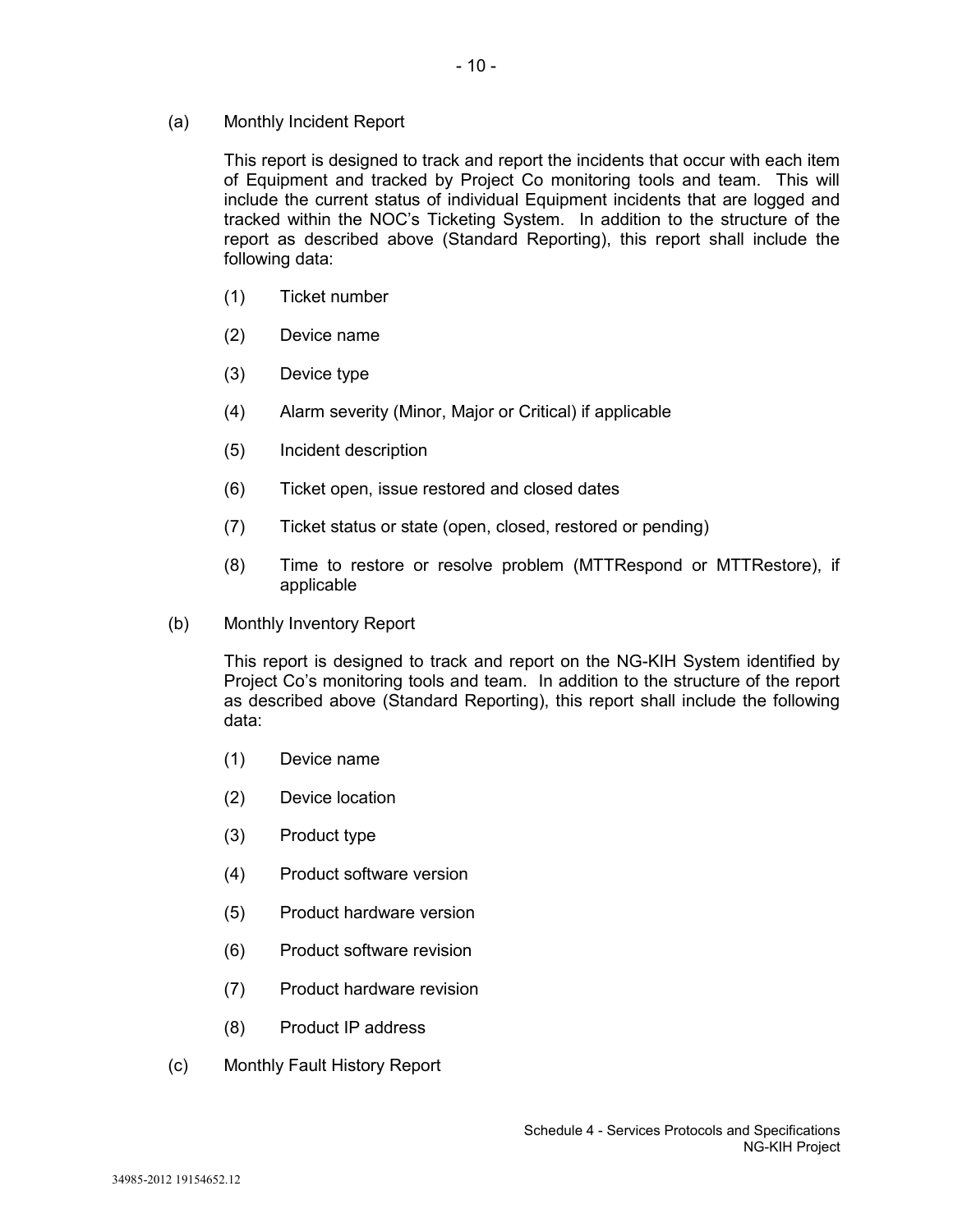- 11 -

This report is designed to track and report the alarms that are being opened and tracked by the NOC monitoring tools and team. This will include the current status by having the individual device alarms logged and tracked within the NOC's Ticketing System. The information gathered will be reviewed and analyzed by Project Co's NOC problem management team. Project Co's Operating Period Representative will report any trends found by Project Co's NOC problem management team and provide recommendations to address findings such as chronic problem resolution. In addition to the structure of the report as described above (Standard Reporting), this report shall include the following data:

- (1) Device name
- (2) Device type
- (3) Alarm severity (Minor, Major or Critical), including a time stamp of when the incident as reported
- (4) Alarm type
- (5) Alarm description
- (6) Problem summary
- (7) Problem status
- (8) Problem restoration, including a time stamp of when the incident is restored
- (9) Analysis
- (d) Monthly Service Request Reports

Changes within the NG-KIH System will be tracked and reported by the service request (provisioning) and change control process and reporting. In addition to the structure of the report as described above (Standard Reporting), these reports shall include the following data:

- (1) Monthly Service Request Report The monthly service request report is designed to include any devices or services that are added to the NG-KIH System in accordance with Schedule 6 [Changes, Minor Works and Innovation Proposals] and will include data such as:
	- (i) Ticket number
	- (ii) Device name
	- (iii) Device type
	- (iv) Circuit ID
	- (v) Site address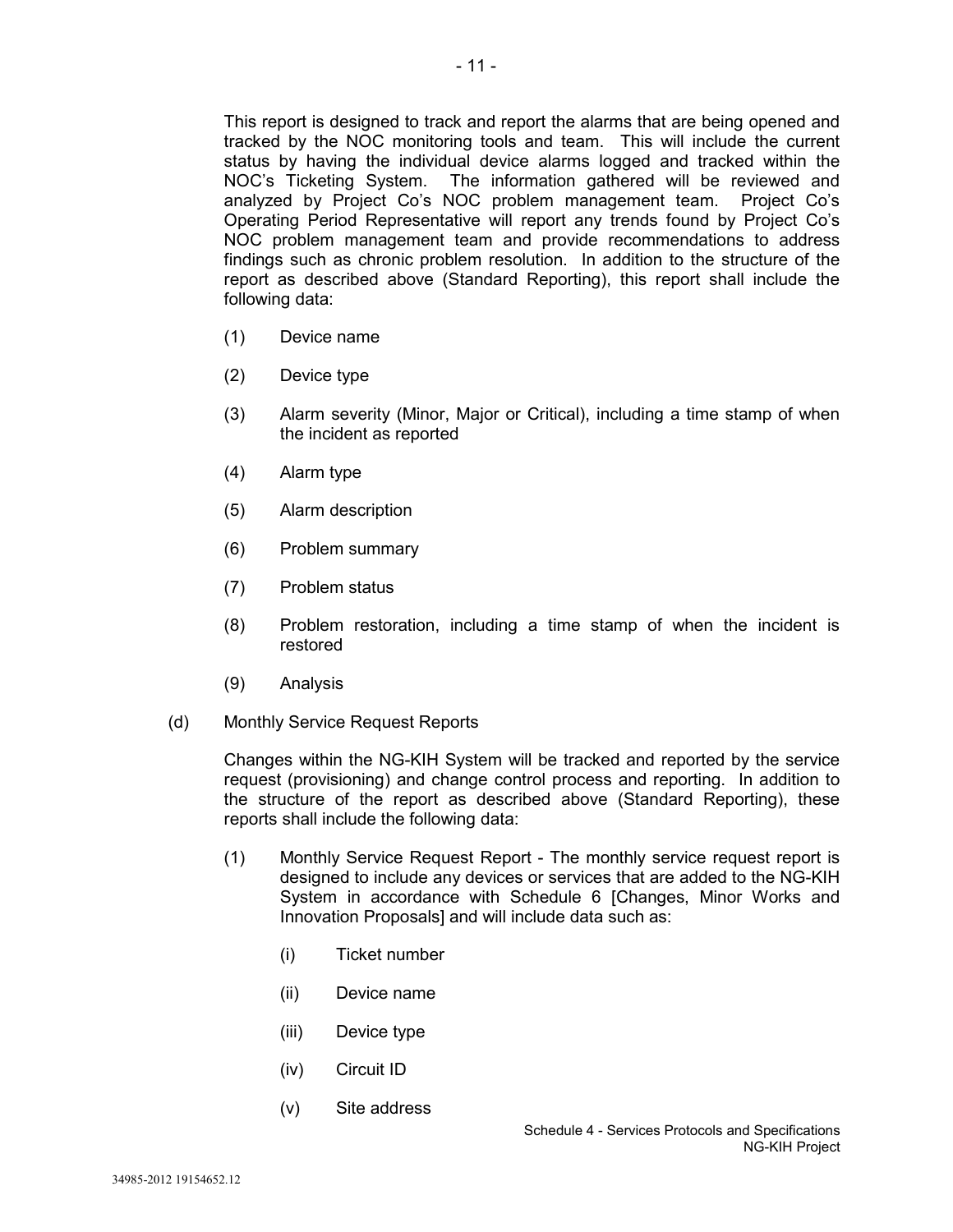- (vi) Status
- (vii) Number of circuits to configure
- (viii) Create date
- (ix) Closed date
- (x) Time to complete
- (2) Change Control Request Report The change control request report will cover the changes within the existing environment of the NG-KIH System currently monitored by the NOC and will include such data as:
	- (i) Ticket number
	- (ii) Device name
	- (iii) Device type
	- (iv) Circuit ID
	- (v) Change type
	- (vi) Summary
	- (vii) Status
	- (viii) Create date
	- (ix) Closed date
- (e) Other Reports

An inventory report is a report that lists the inventory/assets within the managed NG-KIH System. Not all details may be available for all Equipment or Sites. Details will be captured automatically or manually by database backups from the Equipment or applications. Inventory reports are comprised of information input manually or available electronically.

Manual: device TID/hostname/system address, physical locations including site address, GPS coordinates, floor, aisle, rack and shelf location information.

Automatic: device type, serial number, date-of-manufacture, release or version numbers and quantity.

A circuit report which lists the circuit details within the managed NG-KIH System. Not all details may be available for all Equipment or Sites. Details will be captured automatically or manually by database backups from the Equipment or applications. Circuit reports are comprised of information input manually or available electronically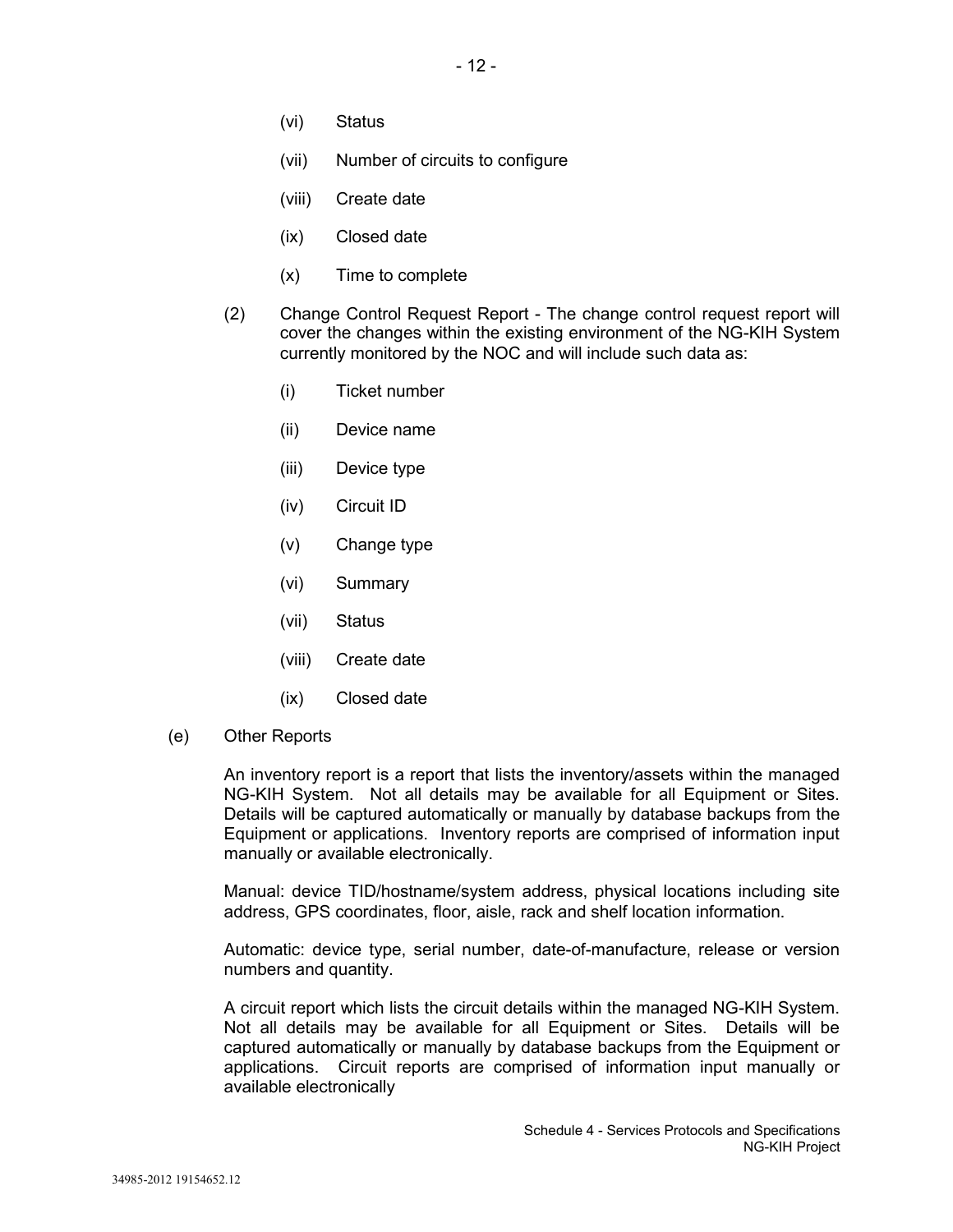Manual: device TID/hostname/system address, physical locations including site address, GPS coordinates, floor, aisle, rack and shelf location information.

Automatic: device type, serial number, date-of-manufacture, release or version numbers and quantity.

(f) Remote Customer View

Two (2) licenses will be provided for remote customer view via the Web Portal accessed via the internet using a two factor authentication. With remote customer view access, the Authority will have the capability to view the status of the NG-KIH System, generate alarm, condition, configuration, and inventory reports, and other reports as may be developed in accordance with the Enhanced Performance Management. Date and query fields available include device status, IP address, device type, system name, and location. Fields are available for view access only and are restricted from updates. The Authority will be provided access to view tickets along with details of the trouble issue. The Authority's access will provide authorized users with "view-only access" to query, sort and select tickets for further review including the ability to view the ticket's various fields with their respective status and notes.

(g) Root Cause Analysis

Upon request, root cause analysis reports will be provided to the Authority in accordance with the Standard Reporting requirements set out in Section 2.2 of this Appendix 4A.

#### **2.3 Service Provisioning**

(a) Overview

Project Co shall perform remote provisioning work within the NG-KIH System. For the purposes of this Appendix 4A, Service Provisioning is referred to as logical Move, Add, Change and Disconnect (MACD). MACD requests are made by the Authority, implemented remotely by Project Co and characterized as Simple Remote Change, Complex Remote Change or Simple Remote Speed Change (the "**Service Request**"). MACD requests are performed remotely on Equipment and may include changes to one or more of the following parameters:

- (1) Circuits
- (2) Ports
- (3) Termination points
- (4) Routing tables
- (5) Access lists
- (6) Passwords

- 13 -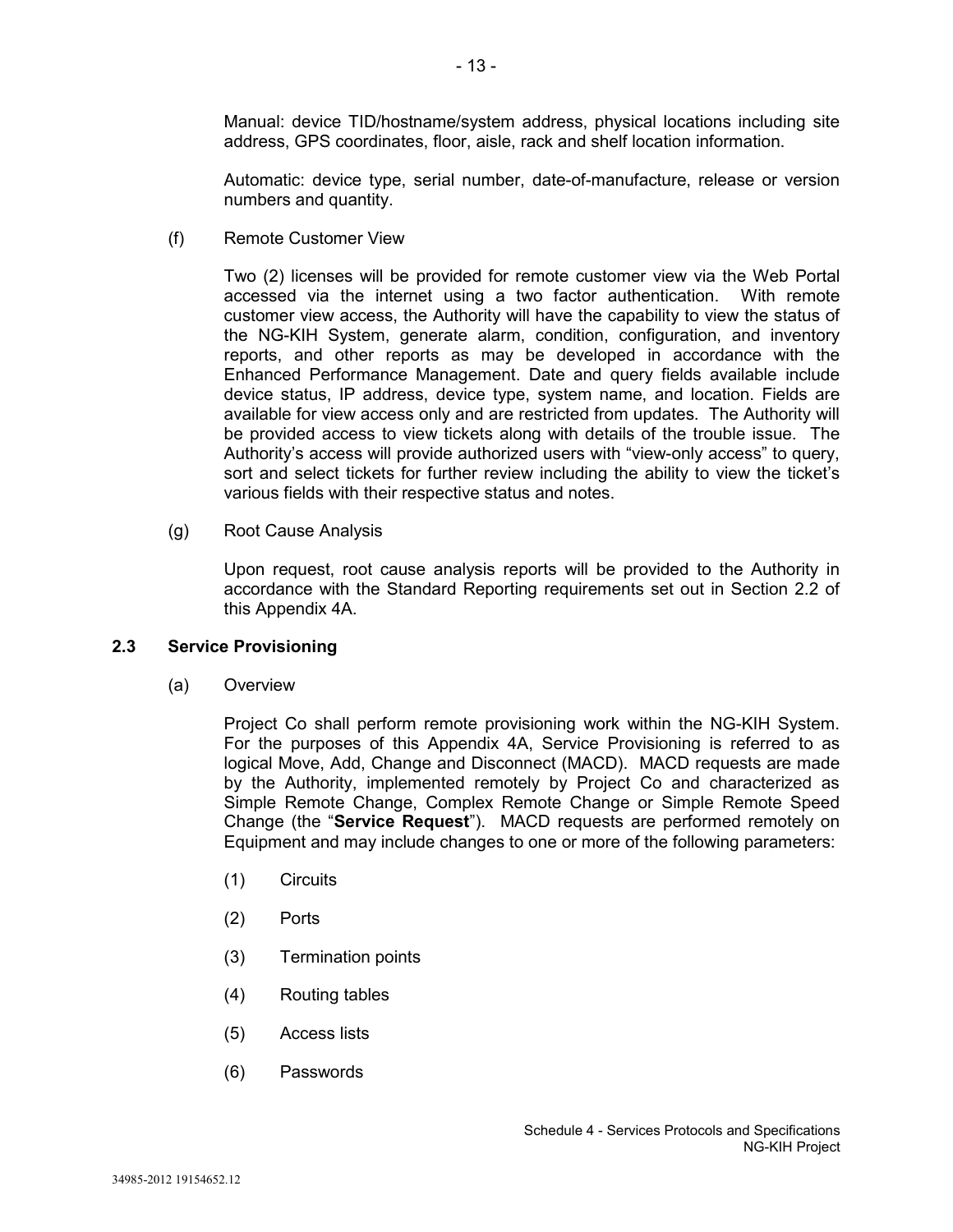(b) Information Requirements from the Authority

Complete Services Request Form including the required information for provisioning into the NG-KIH System.

- (c) Scope
	- (1) Project Co will be responsible for engineering the Service Request to ensure there is sufficient capacity in the NG-KIH System to implement the Service Request. In the event that a Service Request is not achievable given the NG-KIH System's configuration at the time of the request, the Authority can withdraw the Service Request or proceed in accordance with the terms of Schedule 6 [Changes, Minor Works and Innovation<br>Proposalsl. Project Co will undertake the following activities in Project Co will undertake the following activities in accordance with the Operating Plan to determine whether the Service Request is achievable in the existing configuration of the NG-KIH System at the time such request is submitted by the Authority:
		- (i) Complete the pre-engineering service request with specific details necessary to satisfy the Service Request.
		- (ii) Method of procedures will be coordinated and completed in advance of scheduled need, when applicable.
	- (2) MACDs are pre-engineered and performed remotely by Project Co, subject to receipt from the Authority of the information described in Section 2.3(b).
		- (i) Move: The function of remotely moving an existing circuit from one termination point to another in the NG-KIH System.
		- (ii) Add: The function of remotely adding a new circuit, activating new groups/slots/ports, IP route, routing tables or users within the NG-KIH System.
		- (iii) Change: The function of remotely changing a group configuration, user level settings, circuit parameters for operations, IP routing in a switched network or DNS Proxy block/unblocks.
		- (iv) Logical Disconnect: The disconnect of a logical or virtual circuit. The requested action is to remotely disconnect a logical circuit when circuit resources are no longer required. Logical disconnect examples include configuration changes relating to the disconnection or deletion of a port, circuit, or other resources which no longer have purpose on the NG-KIH System.
	- (3) Project Co will implement remote, logical MACD tasks via the NOC. A service request ticket will be created by the NOC which will be used for scheduling, tracking, notification and detailing the specifics of the Service Request (a "**Service Request Order**").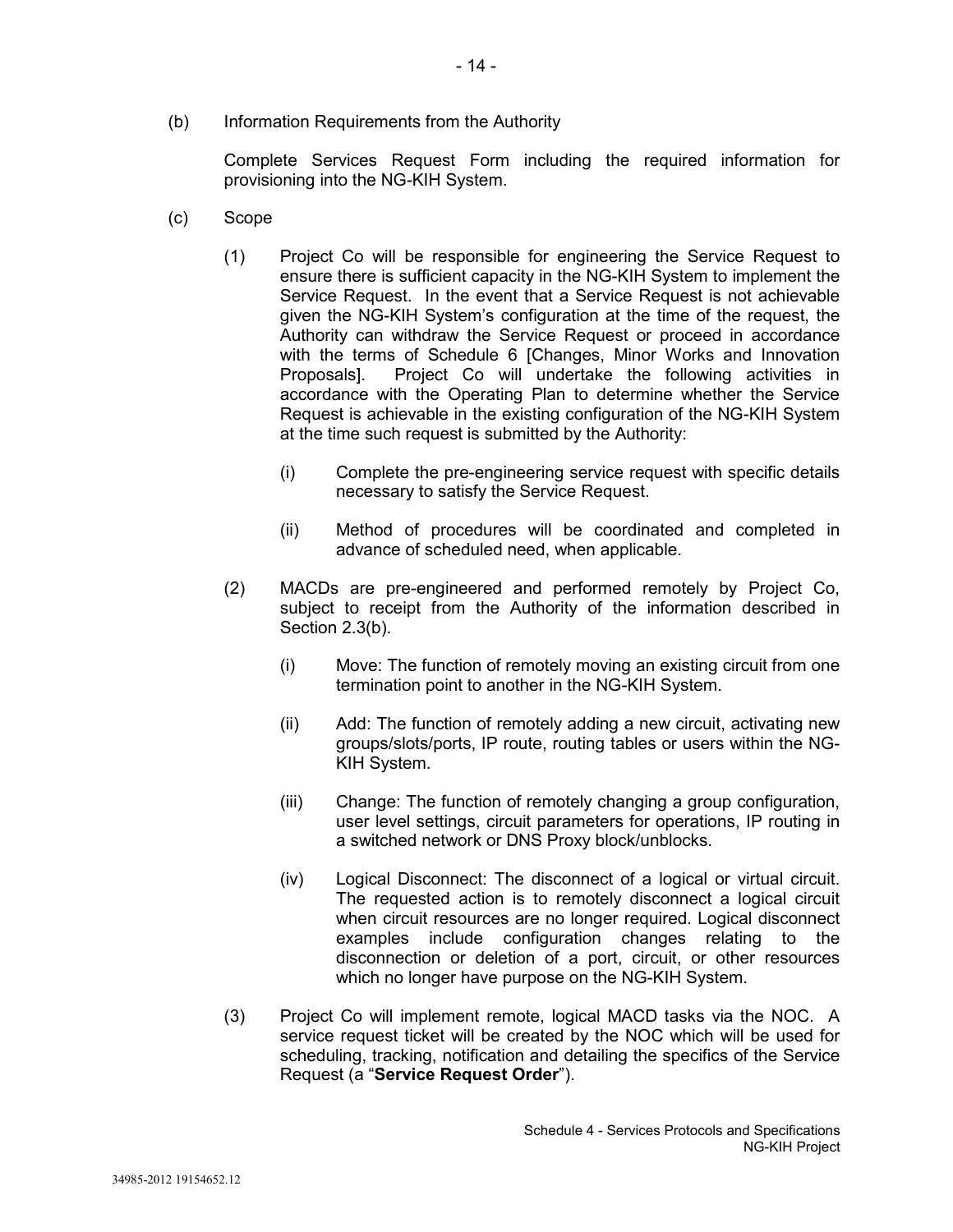- (4) Details of the requested change will be documented within the relevant Service Request Order.
- (5) Notification of start and finish times to the Service Request will be sent to the Authority.
- (6) Service Request Orders are processed during business hours Monday-Friday, Central time, excluding the NOC's observed holidays. MACDs with any maintenance requiring after-hours or weekend work will require special scheduling. MACDs will be conducted during pre-arranged timeframes after confirmation of request and Project Co personnel assignments have been established. Partial, incorrect and/or incomplete requests are excluded from these timeframes and will be returned for resubmission. For further clarity, the provisioning provided during the initial transition to the NG-KIH System and any System Refresh are not considered MACDs.
- (7) Project Co administrators will work with the Authority for scheduling MACD implementations. Timeframes for Authority MACD requests will be established as agreed to between the parties and, if possible, within the established timeframes listed in Section 2.6 of this Appendix 4A.
- (d) Simple Remote Speed Change
	- (1) A Simple Remote Speed Change is made remotely to existing circuits on a single device requiring only a change to the configuration profile of the device within the parameters and capabilities of the existing hardware and within the specifications of the Product Service Catalog.
	- (2) Simple Remote Speed Changes require existing circuit information be available to the NOC.
	- (3) Changes are made to the configuration of a circuit profile enabling port speed increase or decrease for the requested circuit.
- (e) Expedited Requests
	- (1) Expedited requests can be either simple or complex type changes. These requests are based around network security requirements, emergency rerouting of services, removal of terminated employee access codes and other requirements which can be implemented remotely.
	- (2) Expedited requests scheduling Scheduled within one business day after all specific details are received verified and accepted for the change requested.
	- (3) Number of expedited requests cannot exceed more than 20% of the total monthly requests (i.e. 4 per month to a maximum of 24 per year).
	- (4) Incomplete requests will be returned to the requestor to complete and return prior to scheduling the Service Request.

- 15 -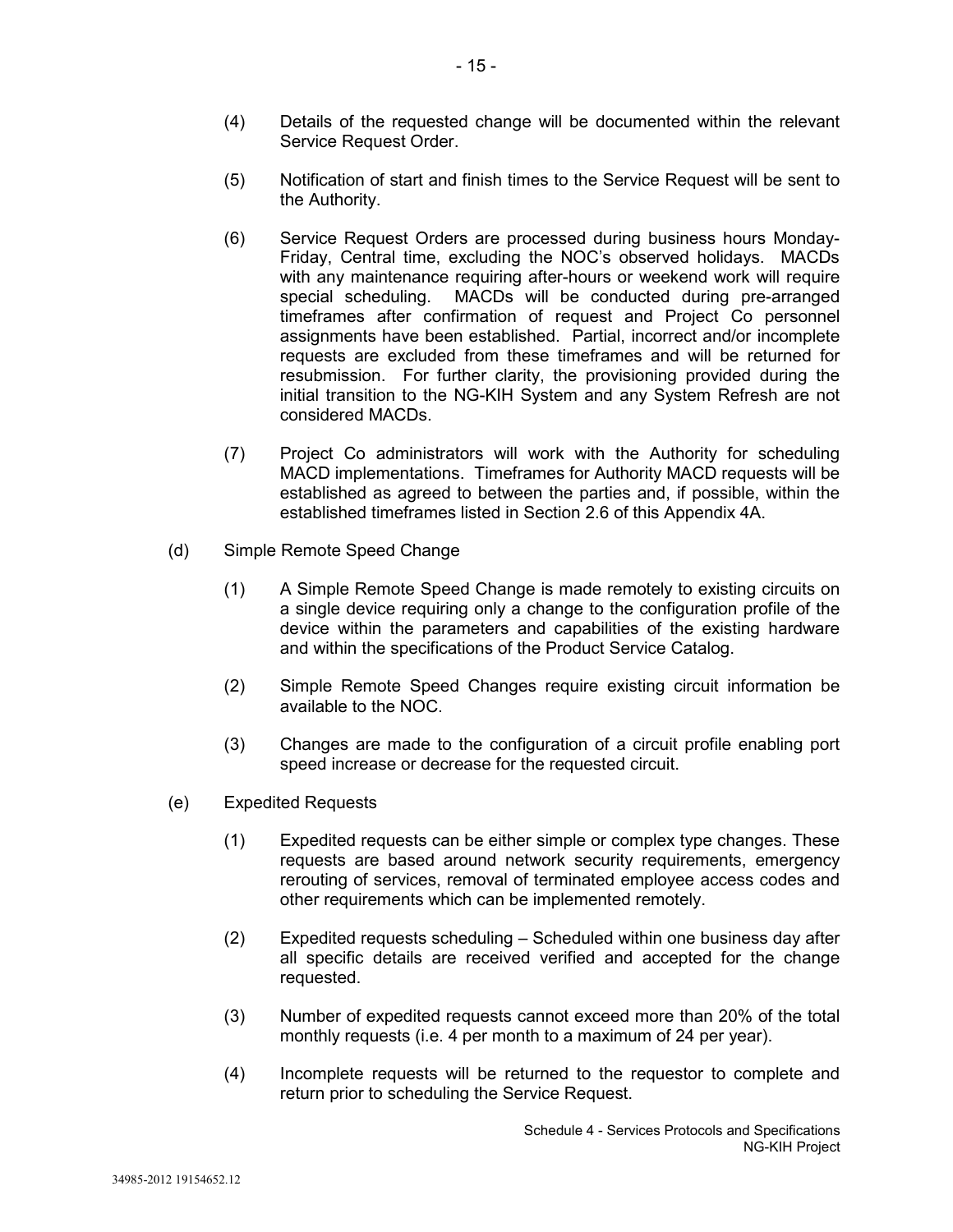- (f) MACD Quantities
	- (1) Project Co will perform, when requested, a total of 120 annual MACDs as part of the Services. The Authority can only request a maximum of twenty (20) MACDs to be completed per month of the 120 annual MACDs included in the Services. Requested MACDs from one month and implemented in the following month will be calculated against the implemented period's MACD quantity. Unused MACDs will expire at the end of Contract Year.
	- (2) Additional blocks of MACDs may be purchased as set out in subsection (3) below. An increase over the limit of 20 MACDs in a month can be requested via Schedule 6 [Changes, Minor Works and Innovation Proposals] with 20 Business Days' notice.
	- (3) Additional blocks of ten (10) MACDs may be purchased at a price of \$5,250 through the Minor Works process set out in Schedule 6 [Changes, Minor Works and Innovation Proposals].
- (g) Scope Exclusions

Requests for device additions, deletions, or complex requests with on-site services for installation or testing are not considered as simple MACD requests and will be supported as a Change. Examples:

- (1) Device addition or deletion from the managed network
- (2) On-site turn-up or testing requirements
- (3) Complex MACD requests which require multiple areas of scheduling, such as:
	- (i) Optical Wavelength Degree Addition
	- (ii) On-site assistance
	- (iii) Fiber testing
	- (iv) Splicing
	- (v) Equipment ordering and distribution
	- (vi) Carrier or provider coordination

#### **2.4 Enhanced Performance Management**

(a) Overview

Schedule 4 - Services Protocols and Specifications NG-KIH Project Enhanced performance management aids in the maintenance, operations, and trouble clearing of the Node Sites and Service Level 1 Sites within the NG-KIH System. The performance management functions refer to in-service monitoring of equipment conditions and transmission quality using performance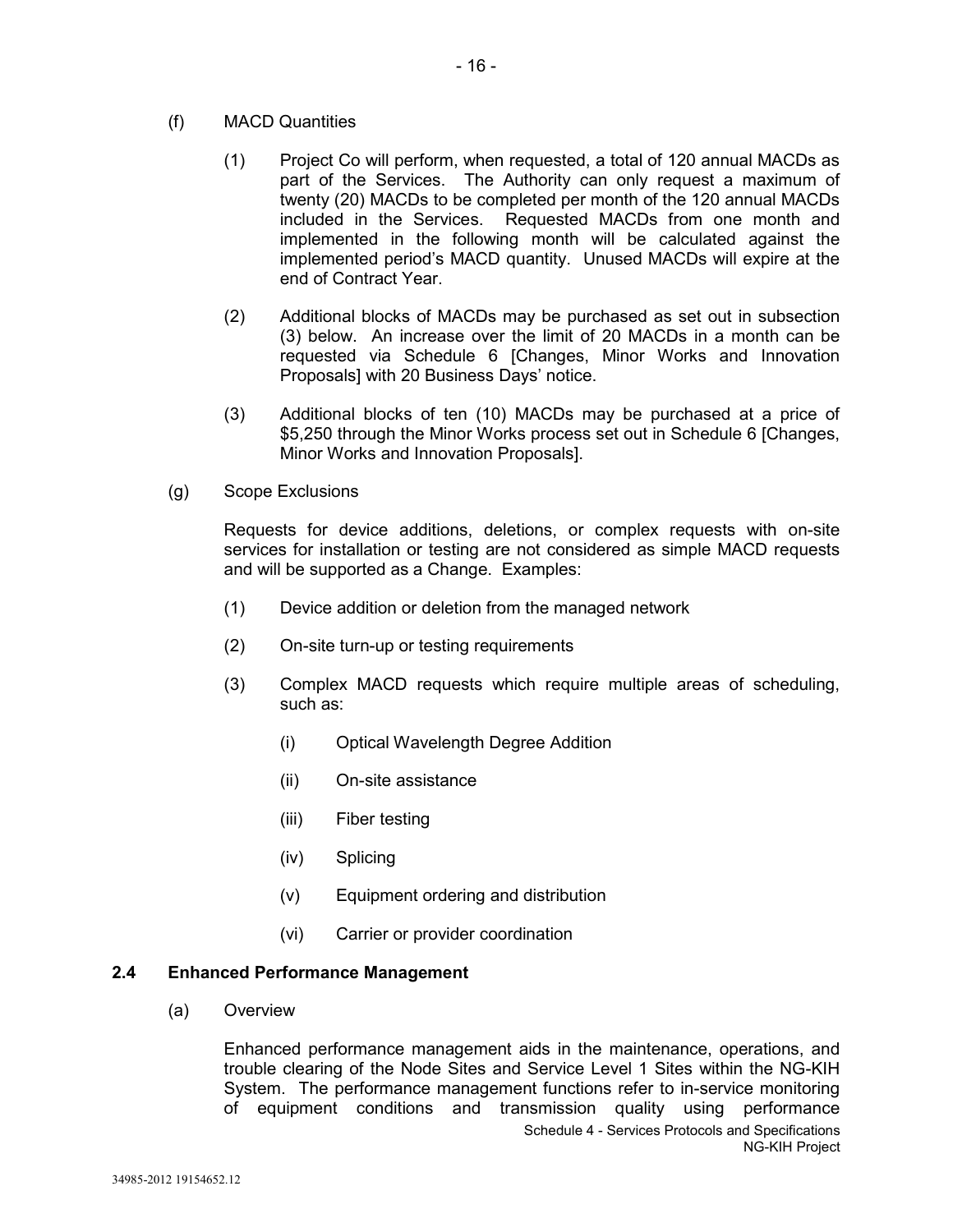management parameter data registers. The enhanced performance management data is collected for critical equipment, SNMP traps as well as for facility section, line and path parameters.

(b) Scope

Project Co's Operating Period Representative will report any trends found by the Project Co's performance management team and provide recommendations to address findings such as chronic problem resolution. Performance management provides monitoring, evaluation, and reporting capabilities for network status and activity. Performance management services have been categorized into the following areas:

- (1) Performance monitoring Performance monitoring entails providing a near real-time view of the NG-KIH System's performance. Proactive optical performance data such as circuit bit error rate, error seconds for path and other performance data will be reported.
- (2) Trend analysis Is the process of reporting on long-term performance trends and performance degradation on the NG-KIH System based on historical reporting from archived data. Multiple and periodic conditions, alarms and performance data reported will be analyzed. If alarms, conditions or performance data is observed, they will be tracked, managed and reported as a trend. If a trend is identified, Project Co will work to identify and resolve the issue(s) causing the trend.
- (3) Proactive monitoring Is the process of early notification of potential network problems based on historical performance statistics and threshold levels. The statistics of alarms, conditions and performance data will be used for proactive management and trend analysis.
- (4) Bandwidth utilization Project Co shall provide graphical port based bandwidth utilization, errors and discard information (Packet Loss) for each service received by the Node Sites and Service Level 1 Sites.
- (5) Dynamic Reporting Dynamic reporting provides performance monitoring dashboards and reports that provide analysis and provide near real-time health snapshots of the Equipment. Project Co's performance analyst will utilize a web-based interface to design, build, schedule and deliver reports.
- (6) Alarms, conditions and performance data reported are dependent on the equipment and element management system capability and/or software release capabilities.
- (7) The Authority will be provided with two (2) licenses that provide the ability to view the dynamic reports outlined in Section 2.2(f) on the Web Portal.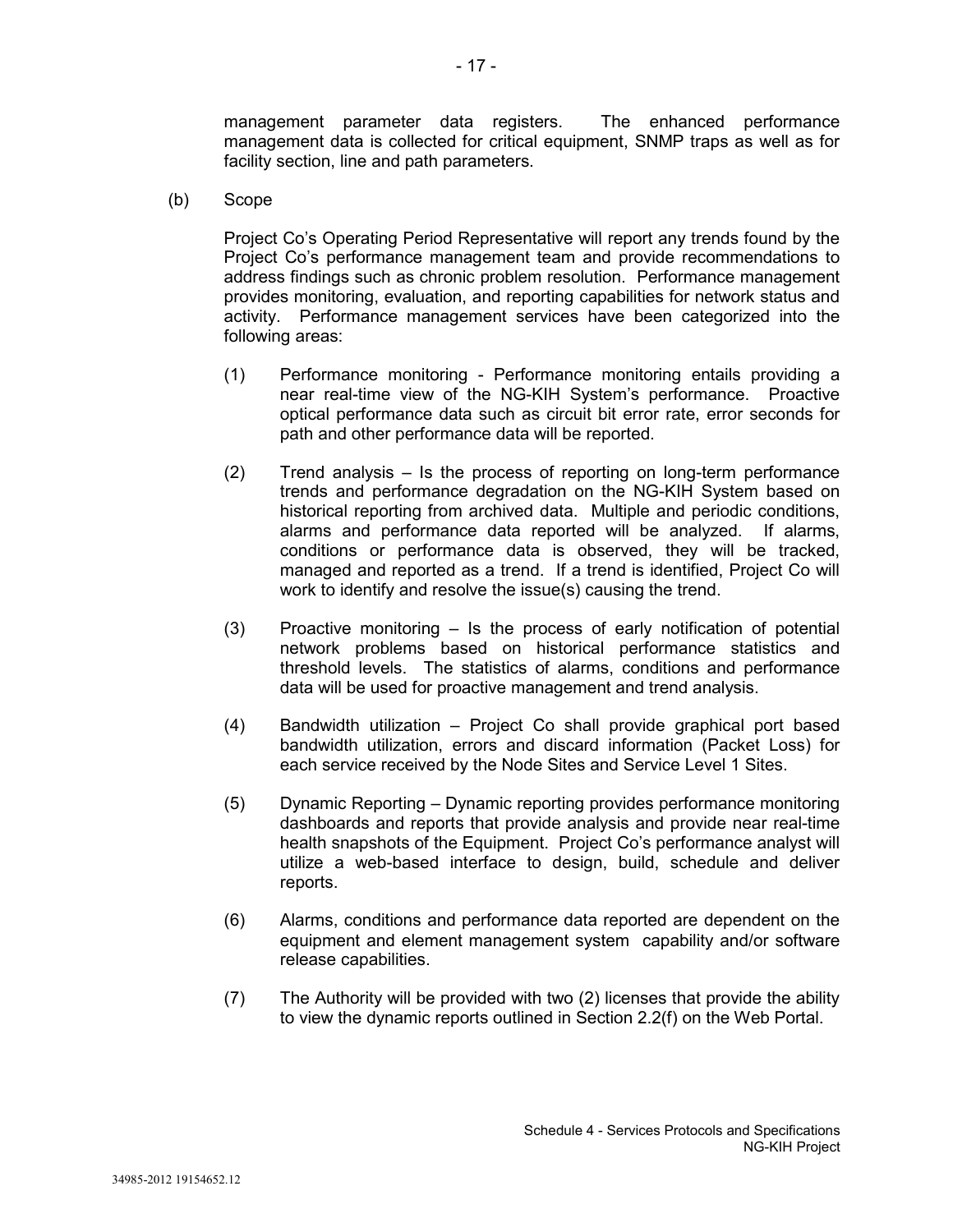## **2.5 Emergency Requests**

Emergency Requests are intended to address Emergencies as declared by the Authority. Examples include a network configuration to accommodate the setup of a government building as an emergency shelter or in the event of a disaster the reconfiguration of data center connections to accommodate increased bandwidth requirements. These requests can be processed outside the NOC's regular operating periods as defined in Section 2.3(c)(6) at the Minor Works Rates (Overtime Hourly Rates) in Schedule 6 [Changes, Minor Works and Innovation Proposals]. Within the NOC's operating periods as defined in Section 2.3(c)(6), the Minor Works Rates (Regular Hourly Rates) in Schedule 6 [Changes, Minor Works and Innovation Proposals] will apply. Project Co will process Emergency Service Request Orders working with the Authority to gather information required to meet the Authority requirements. Project Co will seek to expedite Emergency Requests with timing dependent on the scope and complexity of the request.

## **2.6 Service Level Objectives**

Project Co will be responsible for meeting the performance standards identified in Section 2 of Schedule 8 [Payments]. Any breach of the SLOs set out below will not constitute a Project Co Material Breach. The Service Level Objectives are specified solely for the purpose of setting parameters for high level service to the Sites and do not form any part of the Deduction Metrics set out in Schedule 8 [Payments].

|                                 | <b>SLO</b>                                                    | <b>Monthly Target</b><br>Condition                      | Monthly Boundary<br>Condition                            |  |
|---------------------------------|---------------------------------------------------------------|---------------------------------------------------------|----------------------------------------------------------|--|
|                                 | Latency                                                       |                                                         |                                                          |  |
| Enhanced Performance Management | End-to-End Service<br>Delay                                   | 25ms for 3 consecutive<br>polls 90% of the time         | 250% of target<br>condition                              |  |
|                                 | <b>Jitter</b>                                                 | 10ms ±15% for 3<br>consecutive polls 90%<br>of the time | 300% of target<br>condition                              |  |
|                                 | <b>Packet Loss</b>                                            |                                                         |                                                          |  |
|                                 | % of packets failed to<br>be delivered on the<br>Core network | $\leq$ =0.1% 90% of the<br>time.                        | >15% for 3 consecutive<br>polls 90% of the time.         |  |
|                                 | Inbound / Outbound Metrics based on <80% utilization          |                                                         |                                                          |  |
|                                 | Errors                                                        | <0.1% delivery failure<br>90% of the time.              | $>=0.1\%$ for 3<br>consecutive polls 90%<br>of the time. |  |
|                                 | <b>Discards</b>                                               | <0.1% delivery failure<br>90% of the time               | $>=0.1\%$ for 3<br>consecutive polls 90%<br>of the time  |  |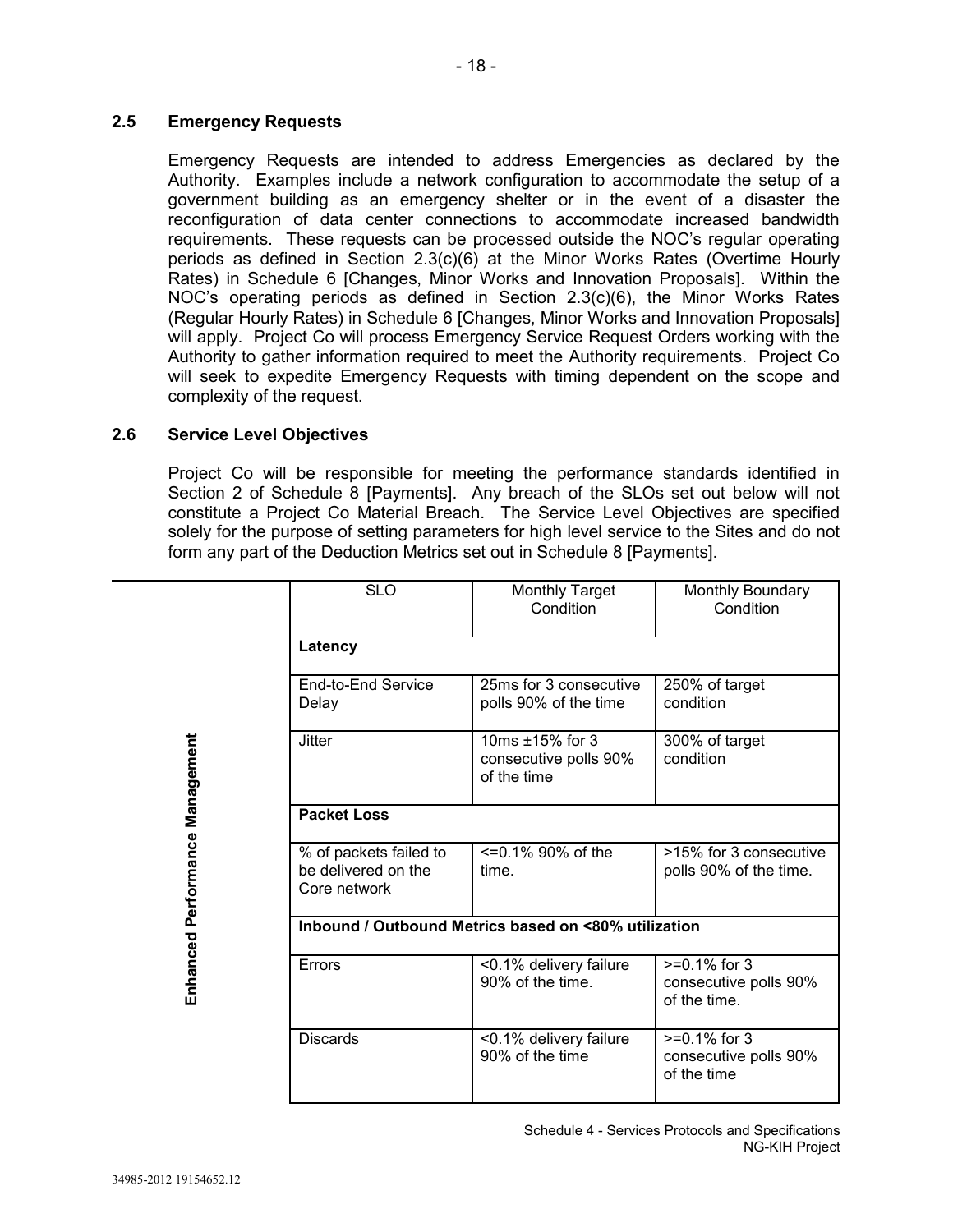| Provisioning | Simple Remote<br>Change         | 90% scheduled within 5<br>business days and<br>commissioned within 10<br>business days  | 50% scheduled within 5<br>business days and<br>commissioned within 10<br>business days  |
|--------------|---------------------------------|-----------------------------------------------------------------------------------------|-----------------------------------------------------------------------------------------|
|              | Simple Remote Speed<br>Change   | 90% scheduled within 1<br>business days and<br>commissioned within 5<br>business days   | 50% scheduled within 1<br>business days and<br>commissioned within 5<br>business days   |
|              | <b>Complex Remote</b><br>Change | 90% scheduled within<br>10 business days and<br>commissioned within 30<br>business days | 50% scheduled within<br>10 business days and<br>commissioned within 30<br>business days |
|              | <b>Expedited Requests</b>       | 90% scheduled within 1<br>business days and<br>commissioned within 5<br>business days   | 50% scheduled within 1<br>business days and<br>commissioned within 5<br>business days   |
|              |                                 |                                                                                         |                                                                                         |
| Notification | <b>Existing SLO</b>             | As outlined in Schedule<br>4 Appendix 4a                                                |                                                                                         |

Operation of the SLOs:

- (a) Provisioning and Notification SLOs will apply to all the Sites. All other SLOs apply only to the Rings, Node Sites and Service Level 1 Sites, in accordance with Section 2.4(a) of this Appendix 4A.
- (b) Project Co will track and record any breaches of the boundary conditions on a monthly basis and notify the Authority as part of the Performance Monitoring Plan.

## **2.7 Lab Services – Integration/Version Control**

(a) Overview

Project Co will build and maintain a lab environment to validate processes and procedures for software releases, replicate and test network management systems and tools, validate new functionality and feature release of software upgrades and resolution of trouble situations solely in respect of the NG-KIH System.

(b) Scope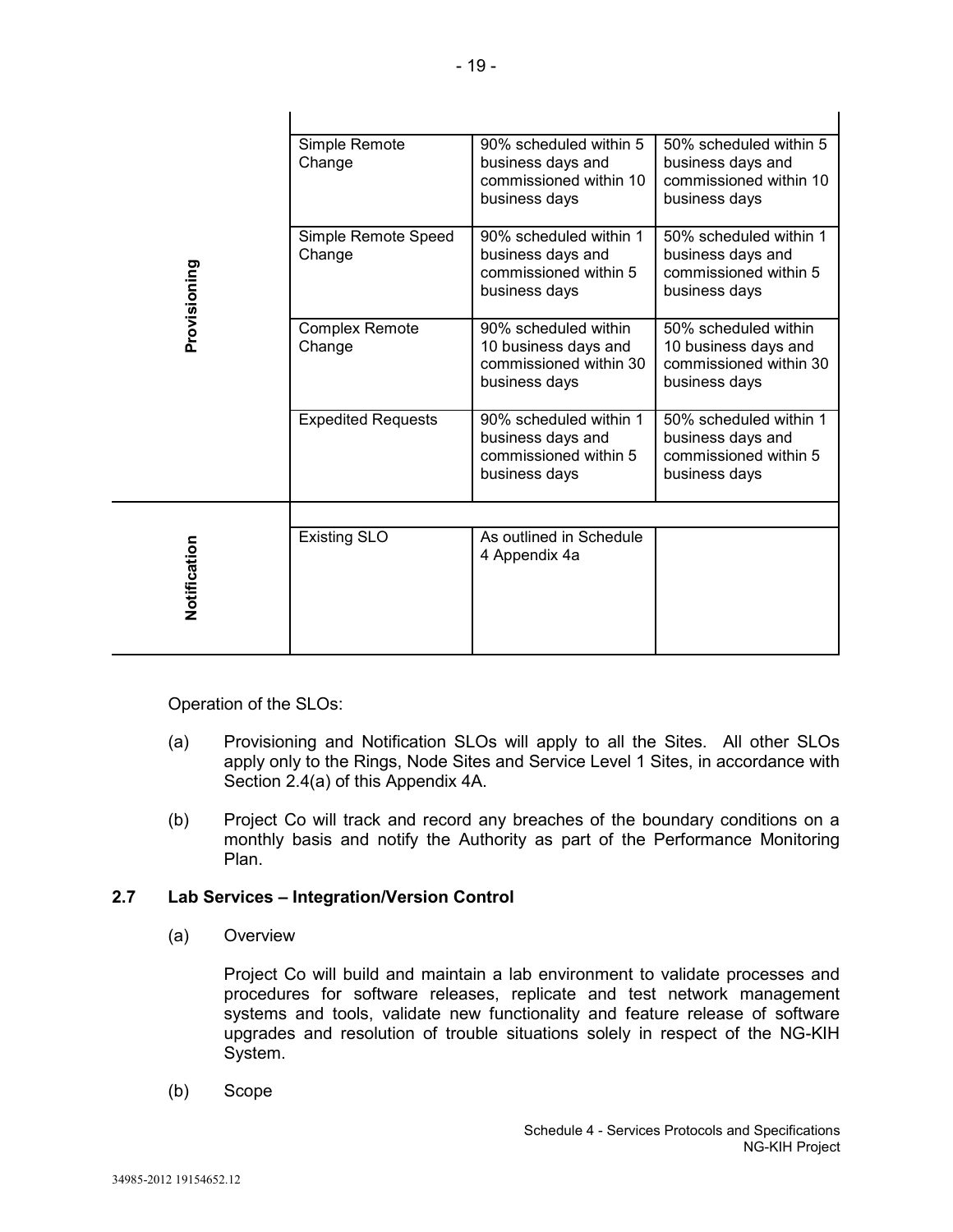- (1) Obtain vendor software updates upon availability.
- (2) Perform software upgrades and validate interoperability on equipment provided by Project Co as set out in the Equipment List New feature verification and/or regression testing, where applicable.
- (3) Creation of documented test plan.
- (4) Setup lab environment with respective equipment, configuration(s), and cabling to match the customer network environment.
- (5) Document results of test plan for each element and sign-off approval.
- (6) Verification of design functionality for new equipment refreshes.
- (7) Testing of issues external to the NG-KIH System (i.e. the Authority applications, equipment, configurations) can be performed at an additional fee and as scheduling permits.
- (8) Lab Location: The lab will be located at a third party facility.
- (9) Equipment: The lab equipment and software required for the lab testing will be provided and owned by a third party.
- (c) Scope Exclusions

Testing will be limited to items directly pertaining to NG-KIH System infrastructure performance but does not include any testing of fiber provided by a Third Party Infrastructure Provider.

#### **3. SCOPE OF WORK – MAINTENANCE**

The maintenance scope of work referred to in this Section 3, includes the following activities, all of which are further described in the "Overview" sections set out below: Remote Technical Support, Equipment Advanced Hardware Replacement, Equipment On-Site Maintenance and Break/Fix, OSP Maintenance Break Fix, OSP Pole Attachments and OSP Cable Locates.

#### **3.1 Remote Technical Support (RTS)**

(a) Overview

Project Co will provide unlimited remote technical support via the Web Portal and telephone support, through Project Co's technical assistance center on the equipment supplied by Project Co as part of the NG-KIH System.

- (b) Scope
	- (1) RTS telephone support includes:
		- (i) 7 days per week x 24 hours per day x 365 days per year phone access to an Project Co TSE (technical support engineer)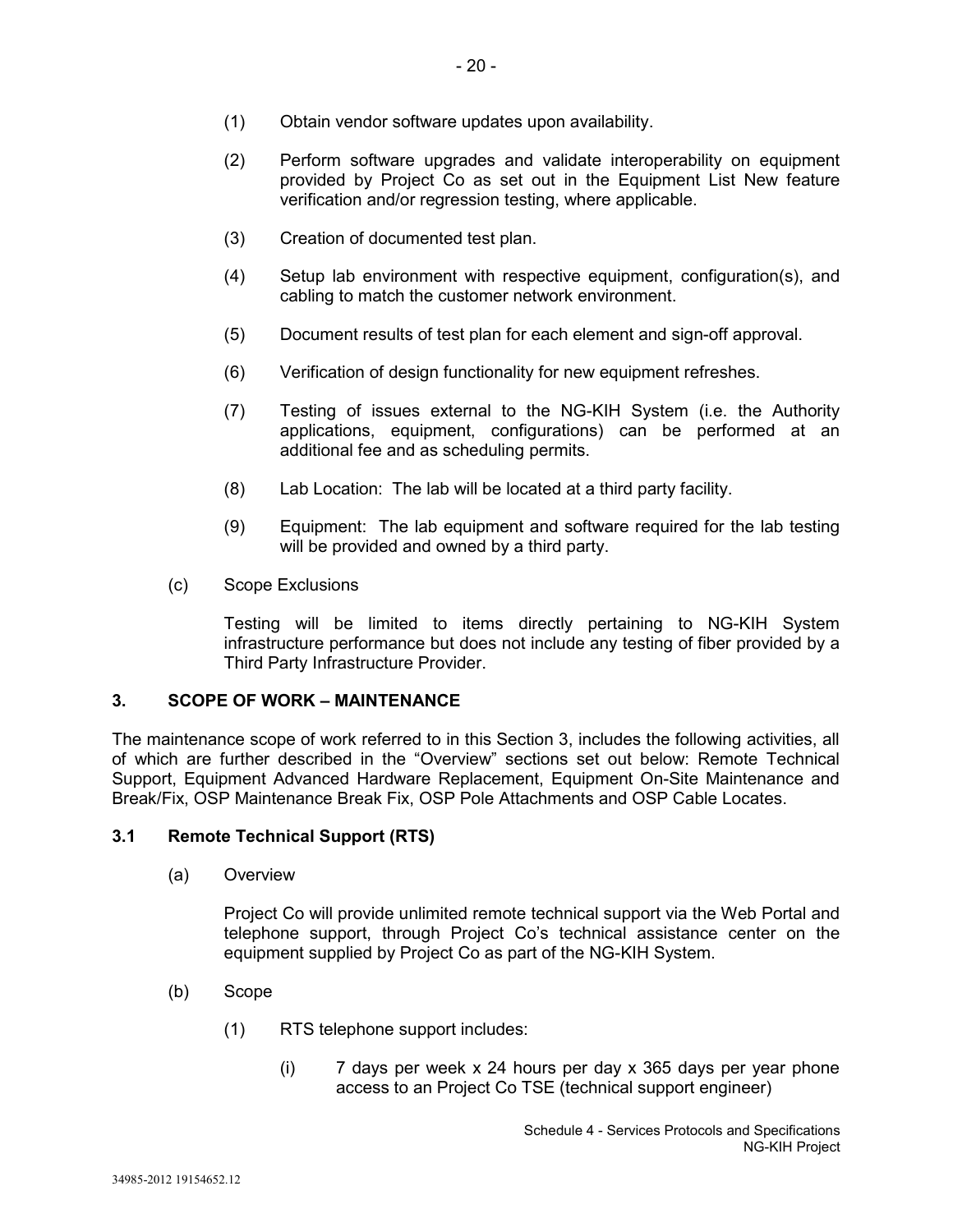- (ii) Escalation to higher levels of expertise after reasonable investigation time
- (iii) Escalation to an applicable product support engineer after reasonable investigation time by Tier II or Tier III technical support engineers
- (2) Automated escalation notifications to management (via e-mail) as set out in the Operating Plan
	- (i) Overdue CSR state
	- (ii) Outage CSR logged
	- (iii) Outage CSR change of state
- (3) Engineering Investigation Request (EIR)

EIRs are used as the primary means to request investigation of design issues found in product that has been released for deployment. The investigation is conducted by the product development team in cooperation with other Project Co organizations including, but not limited to the product support team and the technical assistance center.

(4) Unit Investigation Request (UIR)

UIRs are used as the primary means to request investigation of hardware product issues. The UIR process is designed to provide the Authority and Project Co employees with problem and failure analysis reporting for problems with any equipment listed in the Equipment List.

(5) Access to the Web Portal for online technical information and Customer Service Request management

The Web Portal provides access to the Authority to access product documentation, technical information bulletins (TIBs), product change notices (PCNs) and customer information releases (CIRs), browse the training catalog, schedule training, download product software, track product orders and create online return material authorizations (RMAs). Additionally, through the Web Portal the Authority can view CSRs, including categorized as trouble, maintenance or Service Requests. Service Requests are categorized as a move, add, change or disconnect.

(6) Software Maintenance

Project Co will provide the major, minor, and maintenance release level software that becomes generally available for the equipment set out in the Equipment List and only to Sites. Project Co will monitor major, minor and maintenance software releases that become available by the OEM for the licensed features on the equipment. Quarterly, Project Co will provide a report with the software updates for review by the Authority. Project Co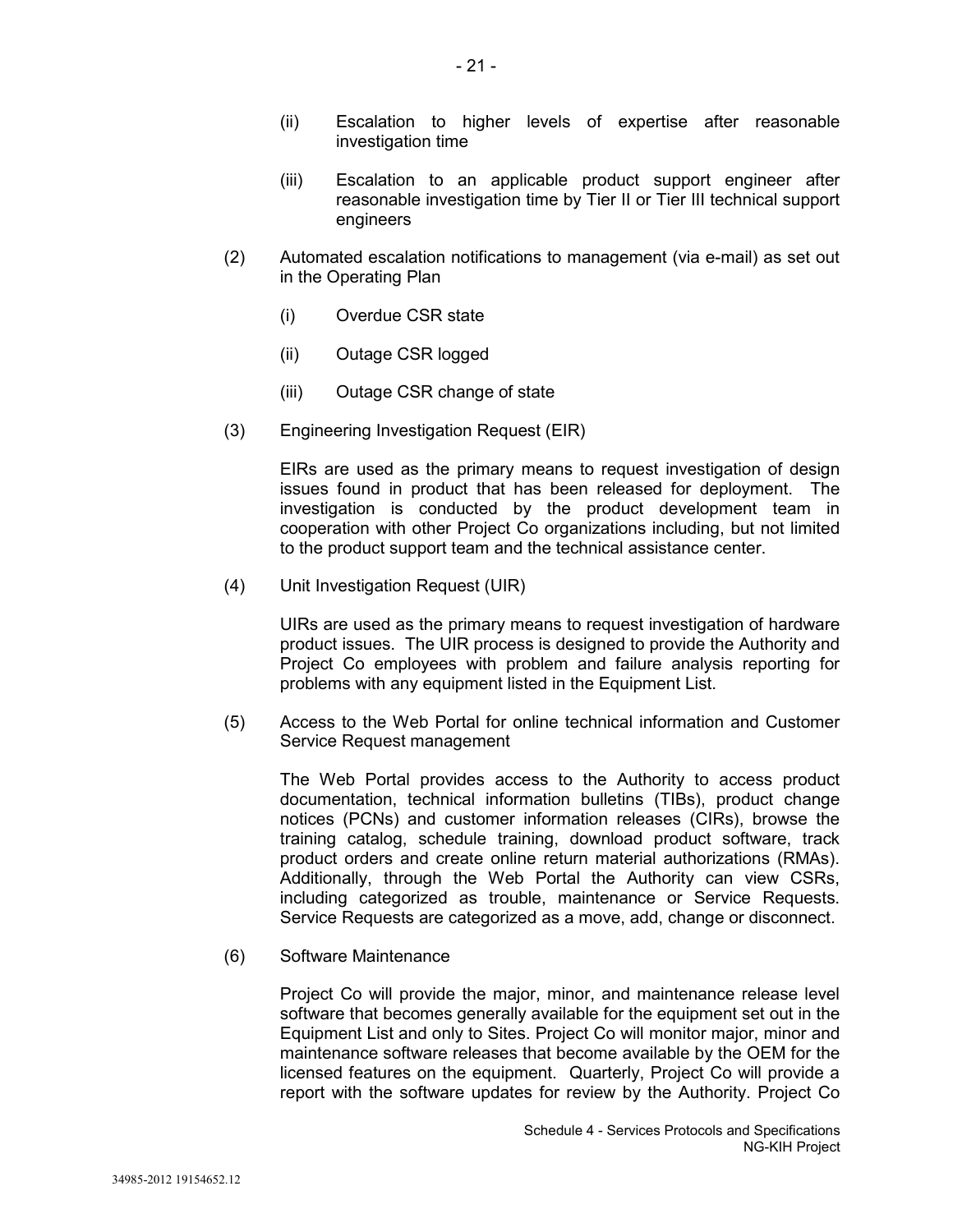and the Authority will jointly develop a release plan for lab testing and implementation of software releases within the NG-KIH System.

### **3.2 Equipment Advanced Hardware Replacement**

(a) Overview

This service includes the strategic stocking of new or refurbished fully tested equipment replacement spare units required for dispatch to the Project Co supported break/fix equipment at Sites when required.

(b) Scope

Project Co shall perform the AHR Services in accordance with the provisions of this Appendix 4A. AHR Services are comprised of the delivery of spare equipment to each Site for break/fix repair as well as the warehousing and inventory control of the Project Co supported equipment spares. The required spares are maintained in brick and mortar depots for delivery to the Sites 24 hours per day, 7 days per week, and 365 days per year. Once the NOC validates the need for spare equipment to be delivered to a Site, Project Co will deliver each spare(s) in accordance with the Design and Construction Specifications and these Services Specifications. Project Co will obtain and position required spares in the appropriate storage depots to meet the requirements set out in Section 3.3(b) of this Appendix 4A.

- (1) Project Co storage depots will be setup to house the supported Project Co and OEM equipment spares required to support the Node Sites, Service Level 1 Sites and Service Level 3 Sites within range of specified requirements set out in Section 3.3(b) of this Appendix 4A. Spares coverage will be sufficient to ensure Project Co can achieve the requirements of the Design and Construction Specifications and these Services Specifications.
- (2) Unless otherwise noted, the need for dispatching of any spare equipment shall be determined by the NOC.
- (3) The equipment spares required to manage the Node Sites, Service Level 1 Sites and Service Level 3 Sites will be owned and managed by Project Co and allocated to the NG-KIH System. The Authority defective units shall be traded for Project Co provided working spares based on a one for one swap in ownership.
- (4) Project Co will bear repair costs of defective units taken in trade from the Authority for advanced spare units supplied by Project Co to the Authority and restore repaired units to the Project Co AHR inventory.
	- (i) Defective units shall be returned to Project Co's customer returned goods department for repair and factory certification.
	- (ii) Project Co will manage the return of failed equipment for repair of defective units with the required equipment vendor.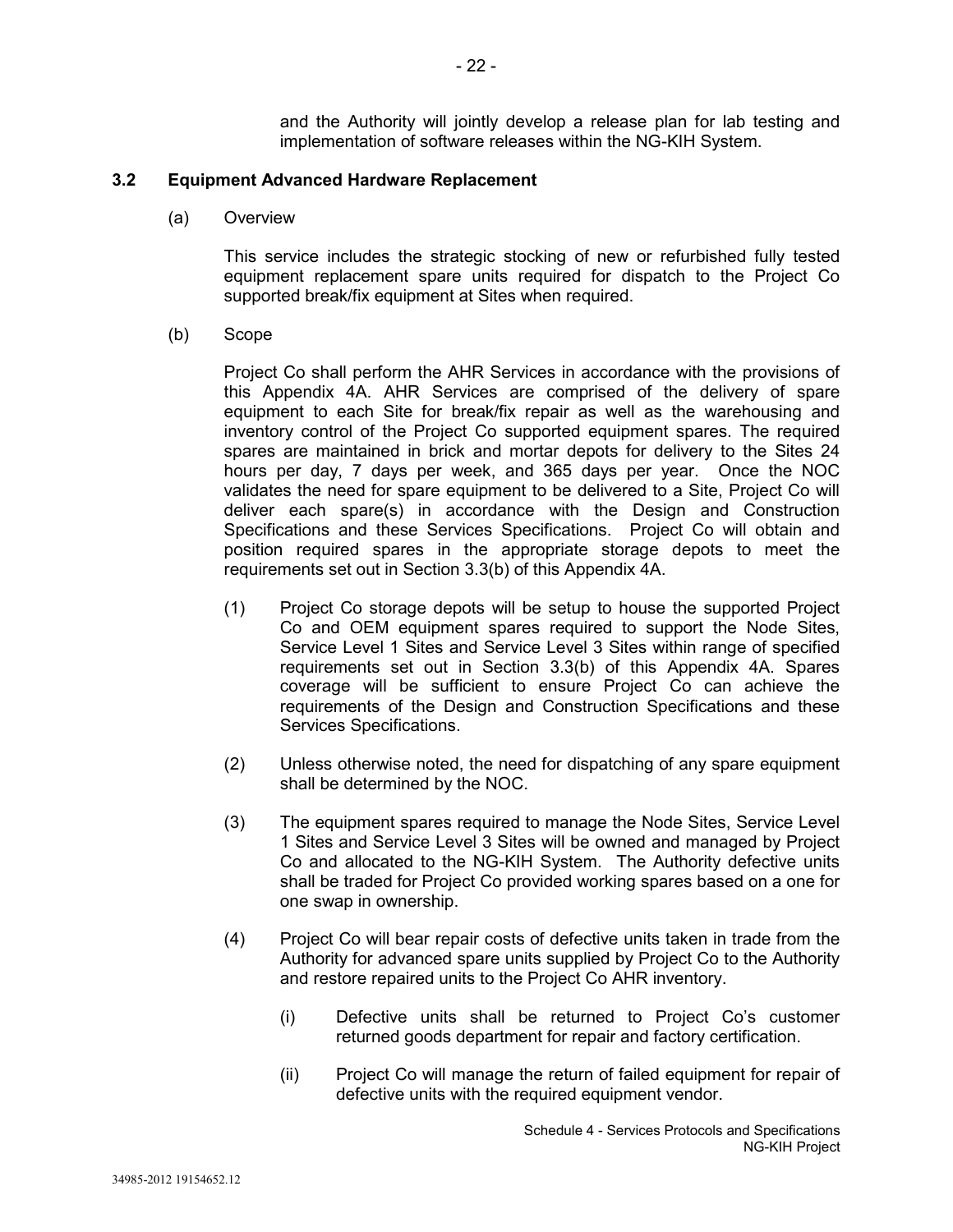- (iii) The refurbished units are brought up to the latest class "A" and "AC" product change notices per industry standards in GR-209- CORE, or the equivalent thereof.
- (iv) A database of serial numbers is maintained on repair items to identify any units that show chronic problems. These cards are pulled out of circulation and replaced.

## **3.3 Equipment On-Site Maintenance and Break/Fix**

(a) Overview

On-site maintenance service supplements the fault management service through dispatch of experienced telecommunications field technicians with appropriate test equipment to the relevant Site when required for incident restoration. Under the direction of the NOC personnel, the dispatched field technicians will assist with troubleshooting as necessary to promptly return the NG-KIH System back to operational status prior to noted event failures or alarm conditions as seen by the NOC.

- (b) Scope
	- (1) Through incident restoration efforts, the NOC will identify that on-site assistance is required to isolate trouble within the NG-KIH System.
	- (2) Depending on the nature and severity of the alarm, incident or trouble report condition noted by the NOC, the non-emergency restoration efforts will be scheduled within a mutually agreed maintenance window.
	- (3) Emergency maintenance windows to implement emergency break/fix repairs to the NG-KIH System will be requested as needed and with as much advance notice as possible. It is understood these requests may occur at any time of any day.
	- (4) The NOC personnel will, in accordance with the Site Access Plan, obtain Access or make escort arrangements for a field technician to gain Access to a Site or a Field Location.
	- (5) Once Access or escort arrangements, if applicable, are made with the Authority's Operating Representative the NOC personnel will contact the dispatch organization in the specific region required for the appropriate response time for the relevant Site.
	- (6) The Authority escort information, if applicable, will be provided to the dispatch field technician by the NOC personnel. Arrangements for arrival time and any specific details for Access will be worked directly with the dispatched technician and the Authority appointed escort when required.
	- (7) Once at the Site, the dispatched field technician's arrival time will be recorded by the NOC and they will contact the Authority's escort, if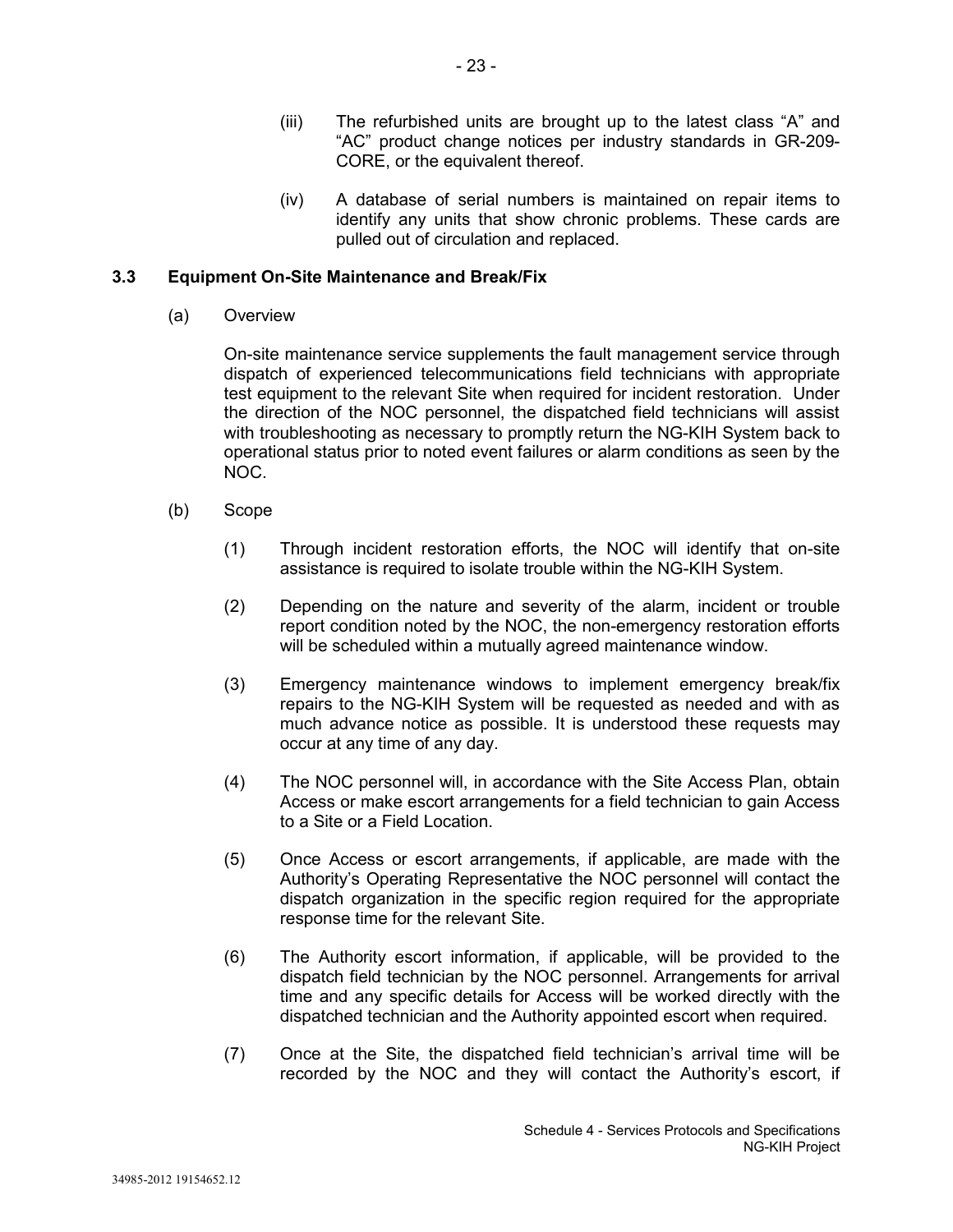applicable, and gain Access to the equipment location so event resolution can be performed with the NOC.

- (8) The field technicians will work closely with the NOC to coordinate the technician's troubleshooting actions through restoration and release from Site.
- (9) Project Co will perform generator maintenance per manufacturer's specifications.
- (c) Prerequisites
	- (1) The Authority contact is responsible for facilitating Project Co personnel access upon their arrival to the Site where the support is to be provided. If Project Co is unable to obtain Access to the relevant Site, the Authority agrees that Project Co has the right to invoice the Authority, and the Authority agrees to pay for dispatch fee including (living expenses, if applicable) for the applicable trip made by Project Co dispatched personnel. Provided a Project Co NOC or field technician follows the Site Access Plan, the fee charged to the Authority will not exceed \$150 (hotel, and meal) per diem for any single event. The Authority will not be charged unless the aggregate costs for all such events exceed \$10,000 per annum.
	- (2) If the Authority requests equipment that the Authority wants to have covered by this service to a site other than one already identified in Appendix 7A, Project Co will not be obligated to meet the mutually agreed upon response time until the Authority has advised Project Co of the new location and then the sooner of (a) Project Co advising the Authority that it has completed the deployment requirements for applicable personnel; or (b) 30 days elapse after the Authority advises Project Co of the new site.

#### **3.4 OSP Maintenance Break Fix**

(a) Overview

OSP on-site maintenance (OSP OSM) service supplements the fault management service through dispatch of experienced telecommunications field technicians with appropriate test equipment to the relevant Sites when required for incident restoration. Project Co is responsible for OSP OSM and break/fix as part of the Services. Subcontractors may perform some or all of the functions while responding to and addressing OSP OSM network "trouble" issues.

(b) Scope

Project Co will provide skilled, trained crews with working knowledge of the network, properly equipped and available 24 hours a day, 7 days a week, 365 days a year to provide OSP OSM and emergency break/fix repairs for the NG-KIH System. The field technicians and construction crews will work closely with the NOC personnel who will coordinate the field technicians' actions during their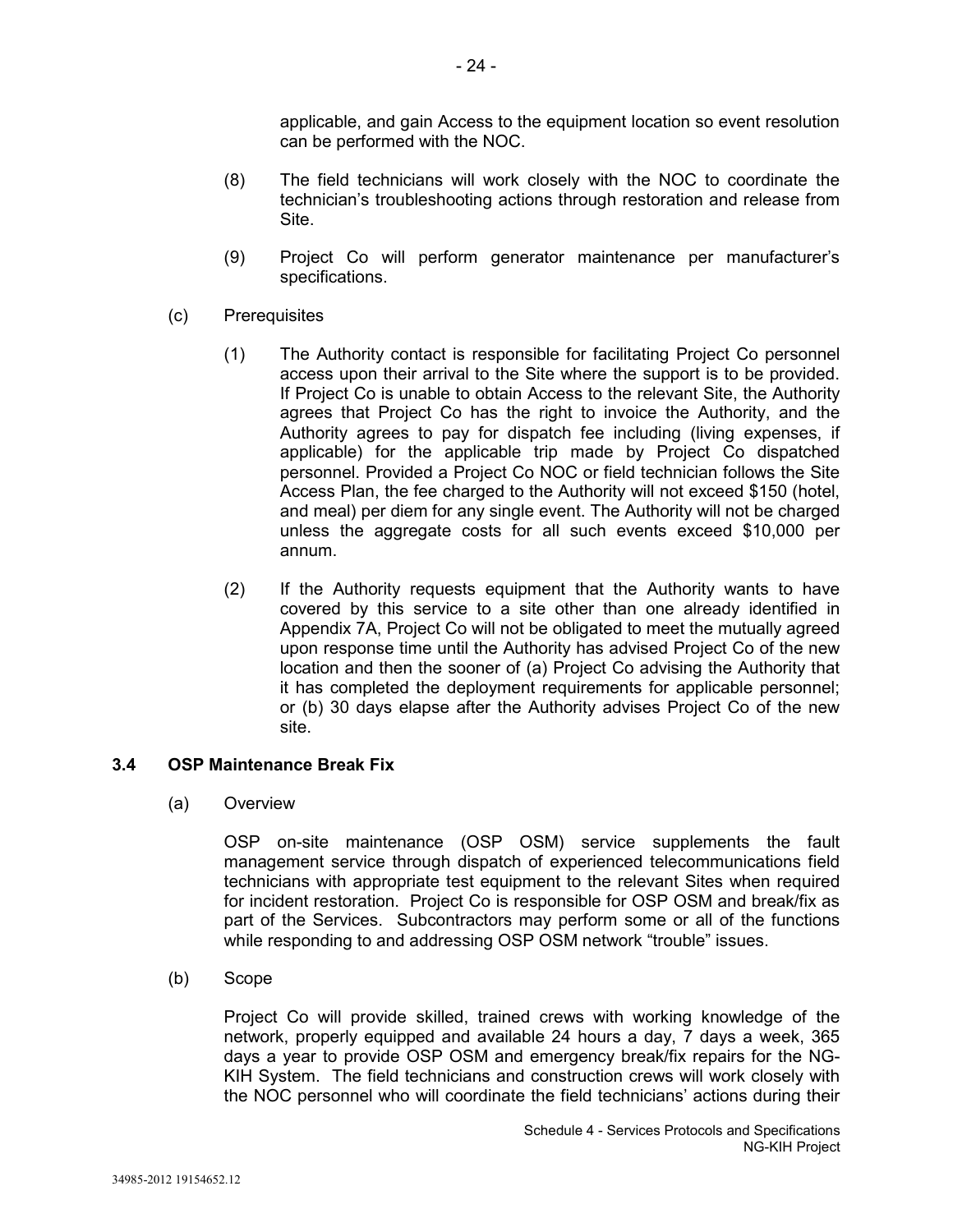time at the Site. The field technicians and crews will be equipped with appropriate testing and construction equipment and required supplies to complete repairs in a timely manner.

Once the NOC has made Access arrangements in accordance with the Site Access Plan with the Authority, the NOC will contact the Project Co technician and provide Access and escort information, as necessary. Arrangements for arrival time and any specific details for Access will be worked directly between the technician and the Authority's appointed escort when required. This may include access approval from local public emergency responders.

Once at the relevant Site or the Field Location, the dispatched field technicians will report arrival time to the NOC and the NOC will contact the Authority's escort, if applicable, and gain Access to the affected Site or Field Location so event resolution can be performed with the NOC.

Project Co is responsible for the following tasks, unless it is specifically indicated otherwise:

- (1) The materials and equipment shall be applied, installed, connected, erected, utilized, cleaned and conditioned in accordance with the instructions of the applicable manufacturer, fabricator or processor, except as otherwise provided in Schedule 3 [Design and Construction Specifications].
- (2) Project Co and their contractors will be responsible for any traffic control, flagmen, traffic control plans and traffic control permits that are necessary for each repair event.
- (3) Project Co will conduct the work, provide traffic control and safe working conditions as required by permit, municipal, county, state, or federal regulations, industry standards, and as otherwise outlined in this Appendix 4A.
- (4) Project Co will provide collection and disposal of the equipment associated with the repair event.
- (5) Project Co will coordinate and work with the other utilities, local municipalities, county, city, state agencies or other third parties that may be involved in the work required.
- (6) Project Co shall carry a copy of Permits as required.
- (7) Project Co will be responsible for the restoration materials such as sod, decorative bark, concrete or asphalt repairs.
- (8) Project Co will require spare dark fibers equal, at a minimum, to 25% of the NG-KIH System's capacity for temporary traffic restoration. Spare dark fibers will be used on all backbone segments, spur fiber routes to the Service Level 1 Sites and spur routes to the Service Level 3 Sites. It will be the Authority's responsibility to fund capacity expansion should the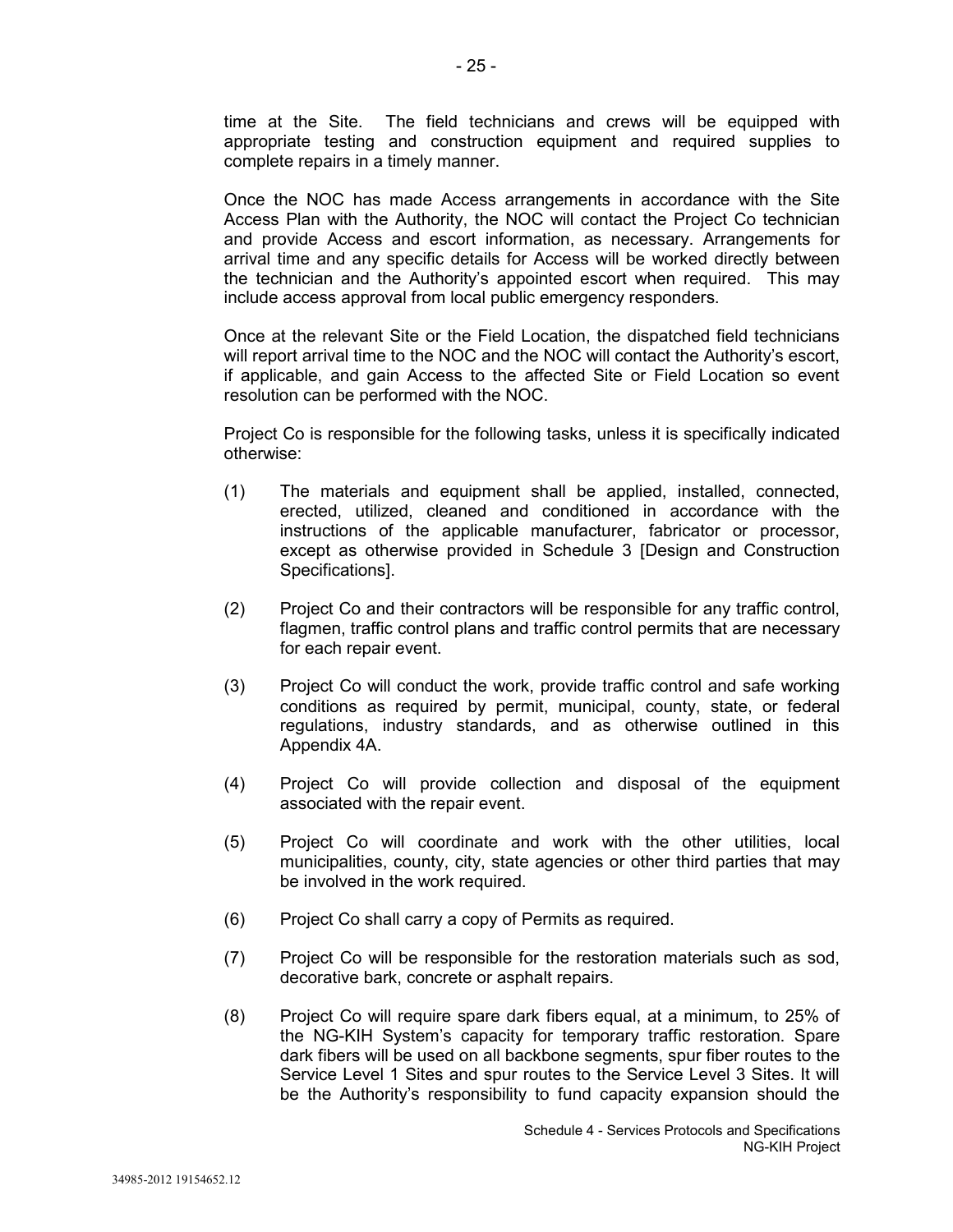25% minimum be breached. For the purposes of planning for capacity expansion, Project Co will notify the Authority when there is less than 40% spare capacity available on any single segment. If the 25% minimum is breached, capacity will be evaluated and increased as mutually agreed to via a Change in accordance with Schedule 6 [Changes, Minor Works and Innovation Proposals].

- (9) Maintenance of generators installed during Construction at the Huts includes 4 preventative maintenance routines annually.
- (c) Scope Exclusions

Preventative maintenance at COLO Sites includes equipment and/or cabling installed by Project Co.

- (1) HVAC Break/Fix and Maintenance at Huts and COLO Sites
- (2) Fire Suppression PM's and Maintenance/Break Fix
- (3) Housekeeping/Janitorial Services at the shelter locations
- (4) Landscaping, Weed Abatement and Snow Removal
- (5) Locks, Gates, Security and Fencing of compounds

#### **3.5 OSP Pole Attachments**

(a) Scope

Project Co will be responsible for maintaining current as-built drawings with utility pole attachment identification and pole ownership. The Pole Attachment Fees will be verified though continually updated OSP design records and periodic audits. Project Co, on behalf of the Authority, will make payment to the pole owners for the Pole Attachment Fees.

(b) Scope Exclusions

Pole replacements that exceed \$25,000 in aggregate over the Term and Pole Owner/Right of Way owner relocations of the Outside Plant facilities including but not limited to Aerial OSP fiber cable and attachments, underground conduit and manhole/handholes and fiber cable.

#### **3.6 OSP Cable Locates**

(a) Overview

Project Co or the Service Provider is an active member of the Kentucky811 utility locate network. This service provides a single phone number or Web access for scheduling the location and marking of the utility services.

(b) Scope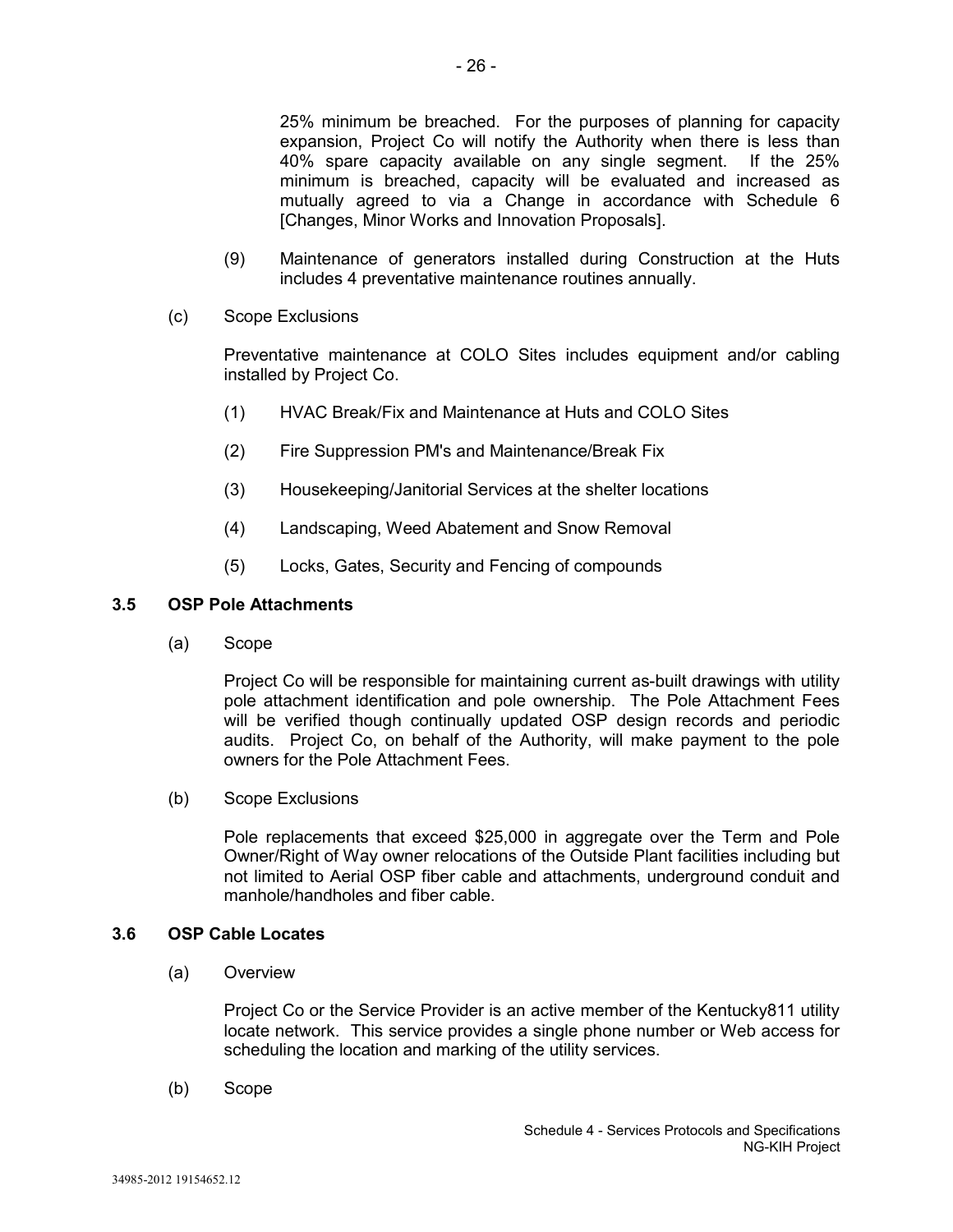Services provided through membership in the Kentucky811 service kentucky811.org combined with cable locating and marking services that will be performed by Project Co. The Kentucky811 fee per locate request cost as well as the locate service per ticket cost will be the responsibility of Project Co.

Once the 811 service request is logged, a field technician will be dispatched to locate NG-KIH OSP underground conduit based fiber network facilities using a locating wire or metallic component of the fiber cable.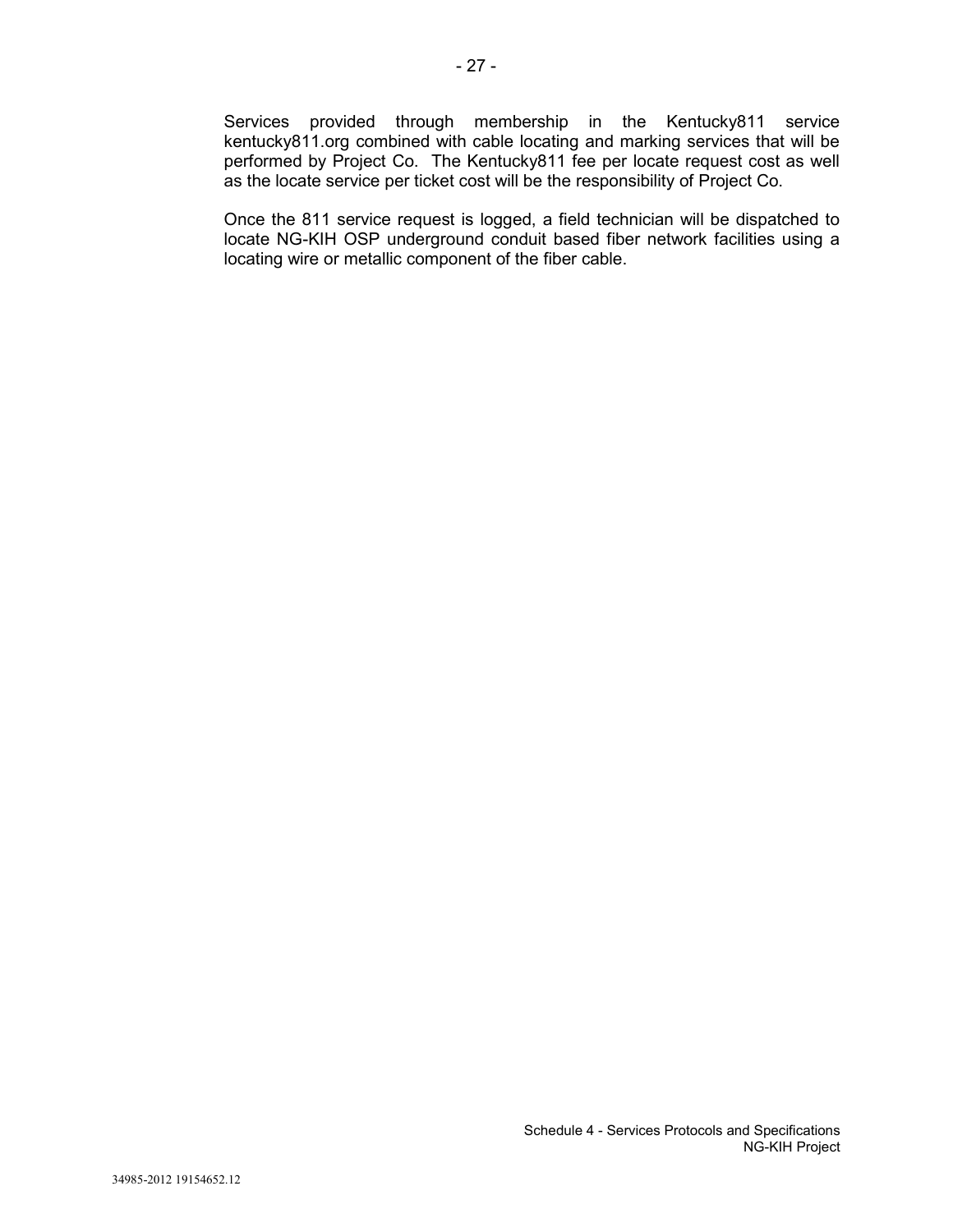## **APPENDIX 4B HANDBACK REQUIREMENTS**

## **1. DEFINITIONS**

In this Appendix 4B, in addition to the definitions set out in Schedule 1 [Definitions and Interpretation] to this Agreement:

"**Handback Inspections**" has the meaning set out in Section 2.2(a) of this Appendix 4B;

"**Handback Requirements**" means the requirements for the condition of the NG-KIH System on the Expiration Date described in Section 2.1 of this Appendix 4B;

"**Handback Works**" has the meaning set out in Section 2.2(a)(2) of this Appendix 4B;

"**Handback Workplan**" has the meaning set out in Section 2.3(b) of this Appendix 4B; and

"**Operational**" means the NG-KIH System is free of alarm conditions.

## **2. NG-KIH SYSTEM HANDBACK**

### **2.1 Handback Requirements**

On the Expiration Date, the NG-KIH System shall be Operational.

### **2.2 Handback Inspections**

- (a) Prior to the Expiry Date, Project Co and the Authority will conduct two joint inspections of the NG-KIH System (the "**Handback Inspections**") that:
	- (1) identify the condition of the NG-KIH System and each of its equipment and software elements as of the date of such Handback Inspection in relation to the Handback Requirements; and
	- (2) identify any works required to ensure the NG-KIH System and its equipment and software elements will meet the Handback Requirements as at the Expiry Date (the "**Handback Works**").
- (b) The first Handback Inspection shall take place at a time, specified by the Authority following consultation with Project Co, that is no more than 18 months and not less than 12 months prior to the Expiration Date. The second Handback Inspection shall take place at a time, specified by the Authority following consultation with Project Co, that is no more than 6 months and not less than 3 months prior to the Expiration Date.

#### **2.3 Procedure Following Handback Inspections**

(a) Within 60 days following the first Handback Inspection and within 30 days following the second Handback Inspection, if the relevant Handback Inspection indicates that any Handback Works are required, Project Co shall prepare and deliver to the Authority a comprehensive work plan and schedule that details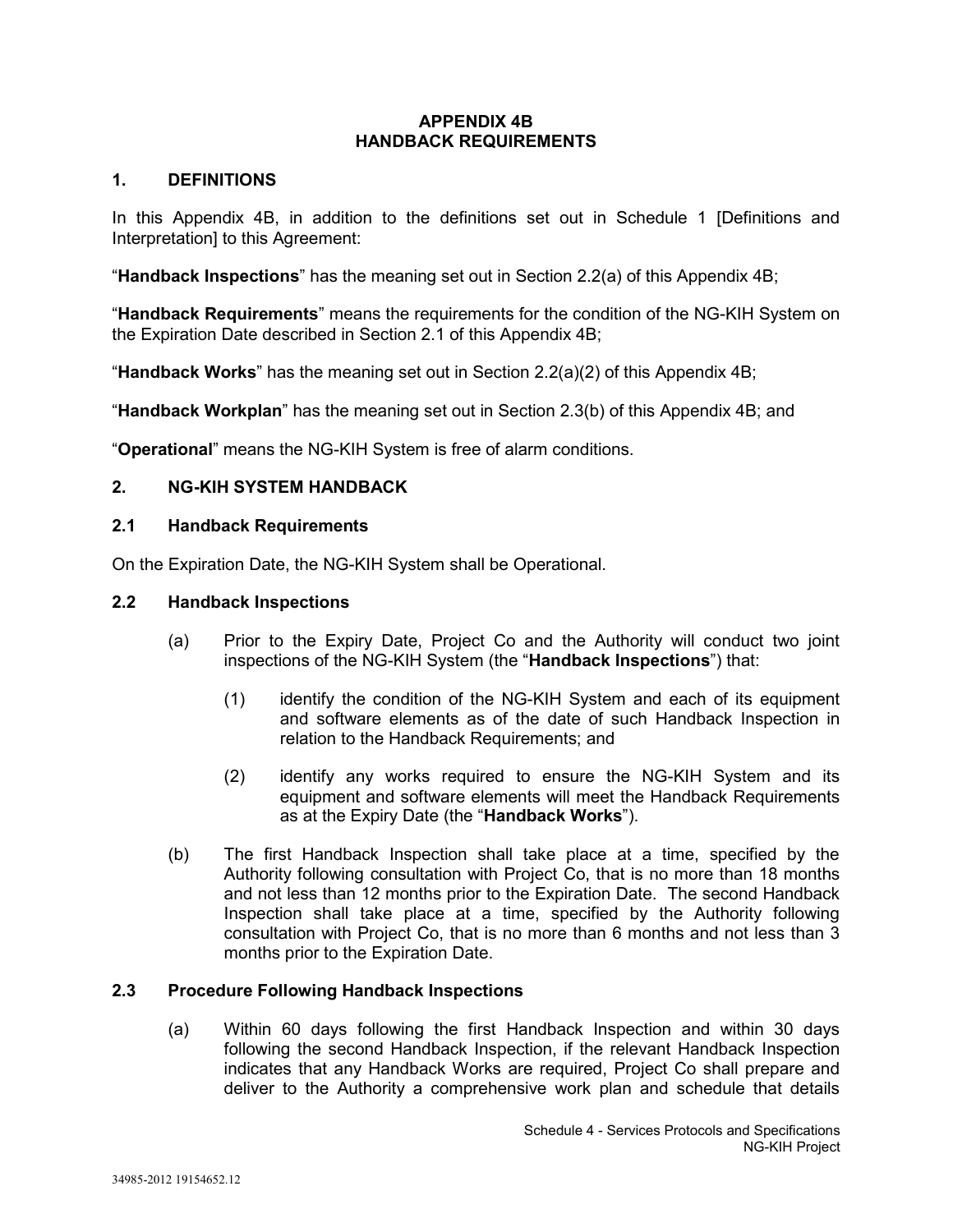Project Co's plans for completing the Handback Works identified during the relevant Handback Inspection.

- (b) The Authority shall review and provide any comments on the work plan within 10 days following the receipt of the work plan described in Section 2.3(a). Once agreed upon between the parties, acting reasonably, such work plan will be considered the "**Handback Workplan**".
- (c) The Handback Workplan will only apply to equipment set out in the Equipment List and only to Sites.
- (d) Project Co shall carry out the Handback Workplan so as to meet the Handback Requirements on the Expiration Date.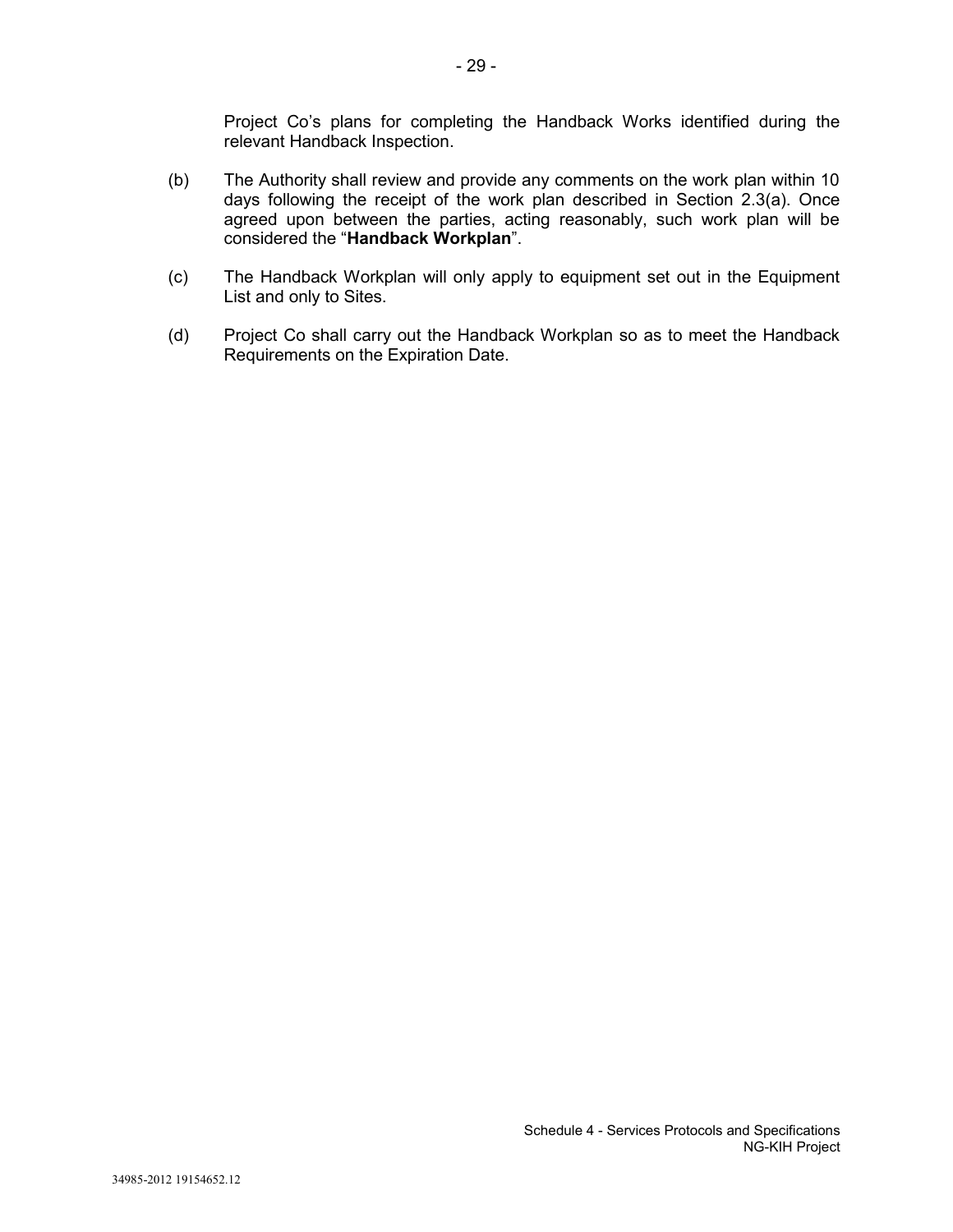## **SCHEDULE 5 INSURANCE REQUIREMENTS**

## **1. DEFINITIONS**

In this Schedule 5, in addition to the terms defined in Schedule 1 [Definitions and Interpretation]:

"**Actual Coverage Amount**" has the meaning set out in Section 4.12 of this Schedule 5;

"**Notifying Party**" has the meaning set out in Section 4.12 of this Schedule 5; and

"**Prudent Coverage Amount**" has the meaning set out in Section 4.12 of this Schedule 5.

# **2. CONSTRUCTION PERIOD INSURANCE REQUIREMENTS**

## **2.1** "**All Risks**" **Builder's Risk Insurance**

During the Construction Period, Project Co shall, at its own expense, take out, maintain in force and extend, or cause to be taken out, maintained in force and extended, course of construction insurance against "all risks" of physical loss or damage except to extent such loss or damage is caused by a Compensation Event, including delay in start-up covering all materials, property, structures and equipment purchased for, entering into or forming part of the NG-KIH System, while located anywhere within the United States of America during construction, erection, installation and testing of the NG-KIH System, which will include the following terms:

- (a) coverage in an amount not less than \$100,000,000 per occurrence and in the aggregate to replace the NG-KIH System to a minimum of all applicable codes, subject to the following principle extensions and sublimits:
	- (1) replacement cost valuation (property);
	- (2) most recent technology replacement cost valuation (equipment);
	- (3) flood (to policy limit with annual aggregate permitted);
	- (4) natural or man-made earth movement, including earthquake, landslide or subsidence (to policy limit with annual aggregate permitted);
	- (5) for property insured under the policy and stored at an off-site location or in transit in the United States of America – minimum \$10,000,000 sublimit;
	- (6) the full value of all materials and equipment forming part of the NG-KIH System lifted on-site by cranes during the Construction;
	- (7) professional fees minimum \$2,500,000 sublimit;
	- (8) firefighting expenses minimum \$250,000 sublimit;
	- (9) debris removal and clean up minimum \$1,000,000 sublimit;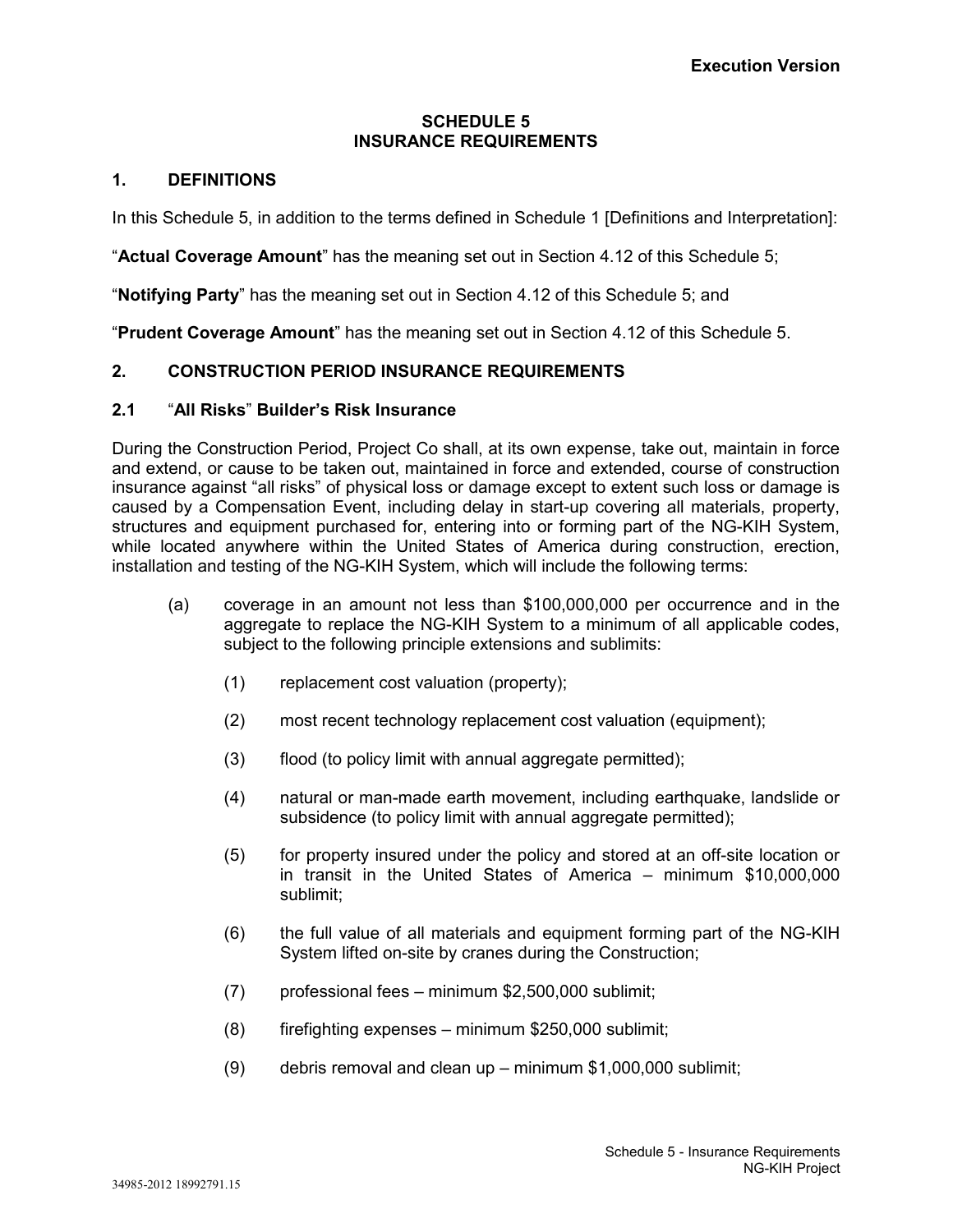- (11) extra and expediting expenses maximum \$5,000,000 sublimit;
- (12) change in ordinance, including demolition, increased cost of repairs and replacement – minimum \$15,000,000 sublimit;
- (13) valuable papers minimum \$500,000 sublimit;
- (14) accounts receivable;
- (15) contamination clean-up or removal minimum \$250,000 sublimit;
- (16) \$10,000,000 of recurring soft costs;
- (17) margin of profit for contractors;
- (18) off premises services interruption (minimum 4 weeks);
- (19) civil authority (minimum 4 weeks);
- (20) prevention of ingress / egress (minimum 4 weeks);
- (21) underground services, temporary buildings and structures, temporary boilers and pressure vessels, scaffolding, false work, forms, excavation, site preparation, landscaping and similar work;
- (22) electronic data processing equipment and media, including the cost to restore from the application of by-laws or ordinances;
- (23) non-vitiation;
- (24) waiver of subrogation in favor of all named and unnamed insureds, including but not limited to Project Co, the Authority, Operations Co, the Project Contractors, the Collateral Agent, the Sub-Contractors, consultants and design professionals; and
- (25) permit use and occupancy of the incomplete NG-KIH System by Project Co, Operations Co, the Project Contractors, the Sub-Contractors and the Authority prior to the relevant Site Completion Date, Lateral Completion Date or Ring Completion Date, as applicable;
- (b) delay in start-up coverage:
	- (1) in an amount not less than \$31,200,000, sufficient to compensate Project Co for additional capital payments, additional interest for the extension of financing necessary for the completion of the Design and Construction, legal and accounting expenses, insurance premiums, building permits and other miscellaneous costs, various incurred fees, fixed operation and maintenance expenses, additional commissions, advertising, margin of profit for Operations Co, caused by the delay in Site Completion, Ring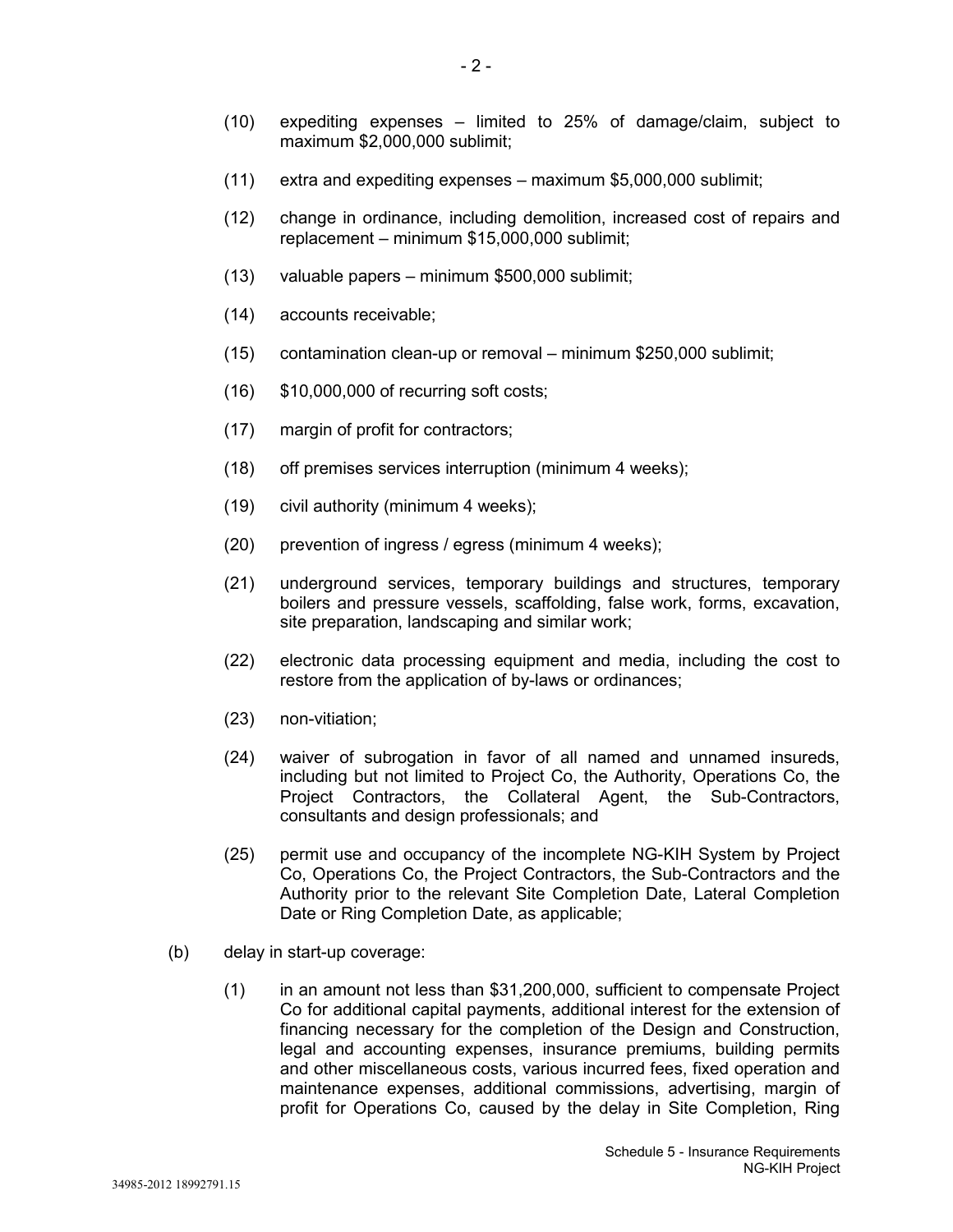Completion or System Completion resulting from any perils insured under (a) above;

- (2) having an indemnity period not less than 12 months in respect of the NG-KIH System; and
- (3) having a waiting period of not greater than 14 days;
- (c) deductibles, per occurrence, not exceeding the following amounts;
	- $(1)$  flood  $-$  \$500,000;
	- $(2)$  earthquake \$250,000;
	- $(B)$  LEG  $3 $250,000$ ;
	- (4) for all other insured perils \$100,000; and
	- (5) if more than one event occurs, only the highest deductible applies;
- (d) include, as named insureds, as their interests may appear the following entities:
	- (1) Project Co;
	- (2) the Authority;
	- (3) Operations Co and the Project Contractors;
	- (4) all Sub-Contractors, consultants and sub-consultants as their interests may appear; and
- (e) include Lender Endorsements substantially in the form set out in Appendix 5A, including, without limitation, naming the Collateral Agent as additional insured and loss payee, and, with respect to the delay in start-up coverage referred to in Section 2.1(b) of this Schedule 5, name Project Co and the Collateral Agent as the exclusive loss payees.

## **2.2 Project Specific Commercial General Liability Insurance**

During the Construction Period, Project Co will take out, maintain in force and extend, or cause to be taken out, maintained in force and extended, project specific commercial general liability insurance ISO form CG 00 01 4/13 on a wrap-up basis, which will include the following terms:

- (a) coverage in an amount of not less than \$2,000,000 per occurrence and \$4,000,000 in the annual aggregate for bodily injury, death and damage to property, including loss of use thereof, subject to the following principle extensions and sublimits:
	- (1) products & completed operations for a minimum of 10 years after the relevant Site Completion Date, Lateral Completion Date or Ring Completion Date, as applicable;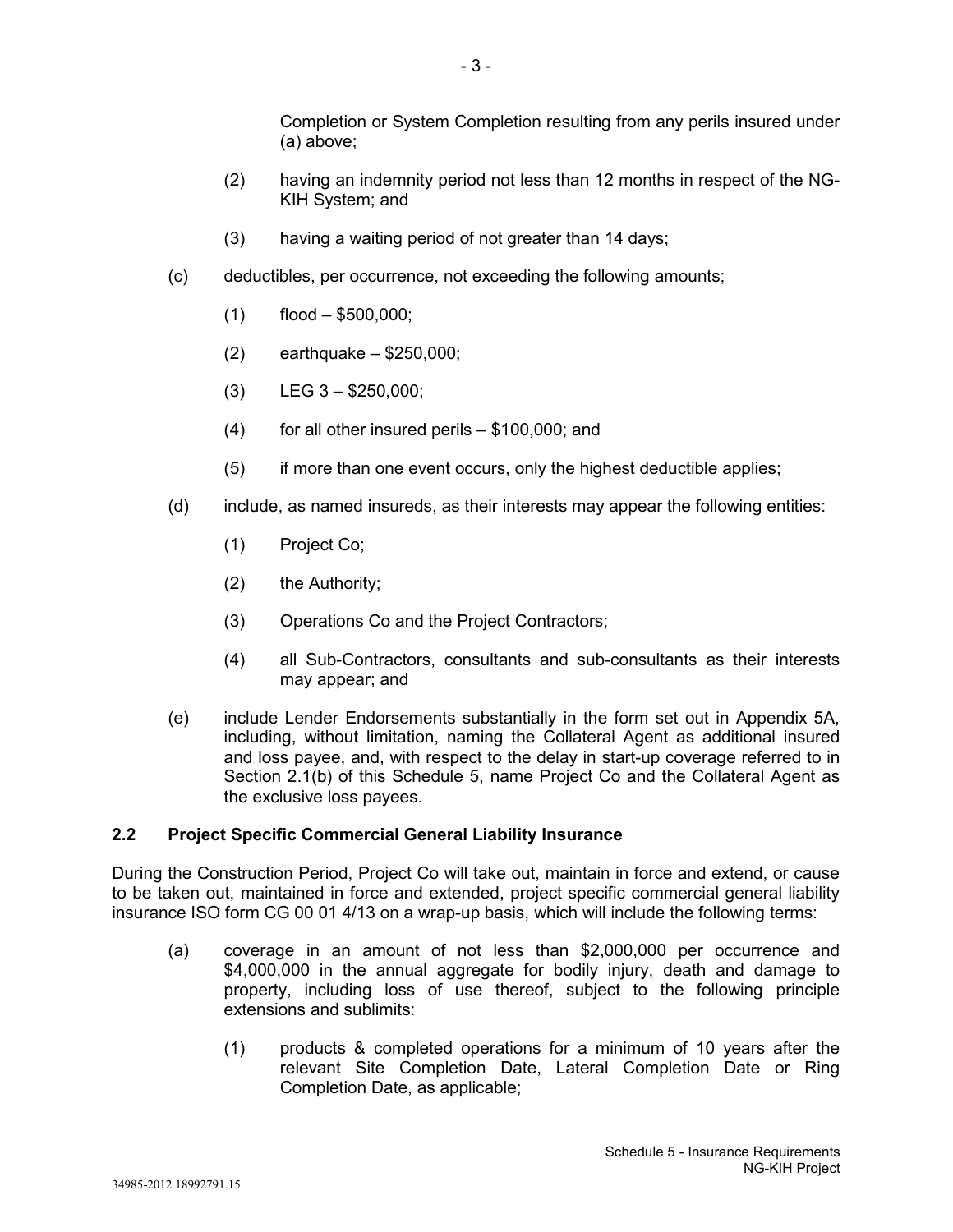- (2) ongoing operations coverage during the warranty period;
- (3) medical payments \$10,000 per occurrence / \$10,000 aggregate;
- (4) blanket written contractual liability;
- (5) personal injury and advertising;
- (6) cross liability and severability of interests;
- (7) hazardous operation XCU (excavating / underpinning / pile driving / shoring / caisson work / work below ground surface / tunneling / grading and similar operations;
- (8) watercraft (not in excess of 25 ft.) unless insured elsewhere, as applicable;
- (9) non-vitiation; and
- (10) waiver of subrogation in favor of all named and additional insureds as required by contract, including but not limited to Project Co, the Authority, Operations Co, the Project Contractors, all Sub-Contractors and the Collateral Agent;
- (b) a deductible not exceeding \$25,000 per occurrence and \$500,000 in the aggregate;
- (c) include, as additional named insureds, using appropriate endorsements, Project Co, the Authority, Operations Co, the Project Contractors and the Sub-Contractors; and
- (d) include Lender Endorsements substantially in the form set out in Appendix 5A, including, without limitation, naming the Collateral Agent as additional insured.

#### **2.3 Worker's Compensation**

During the Construction Period, Project Co will take out, maintain in force and extend, or cause to be taken out, maintained in force and extended, worker's compensation insurance for each employee in conformance with applicable Law, which will include the following terms:

- (a) a voluntary compensation endorsement;
- (b) an alternative employer endorsement;
- (c) an endorsement extending coverage to all states operations on an "in any" basis; and
- (d) if any work is over or adjacent to navigable waters, coverage for any claims arising from the Longshore and Harbor Workers' Compensation Act and/or the Merchant Marine Act of 1920.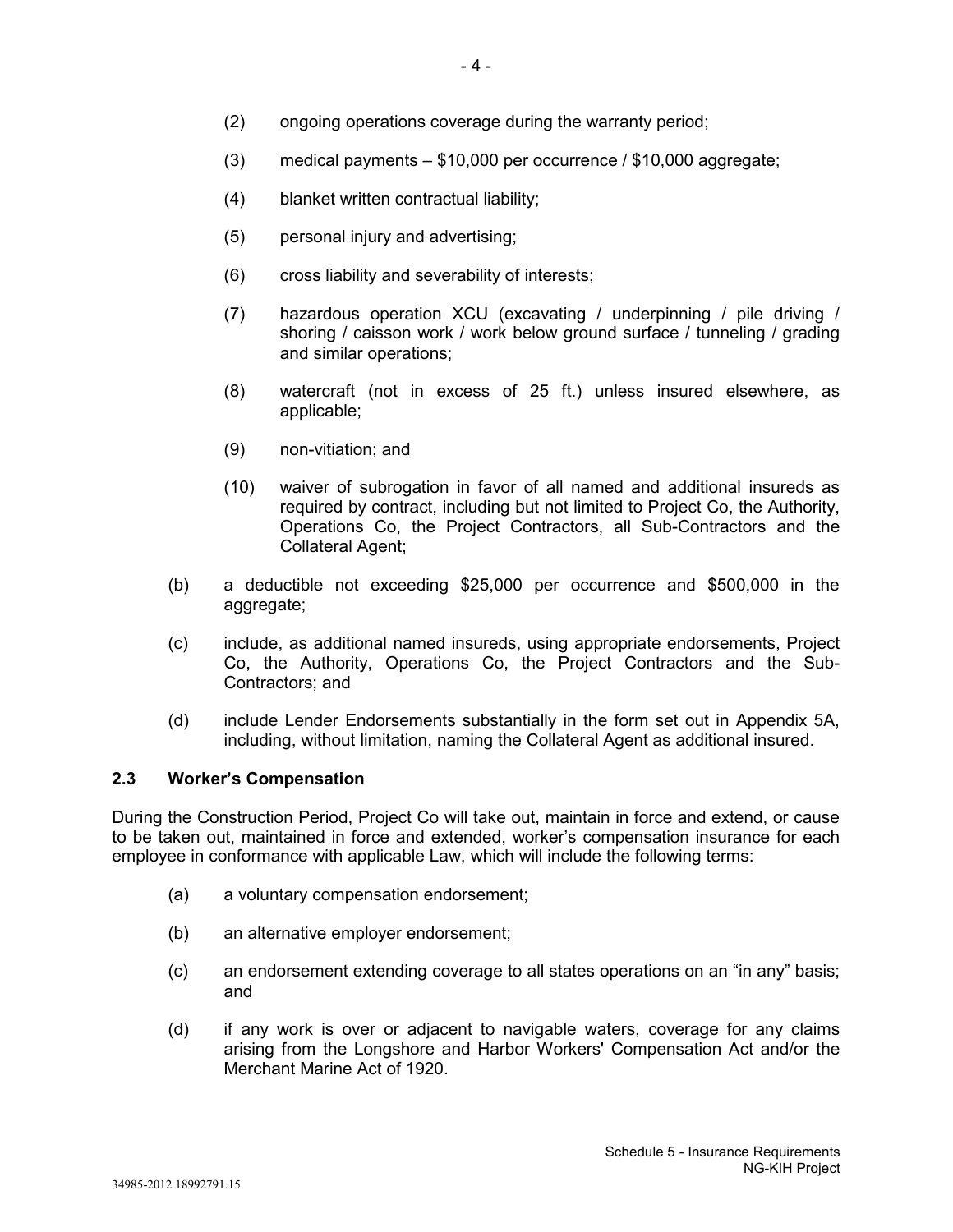## **2.4 Employer's Liability**

During the Construction Period, Project Co will take out, maintain in force and extend, or cause to be taken out, maintained in force and extended, employer's liability insurance, which will include the following terms:

- (a) coverage in the amount of not less than \$1,000,000 per claim and in the aggregate against liability for death, bodily injury, illness or disease for all employees working on or about any Lands or otherwise engaged in the Design and Construction;
- (b) a deductible not exceeding \$1,000,000 per claim; and
- (c) include Project Co, Operations Co and the Authority as additional insureds.

#### **2.5 Automobile Liability**

During the Construction Period, Project Co will take out, maintain in force and extend, or cause to be taken out, maintained in force and extended, automobile liability coverage, which will include the following terms:

- (a) coverage in the amount of not less than \$1,000,000 per claim and in the aggregate, inclusive of defense, for accidental death, bodily injury, and property damage liability arising from the ownership, maintenance or use of all owned, non-owned, and hired vehicles used in the performance of the Design and Construction, including loading and unloading;
- (b) a deductible not exceeding \$1,000,000 per claim; and
- (c) include Project Co, Operations Co and the Authority as designated insureds.

## **2.6 Excess Liability**

During the Construction Period, Project Co will take out, maintain in force and extend, or cause to be taken out, maintained in force and extended, umbrella/excess liability insurance in the amount of \$50,000,000 per occurrence/annual aggregate. Such policy or policies shall be excess of and follow form over the primary insurance required in Section 2.2.

## **2.7 Railroad Protective Liability**

During the Construction Period, Project Co will take out, maintain in force and extend, or cause the Design-Builder and its Sub-Contractors, as appropriate, to take out, maintain in force and extend, railroad protective liability coverage as may be required by any railroad in connection with the Design and Construction performed across, under or adjacent to the railroad's tracks or railroad's right-of-way, which is in a form acceptable to the railroad and shall name the railroad as named insured.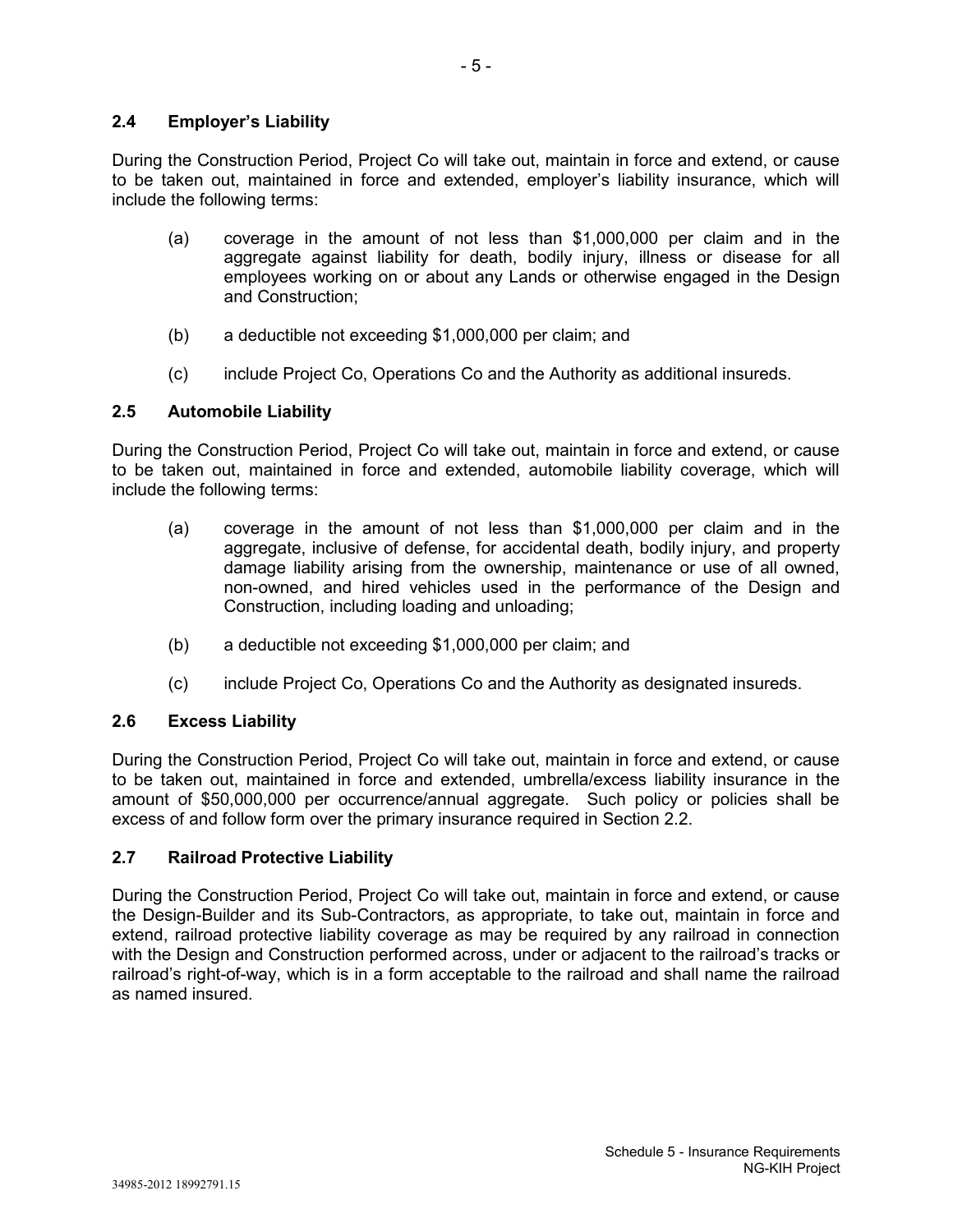During the Construction Period, Project Co will take out, maintain in force and extend, or cause to be taken out, maintained in force and extended, project specific professional liability insurance, which will include the following terms:

- (a) coverage in an amount of not less than \$15,000,000 per claim and in the aggregate (inclusive of defense and related costs and supplementary payments) for all architectural, engineering, land surveying, environmental, landscape architectural, interior design /space planning, soil and material testing services, geotechnical services and procurement services, including their replacements and/or sub-consultants of any tier subject to the following principle extensions:
	- (1) primary insurance extension;
	- (2) include as insureds any present or former partner, executive officer, director, shareholder of any named insured while acting within their scope of duties for the named insured;
	- (3) claim defined as a written or oral demand for money or a written or oral allegation of liability or responsibility for a breach of professional duty in the rendering or failure to render professional services by an insured and resulting from a single error, omission or negligent act;
	- (4) lawyer fees and associated expenses incurred in the investigation, defense, settlement, arbitration or litigation of claims;
	- (5) duty to defend, even if the allegations are groundless, false or fraudulent;
	- (6) indemnification endorsement covering the vicarious liability of Project Co and Operations Co; and
	- (7) extended reporting period minimum 60 months after the System Completion Date;
- (b) a deductible not exceeding \$500,000 per claim; and
- (c) include, as named insureds, the Project Contractors and all Sub-Contractors (as appropriate) and all engineering, architecture and other professional consultants that provide professional design services in connection with the Project.

## **2.9 Project Specific Pollution Liability (Contractor's Pollution Liability Wrap-up)**

During the Construction Period, Project Co will take out, maintain in force and extend, or cause to be taken out, maintained in force and extended, project specific contractor's pollution liability wrap-up insurance, which will include the following terms:

(a) coverage in the amount of not less than \$25,000,000 per claim and in the aggregate inclusive of defense and all costs and expenses subject to the following principle extensions: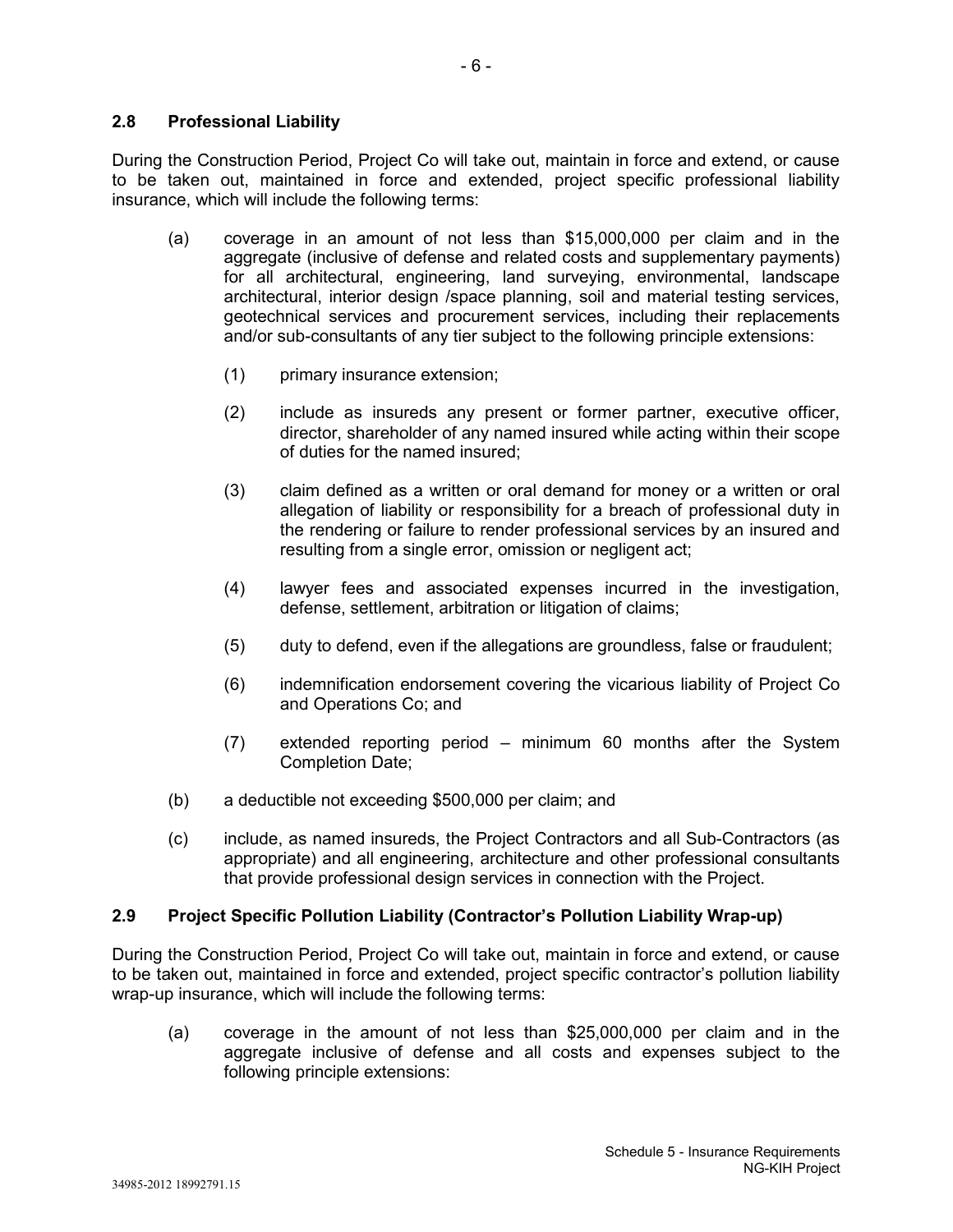- (1) third party bodily injury and third party contamination;
- (2) hazardous substances released or exacerbation of pre-existing contamination at the NG-KIH System or the Lands due to construction activities during the policy period;
- (3) microbial matter (including fungus/mold);
- (4) release from unknown underground / above ground storage tanks due to construction activities;
- (5) disposal site (reporting required);
- (6) emergency response costs minimum \$1,000,000 sublimit;
- (7) completed operations period minimum 10 years after the System Completion Date; and
- (8) waiver of subrogation in favor of all additional insureds, including but not limited to any and all indemnified parties where required by contract and the Collateral Agent;
- (b) a deductible not exceeding \$50,000 per claim and \$200,000 in the aggregate;
- (c) include, as named insureds, the following entities:
	- (1) Project Co;
	- (2) the Authority;
	- (3) Operations Co and the Project Contractors; and
	- (4) all Sub-Contractors, consultants and sub-consultants; and
- (d) include Lender Endorsements substantially in the form set out in Appendix 5A, including, without limitation, naming the Collateral Agent as additional insured.

For clarity, the pollution liability wrap-up insurance shall only include coverage for environmental risks relating to the exacerbation of pre-existing contamination and any new pollutants related to the Project. The remediation of pre-existing contamination shall be the responsibility of the Authority.

#### **2.10 Aircraft Liability**

During the Construction Period, Project Co will take out, maintain in force and extend, or cause to be taken out, maintained in force and extended, aircraft liability insurance (if applicable), which will include the following terms:

(a) coverage in the amount of not less than \$10,000,000 per occurrence for all owned and non-owned aircraft, including \$10,000,000 per occurrence for passenger hazard subject to the following principal extensions: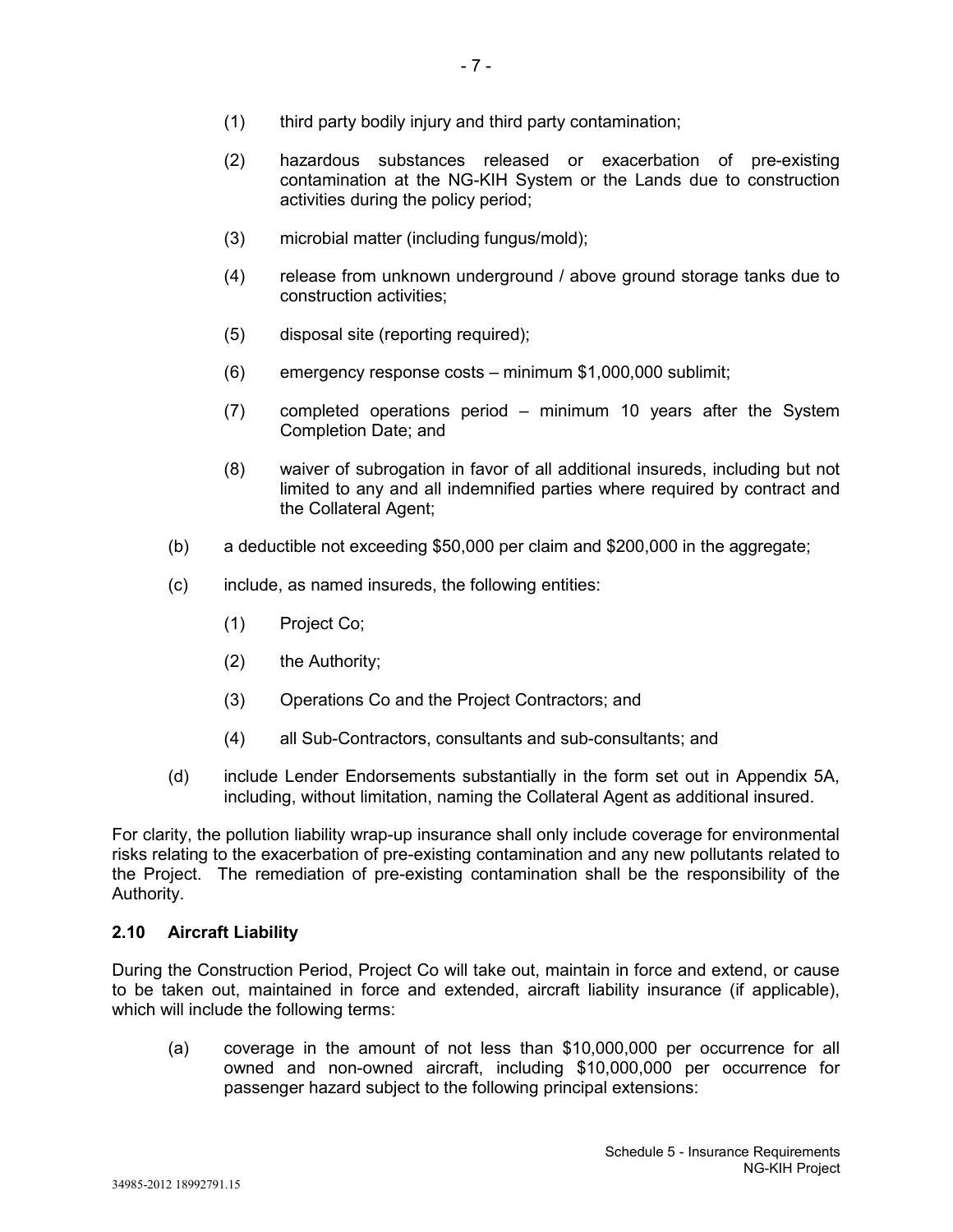- (1) all aviation risks including the use of fixed or variable winged aircraft and helipads (if applicable);
- (2) waiver of subrogation in favor of all additional insureds, including but not limited to Project Co, the Authority, Operations Co, the Project Contractors, the Collateral Agent, the Sub-Contractors; and
- (3) include coverage for Project Co, Operations Co, the Project Contractors and all Sub-Contractors, as additional insureds, as applicable;
- (b) a deductible not exceeding an amount acceptable to the Authority, acting reasonably; and
- (c) include, as additional insureds, the Authority and the Collateral Agent.

## **2.11 Aircraft Cargo Insurance**

During the Construction Period, Project Co will take out, maintain in force and extend, or cause to be taken out, maintained in force and extended, aircraft cargo insurance (if applicable) for losses arising from the physical damage to cargo while it is in transit by air for any of the materials, equipment or property supplied under or used during the Project and which are critical to achieve System Completion, which will include the following terms:

- (a) coverage in an amount not less than the full replacement value of the shipment subject to the following principal extensions;
	- (1) subject to the conditions of the Institute Cargo Clauses (all risks), including war and strikes extensions and including transit and storage where applicable;
	- (2) 50/50 clause; and
	- (3) warehouse to warehouse clause;
- (b) coverage for Project Co, Operations Co, the Project Contractors and all Sub-Contractors;
- (c) a deductible not exceeding an amount acceptable to the Authority, acting reasonably;
- (d) delay in start-up arising from the loss of a shipment subject to a minimum indemnity period acceptable to the Authority, acting reasonably; and
- (e) include, as loss payees, the Authority and the Collateral Agent, as their interests may appear.

## **2.12 Watercraft Liability**

During the Construction Period, Project Co will take out, maintain in force and extend, or cause to be taken out, maintained in force and extended, watercraft liability insurance (if applicable), which will include the following terms: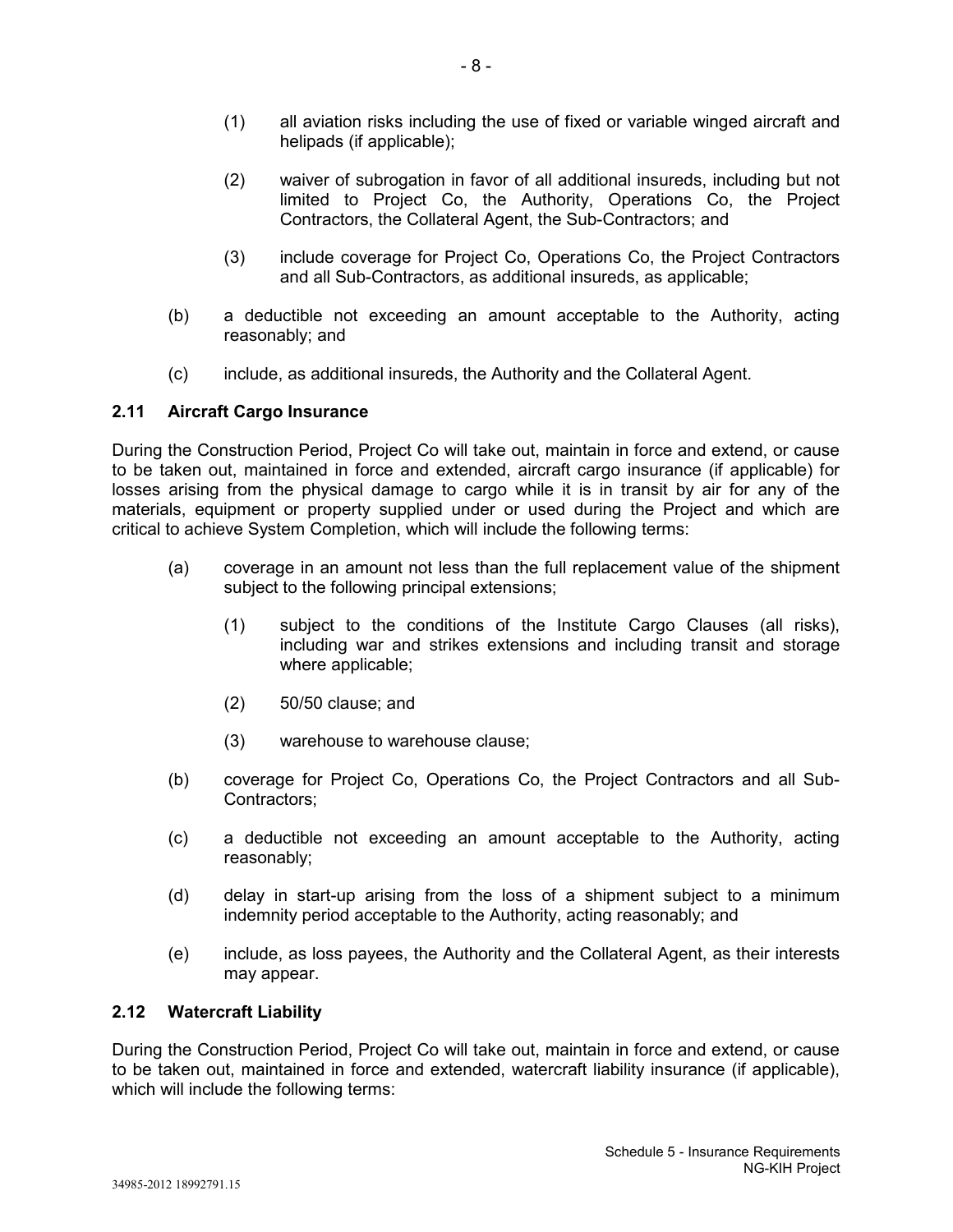- (a) coverage in the amount of not less than \$10,000,000 per occurrence for all owned and non-owned watercraft, including \$10,000,000 per occurrence for passenger hazard subject to a waiver of subrogation in favor of all named and unnamed insureds, including but not limited to, Project Co, the Authority, Operations Co, the Project Contractors, the Collateral Agent and the Sub-Contractors;
- (b) a deductible not exceeding an amount acceptable to the Authority, acting reasonably; and
- (c) include, as additional insureds, the Authority and the Collateral Agent.

## **2.13** "**All Risks**" **Ocean Marine Cargo**

During the Construction Period, Project Co will take out, maintain in force and extend, or cause to be taken out, maintained in force and extended, "all risks" ocean marine cargo insurance (if applicable) for any of the materials, equipment or property supplied under or used during the Project and which are critical to achieve System Completion, which will include the following terms:

- (a) coverage in an amount not less than the full replacement value of the shipment;
- (b) a deductible not exceeding an amount acceptable to the Authority, acting reasonably;
- (c) delay in start-up arising from the loss of a shipment subject to a minimum indemnity period acceptable to the Authority, acting reasonably; and
- (d) include, as loss payees, the Authority and the Collateral Agent, as their interests may appear.

## **2.14 Employee Dishonesty (Crime)**

During the Construction Period, Project Co will take out, maintain in force and extend, or cause to be taken out, maintained in force and extended, employee dishonesty insurance against the fraudulent acts of employees of Project Co, which will include coverage in the amount of not less than \$1,000,000 per claim and will include the following principal extensions:

- (a) broad form money and securities;
- (b) money orders and counterfeit paper;
- (c) depositors' forgery;
- (d) computer fraud and funds transfer fraud;
- (e) audit expenses; and
- (f) credit card forgery.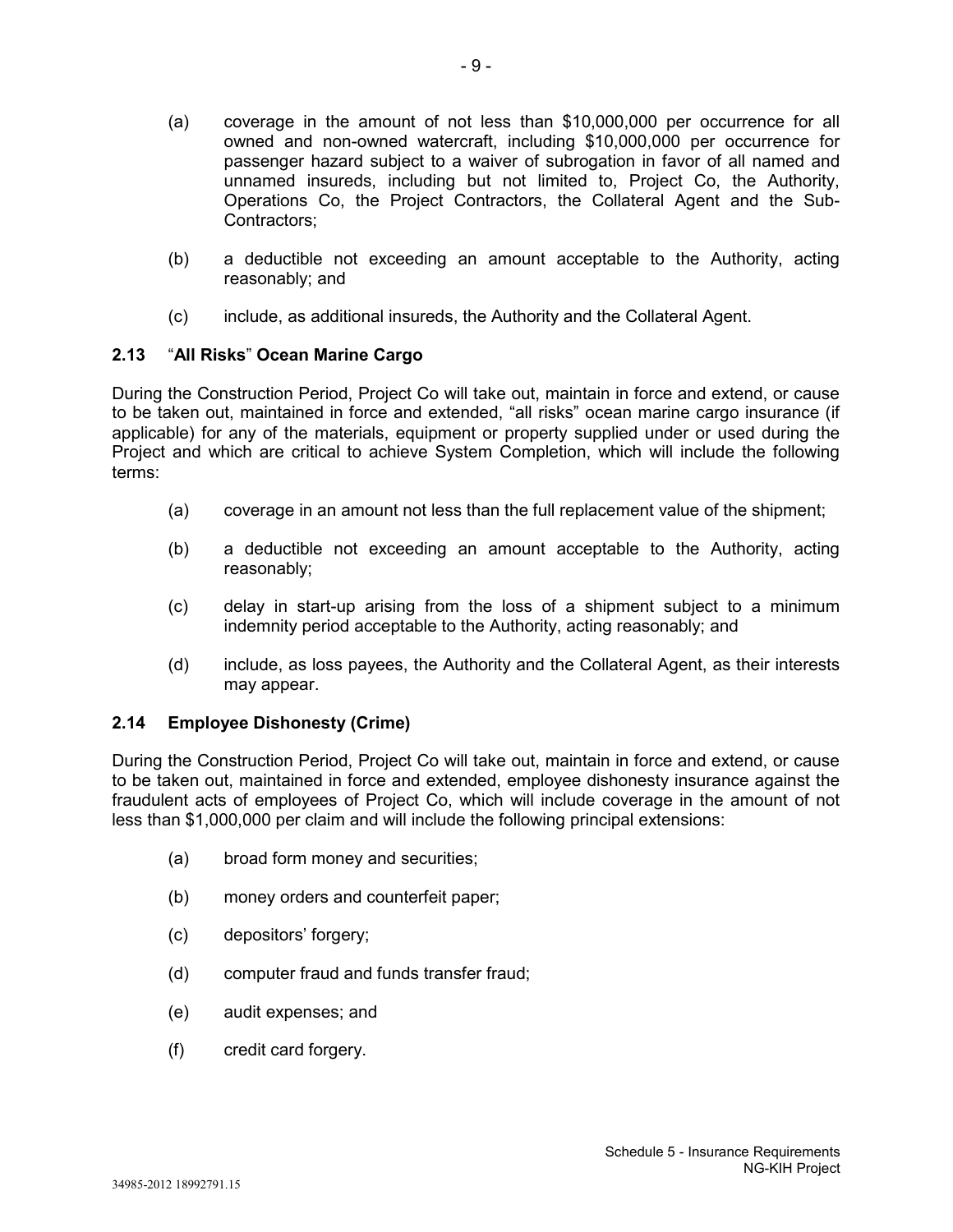## **3. OPERATING PERIOD INSURANCE REQUIREMENTS**

#### **3.1 Project Specific Commercial General Liability Insurance**

During the Operating Period, Project Co will take out, maintain in force and extend, or cause to be taken out, maintained in force and extended, project specific commercial general liability insurance ISO Form CG 00 01 04/13 on a wrap-up basis, which will include the following terms:

- (a) coverage in an amount of not less than \$1,000,000 per occurrence and \$2,000,000 in the annual aggregate for bodily injury, death and damage to property including loss of use thereof subject to the following principle extensions and sublimits;
	- $(1)$  product and completed operations  $-$  \$2,000,000 in the aggregate;
	- (2) medical payments \$10,000 (any one person);
	- (3) blanket written contractual liability;
	- (4) advertising and personal injury \$1,000,000 (any one person);
	- (5) cross liability and severability of interests;
	- (6) hazardous operation XCU (excavating / underpinning / pile driving / shoring / caisson work / work below ground surface / tunneling / grading and similar operations;
	- (7) watercraft (not in excess of 25 ft.) unless insured elsewhere, as applicable;
	- (8) non-vitiation; and
	- (9) waiver of subrogation in favor of all additional insureds, including but not limited to the Collateral Agent;
- (b) a deductible not in excess of \$25,000 per occurrence and \$150,000 in the aggregate;
- (c) include, as additional named insureds, Project Co, the Authority, Operations Co and the Service Provider; and
- (d) include Lender Endorsements substantially in the form set out in Appendix 5A, including, without limitation, naming the Collateral Agent as additional insured.

#### **3.2 Worker's Compensation**

During the Operating Period, Project Co will take out, maintain in force and extend, or cause to be taken out, maintained in force and extended, worker's compensation insurance for each employee in conformance with applicable Law, which will include the following terms:

(a) a voluntary compensation endorsement;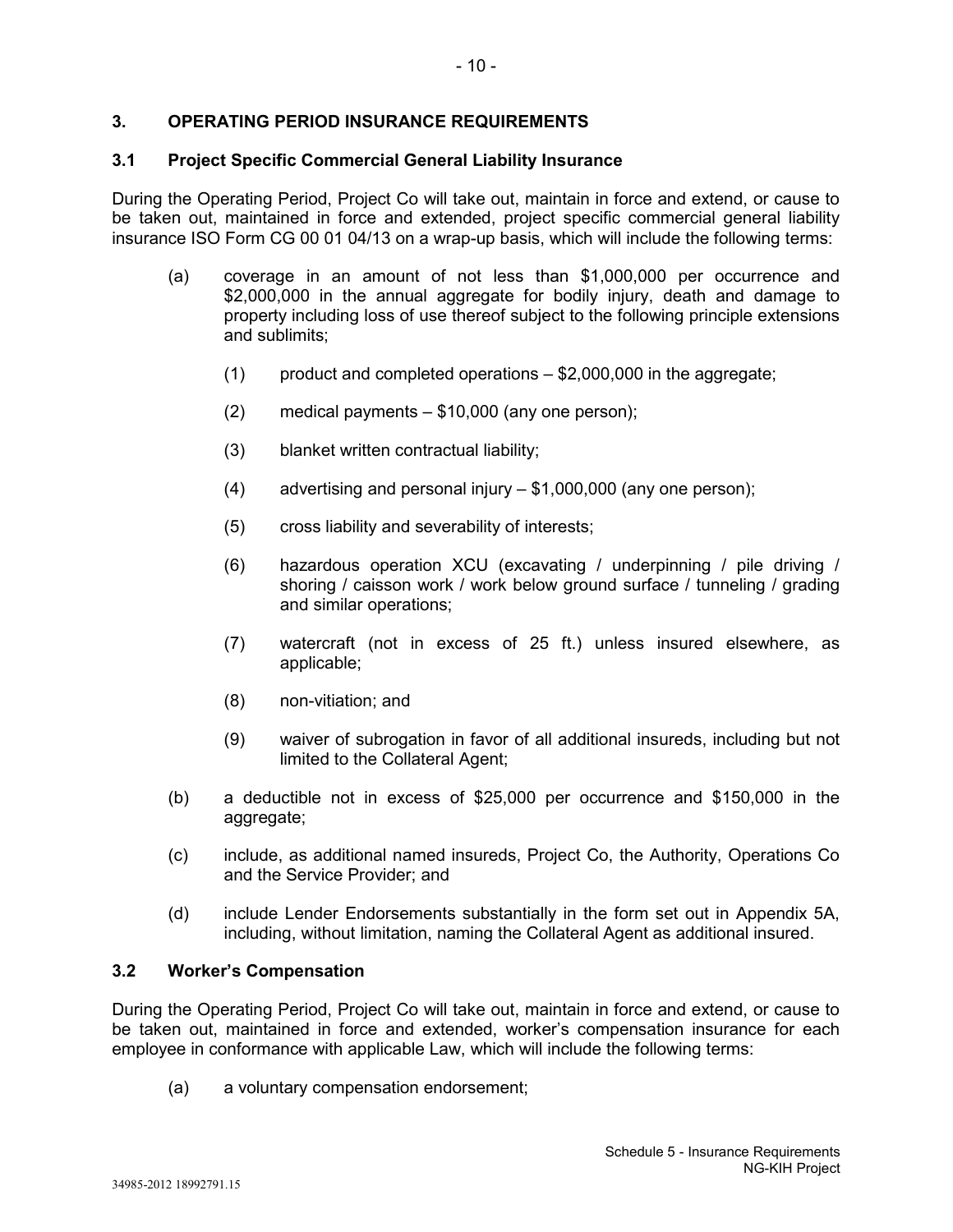- (b) an alternative employer endorsement;
- (c) an endorsement extending coverage to all states operations on an "in any" basis; and
- (d) if any work is over or adjacent to navigable waters, coverage for any claims arising from the Longshore and Harbor Workers' Compensation Act and/or the Merchant Marine Act of 1920.

## **3.3 Employer's Liability**

During the Operating Period, Project Co will take out, maintain in force and extend, or cause to be taken out, maintained in force and extended, employer's liability insurance, which will include the following terms:

- (a) coverage in the amount of not less than \$1,000,000 per claim and in the aggregate against liability for death, bodily injury, illness or disease for all employees working on or about any Lands or otherwise engaged in the Services;
- (b) a deductible not exceeding \$1,000,000 per claim; and
- (c) include Project Co, Operations Co and the Authority as additional insureds.

### **3.4 Automobile Liability**

During the Operating Period, Project Co will take out, maintain in force and extend, or cause to be taken out, maintained in force and extended, automobile liability coverage, which will include the following terms:

- (a) coverage in the amount of not less than \$1,000,000 per claim and in the aggregate, inclusive of defense, for accidental death, bodily injury, and property damage liability arising from the ownership, maintenance or use of all owned, non-owned, and hired vehicles used in the performance of the Services, including loading and unloading;
- (b) a deductible not exceeding \$1,000,000 per claim; and
- (c) include Project Co, Operations Co and the Authority as designated insureds.

#### **3.5 Excess Liability**

During the Operating Period, Project Co will take out, maintain in force and extend, or cause to be taken out, maintained in force and extended, umbrella/excess liability insurance in the amount of \$25,000,000 per occurrence/annual aggregate. Such policy or policies shall be excess of and follow form over the primary insurance required in Section 3.1.

#### **3.6 Project Specific Pollution Liability Insurance**

During the Operating Period, Project Co will take out, maintain in force and extend, or cause to be taken out, maintained in force and extended, project specific pollution liability insurance covering the Service Provider's or any Sub-Contractor's acts or omissions causing or exacerbating pollution, which will include the following terms: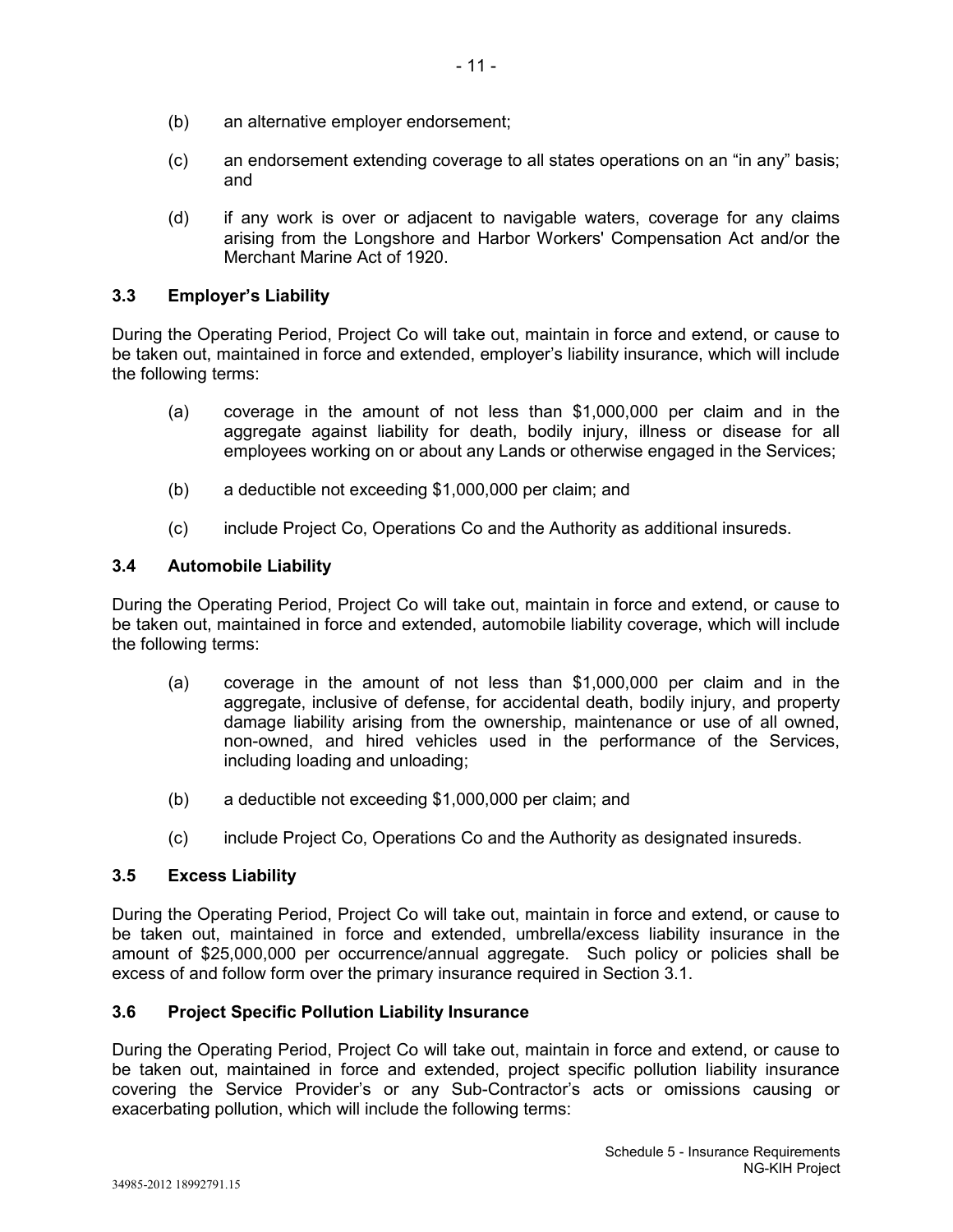- (1) hazardous substances occurring or emanating from the Project that are due to a release(s) associated with restoration or maintenance of the NG-KIH System or the Lands during the operations activities;
- (2) microbial matter (including fungus/mold);
- (3) unknown underground / above ground storage tanks due to operations activities;
- (4) disposal site (reporting required);
- (5) emergency response costs minimum \$1,000,000 sublimit; and
- (6) optional extended reporting period minimum 12 months in the event of termination of the Policy or termination of the Project Agreement;
- (b) waiver of subrogation in favor of all additional insureds, including but not limited to the Collateral Agent;
- (c) a deductible not exceeding \$250,000 per claim;
- (d) include, as named insureds, Project Co, the Authority, Operations Co and the Service Provider; and
- (e) include Lender Endorsements substantially in the form set out in Appendix 5A, including, without limitation, naming the Collateral Agent as additional insured.

For clarity, the pollution liability insurance shall only include coverage for environmental risks relating to the exacerbation of pre-existing contamination and any new pollutants related to the Project. The remediation of pre-existing contamination shall be the responsibility of the Authority.

## **3.7 Employee Dishonesty**

During the Operating Period, Project Co will take out, maintain in force and extend, or cause to be taken out, maintained in force and extended, employee dishonesty insurance against the fraudulent acts of employees of Project Co which will include coverage in the amount of not less than \$1,000,000 per claim and will include the following principal extensions:

- (a) broad form money and securities;
- (b) money orders and counterfeit paper;
- (c) depositors' forgery;
- (d) computer fraud and funds transfer fraud;
- (e) audit expenses; and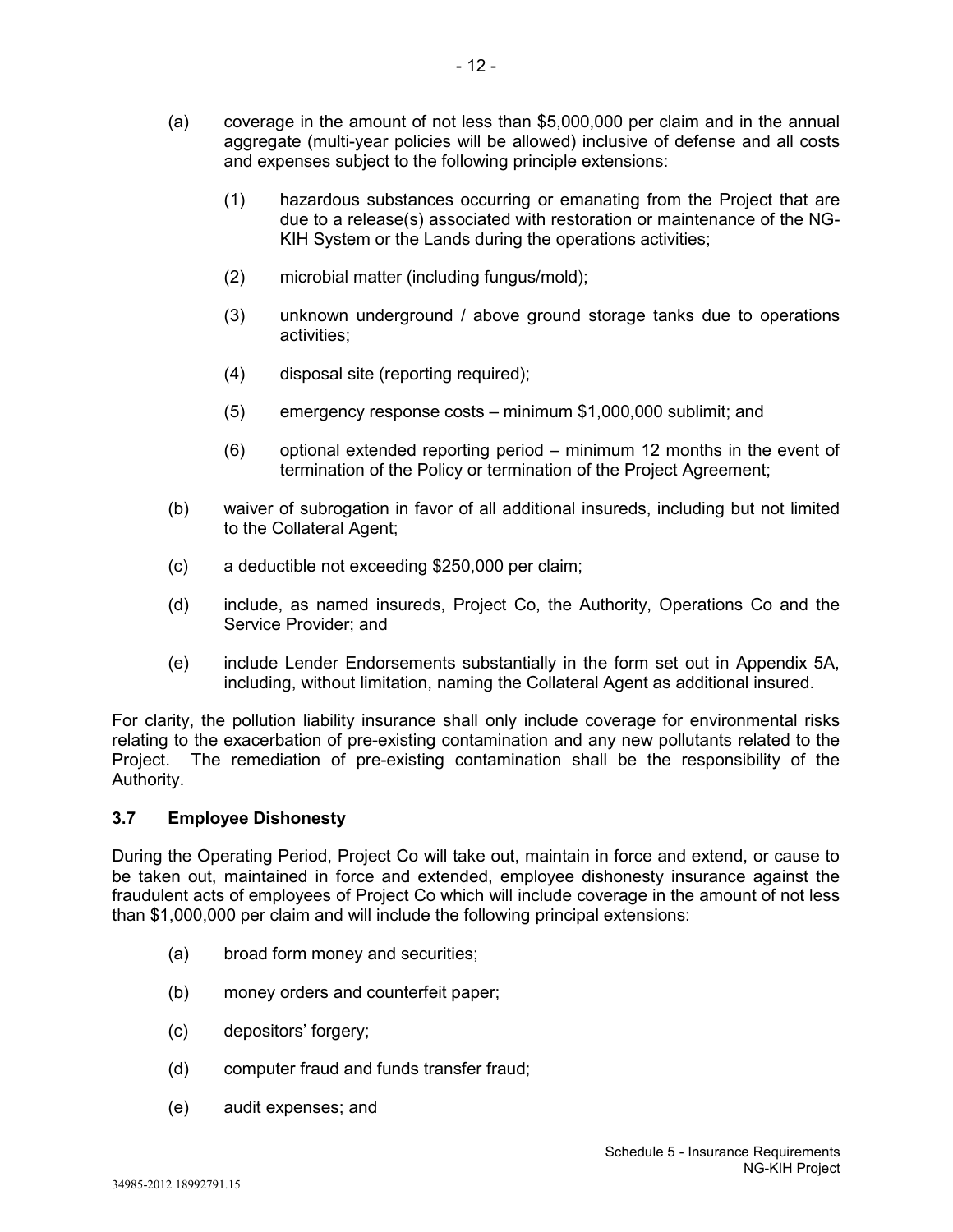(f) credit card forgery.

# **3.8 Other Operating Period Insurance**

During the Operating Period when construction, rehabilitation or major repair work is being carried out by or on behalf of Project Co under this Project Agreement and the risks associated with such work are not insured by the insurance described in the policies described in Section 2 (Construction Period Insurance Requirements) or Section 3 (Operating Period Insurance Requirements) of this Schedule 5, Project Co will, subject to Section 2 (Construction Period Insurance Requirements) of this Schedule 5, take out, maintain in force and renew or will cause to be taken out, maintained in force and renewed such insurance described in Section 2 (Construction Period Insurance Requirements) in such amounts, as a prudent owner would reasonably require, as determined by the Authority, acting reasonably, at least 10 Business Days before the commencement of the applicable period during which the insurance is required. To the extent such work is undertaken pursuant to a Change Certificate and such work is not covered in the policies described in Section 2 (Construction Period Insurance Requirements) or Section 3 (Operating Period Insurance Requirements) of this Schedule 5, the Change Certificate for such work will include such insurance coverage as the Authority, acting reasonably, considers necessary in the circumstances.

# **4. GENERAL INSURANCE PROVISIONS**

## **4.1 Insurance Representative**

Before commencing any Construction, Project Co will appoint an insurance representative who will communicate with the Authority and keep the Authority advised of all material matters related to insurance, including claims, possible claims and policy changes or amendments. Project Co will at all times maintain such a representative throughout the Term and Project Co will advise the Authority promptly of any change in such representative during the Term.

## **4.2 Cooperation with Insurer's Consultants**

If an insurer or an insurer's appointed consultant, for underwriting purposes, in connection with a claim or as a term or condition of an insurance policy, needs to review any part of the performance of this Project Agreement, then the Authority and Project Co shall, and each of them shall require the Authority Persons and the Project Co Persons, respectively, to:

- (a) cooperate with the insurer and its consultant, including providing them with such information and documentation as they may reasonably require; and
- (b) allow the insurer and its consultant to attend meetings between Project Co and the Authority (or, as applicable, and if reasonably required by the insurer, between Project Co and those engaged by or through Project Co).

Project Co and the Authority covenant and agree with each other to do all acts, matters and things as may be reasonably necessary or required to expedite the adjustment of any claim for loss or damage covered by insurance hereunder so as to expedite the release and disposition of such insurance in the manner and for the purposes herein contemplated.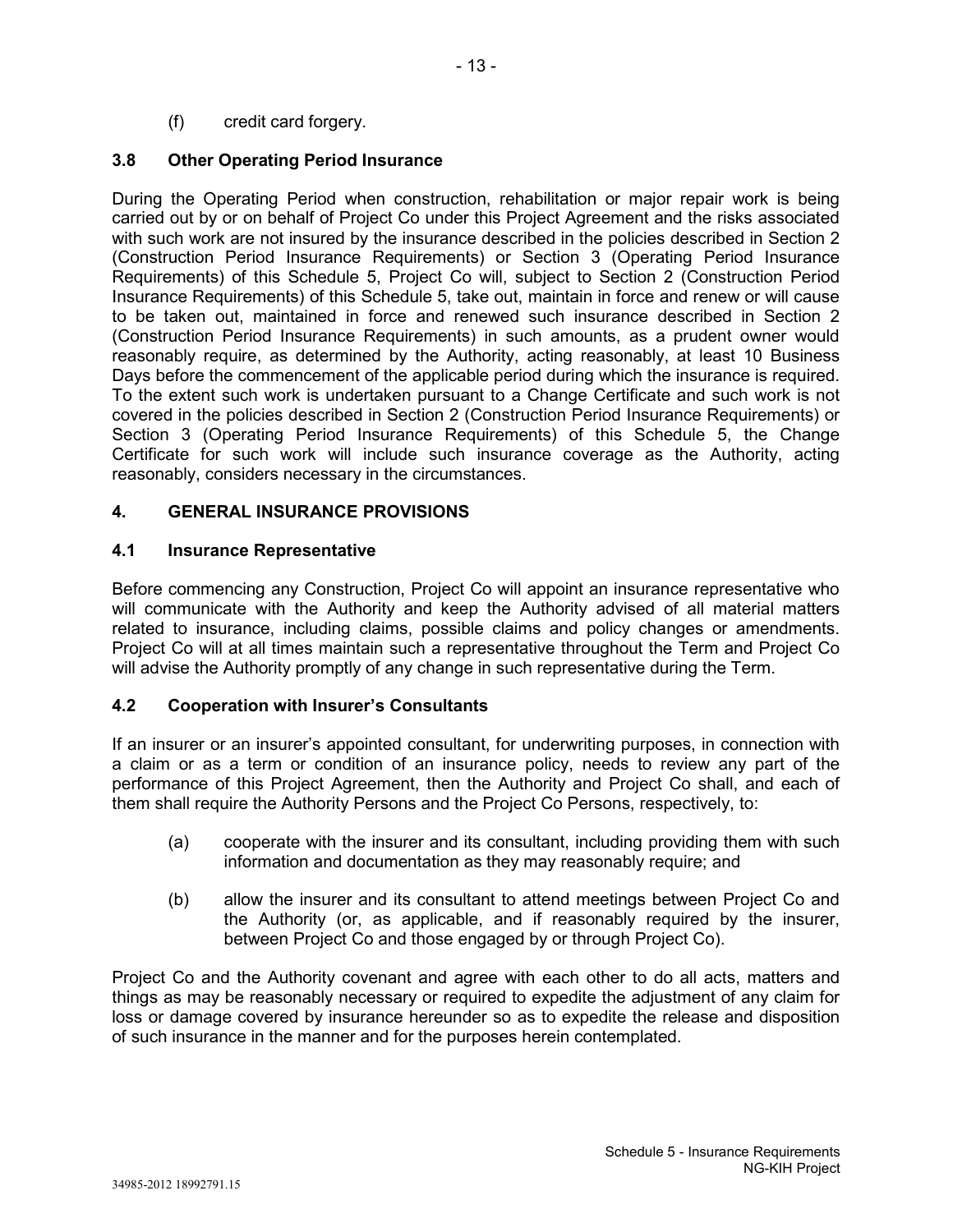## **4.3 Additional Insurance**

Except where specifically provided, none of the insurance coverage amounts or sublimits specified in this Schedule 5 limit the liability of Project Co with respect to any obligations of Project Co to the Authority arising under this Project Agreement. Project Co will obtain and maintain, or cause to be obtained and maintained, at its cost, all such other policies of insurance required by Law or which Project Co deems necessary having regard for the policies of insurance which prudent owners and operators of projects of similar scope and magnitude to the Project would maintain and obtain, or cause to be obtained and maintained, including directors and officers liability and corporate indemnification insurance.

## **4.4 Insurers and Terms of Policies**

Project Co will ensure that all policies for the insurance pursuant to this Schedule 5 are obtained and maintained with Qualified Insurers and, subject to this Schedule 5, are in such forms and contain such terms and conditions which are equal to or better than those that would be obtained by prudent owners and operators of projects of similar scope and magnitude to the Project and, in addition to the required inclusions or permitted exclusions for each policy specifically described in this Schedule 5, include such other inclusions and exclusions as such prudent owner or operator would require or permit.

## **4.5 Downgrade of Insurer**

In the event that any insurer's financial strength rating falls below B+ with A.M. Best, Project Co will, as soon as reasonably practicable and, in any event, within 30 Business Days, obtain and maintain a replacement for the relevant policy of insurance from a Qualified Insurer.

## **4.6 Particular Requirements of Policies**

Without limiting the generality of this Schedule 5 and the provisions of Section 6 (Insurance, Damage and Destruction) of this Project Agreement, each project specific commercial policy of insurance required under this Project Agreement will:

- (a) bear an endorsement such that the insurer:
	- (1) will not effect any adverse material change or amendment to the policy without first giving at least 75 days' prior written notice by registered mail to the Authority and each of the other named insureds and loss payees;
	- (2) will provide at least 30 days' prior written notice of cancellation for nonpayment of premium; and
	- (3) will provide at least 75 days' prior written notice of cancellation prior to the expiration of the term of such policy,

provided that all Construction Period insurances required under Sections 2.1 through 2.9 of this Schedule 5 will be non-cancellable except for non-payment of premium, material misrepresentation or concealment of facts;

(b) contain an endorsement such that the policy will not be invalidated and coverage thereunder will not be denied to any insureds by reason of any breach or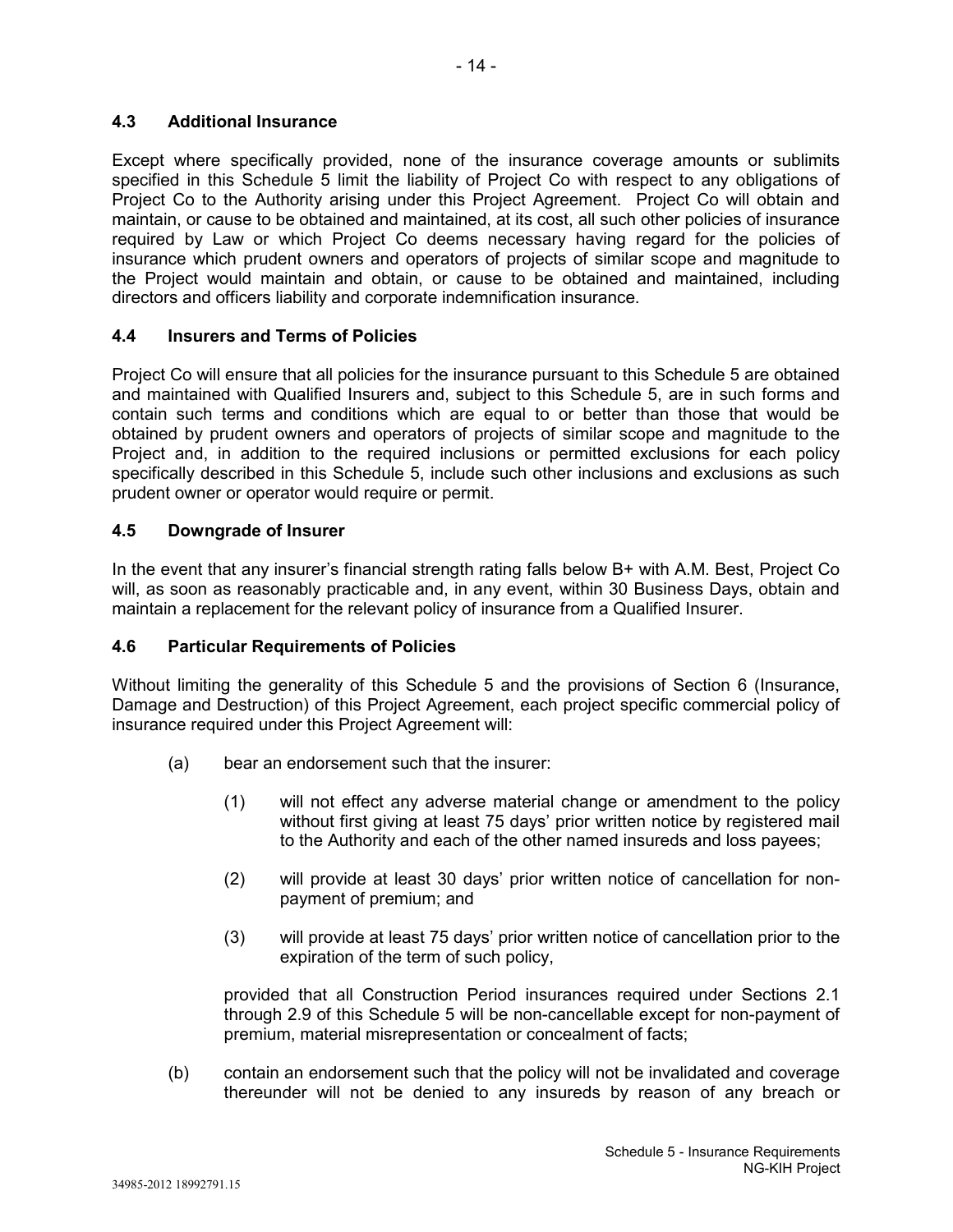violation of representations, declarations or conditions contained in the policy other than as a result of a negligent act, misrepresentation or omission of such insured; and

(c) be primary and not require the sharing of any loss by any insurer of the Authority or any other named insured.

## **4.7 Evidence of Insurance**

In respect of those policies of insurance required to be maintained by Project Co pursuant to this Schedule 5, upon the issue of each such policy and within 60 days following every renewal of each such policy, Project Co will deliver to the Authority a certificate of insurance or, with respect to project specific policies only, a certified copy of each such policy or other satisfactory evidence of adequate insurance. No review or approval of any insurance certificate or insurance policy by the Authority will derogate from or diminish such party's rights under this Project Agreement.

## **4.8 Claims**

Project Co will:

- (a) in accordance with Schedule 14 [Records and Reports], maintain an electronic register of all claims and incidents that might reasonably result in a claim under any of the policies of insurance required by this Project Agreement and will allow the Authority to inspect such register at any time, which register will, for clarity, exclude any Protected Personal Information in accordance with applicable Law; and
- (b) notify the Authority and provide full particulars (excluding, for clarity, any Protected Personal Information in accordance with applicable Law) of any incident giving rise to a claim:
	- (1) within 5 Business Days after making any claim under any of the policies for the insurance required by this Project Agreement where the value of the claim exceeds \$25,000; or
	- (2) immediately:
		- (A) after any property loss; and
		- (B) after any claim (regardless of the value of the claim) involving personal injury or death, accompanied by full particulars of the incident giving rise to the claim.

## **4.9 Deductibles**

Project Co will be responsible for the deductible portion of, or waiting period for, any claim made on any policy of insurance described in this Schedule 5.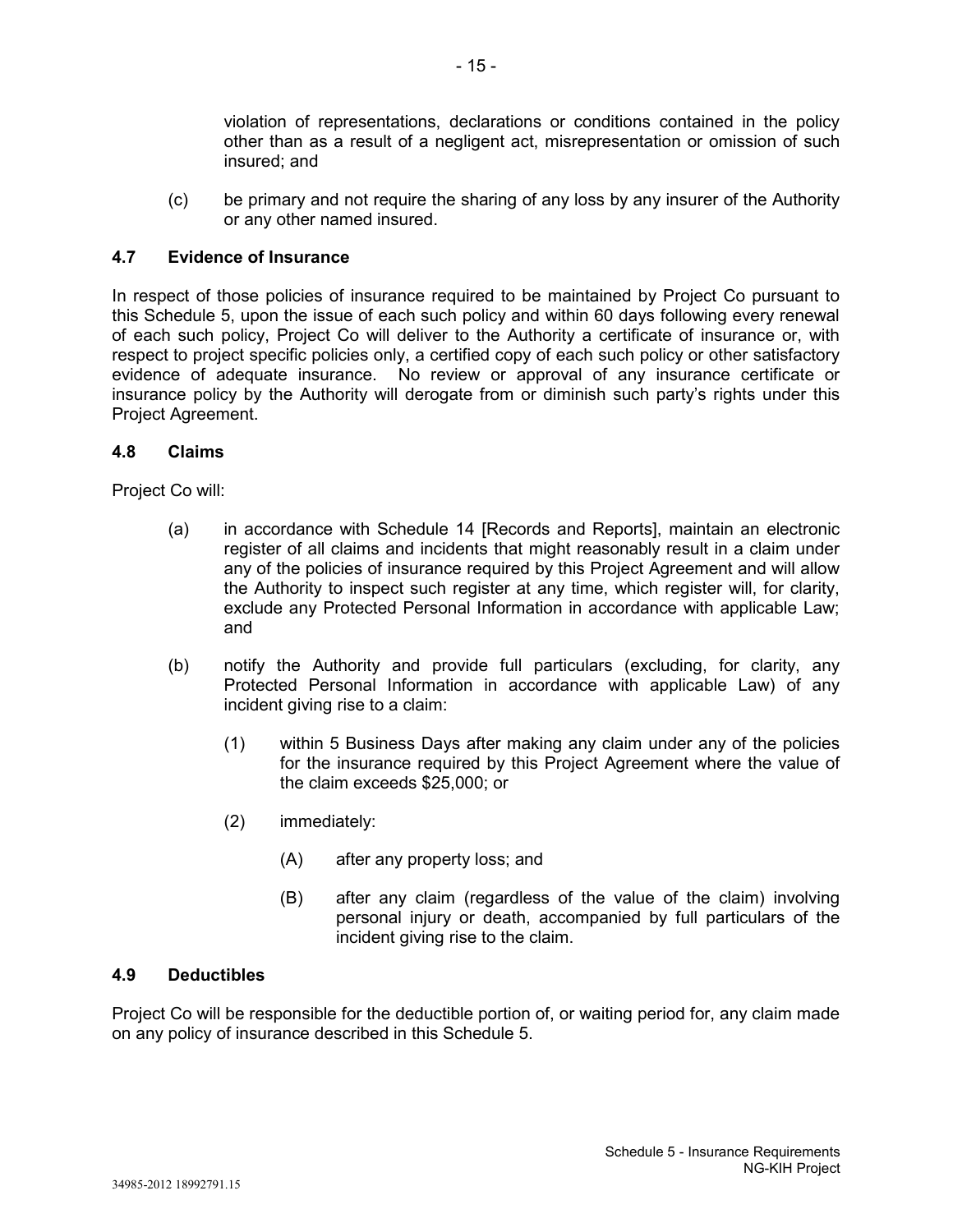## **4.10 Compliance**

- (a) Project Co will comply with the terms, conditions and requirements of all policies for the insurance required by this Schedule 5 and will not do or omit to do, or permit to be done or omitted by any Project Co Person, anything on or with respect to the NG-KIH System or the Lands that could reasonably be expected to result in the cancellation of any insurance described in this Schedule 5, or that would reasonably be expected to entitle any insurer to refuse to pay any claim under the policy for any such insurance.
- (b) The Authority will not do, or permit to be done by any Authority Person, anything on or with respect to the NG-KIH System or the Lands that could reasonably be expected to result in the cancellation of any insurance described in this Schedule 5, or that would reasonably be expected to entitle any insurer to refuse to pay any claim under the policy for any such insurance.
- (c) The Authority and Project Co will, and Project Co will cause Operations Co, the Project Contractors and the Sub-Contractors to, comply with all insurance policy warranties made known to them.

## **4.11 Failure to Insure**

Subject to Section 6.10 (Consequences of Risks becoming Uninsurable) of this Project Agreement, if Project Co fails or refuses to obtain or maintain in force any insurance required to be effected by it under this Schedule 5, or to provide evidence of such insurance and renewals in relation thereto as and when required and in accordance with this Schedule 5, the Authority will, without prejudice to any of its other rights under this Project Agreement or otherwise, have the right itself to procure such insurance, in which event any amounts paid by the Authority for that purpose together with all reasonable costs incurred by the Authority in procuring such insurance will become due and payable by Project Co to the Authority and the Authority may set off such amounts against any payments due by the Authority to Project Co under this Project Agreement.

#### **4.12 Increase in Amount of Coverage**

The Authority and Project Co will ensure that, throughout the Operating Period, the amounts of coverage in respect of the policies of insurance required to be obtained and kept in force under Section 3 of this Schedule 5 are not less than the greater of the amounts:

- (a) specified in Section 3.1; and
- (b) of coverage that would be obtained from time to time by prudent owners and operators of projects of similar scope and magnitude as the Project in respect of such policies of insurance,

(each, a "**Prudent Coverage Amount**"). If, at any time, a party (the "**Notifying Party**") determines that the amount of coverage then in effect (the "**Actual Coverage Amount**") in respect of any commercial policy of insurance required to be obtained and kept in force by a party under Section 3 of this Schedule 5, as applicable, is or will be less than the Prudent Coverage Amount, the Notifying Party will notify the other party in writing of such determination and, if both parties agree, or it is determined under the Dispute Resolution Procedure, that the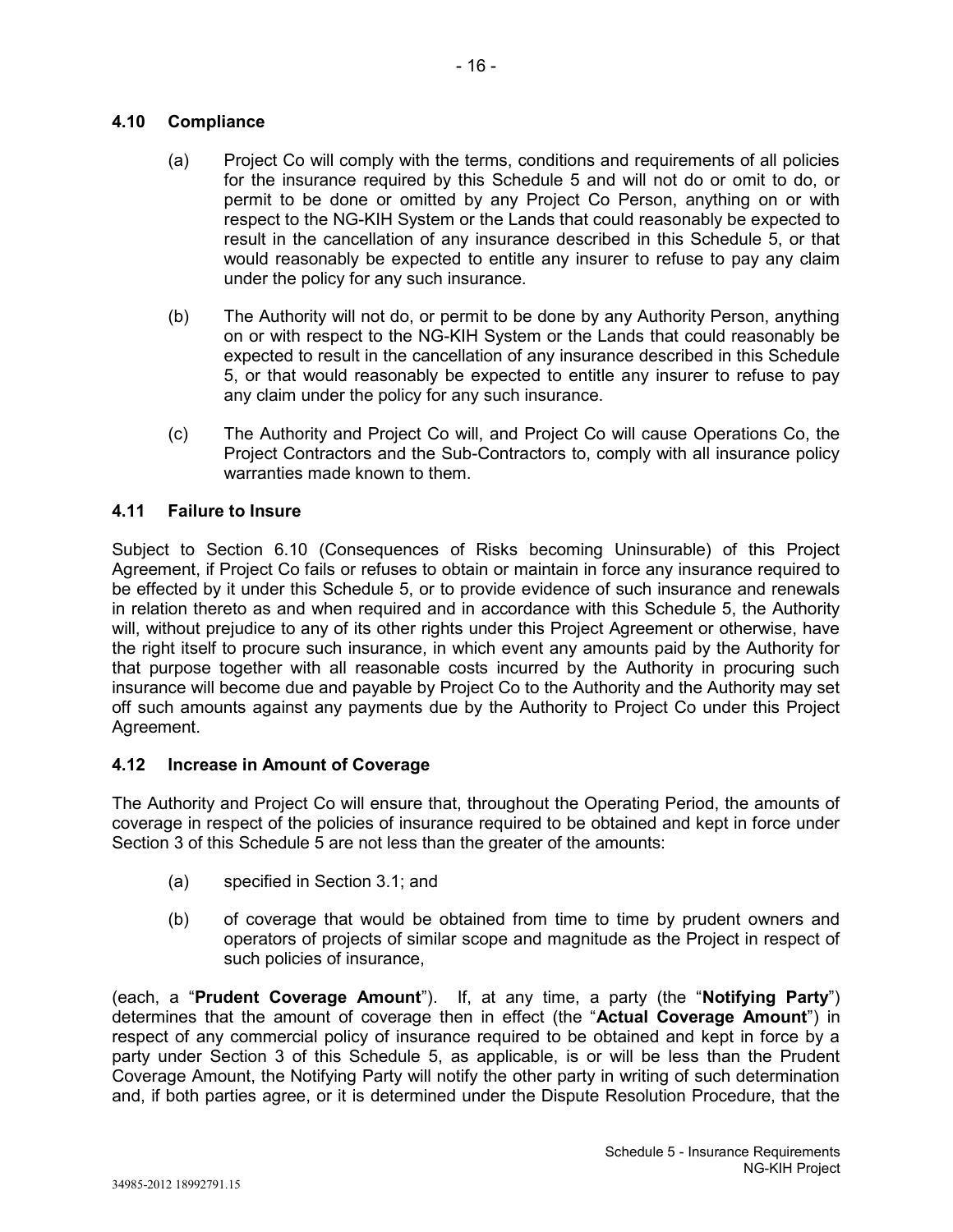## **4.13 Project Contractors and Sub-Contractors**

Project Co will determine the applicable insurance coverage to be obtained by the Project Contractors and Sub-Contractors, provided that such insurance coverages will be consistent with insurance that prudent sub-contractors would be required to maintain for projects of similar scope and magnitude to the Project. Without limiting the generality of the foregoing, Project Co will cause the Project Contractors to take out, maintain in force and extend technology errors and omissions liability insurance during both the Construction Period and the Operating Period.

Actual Coverage Amount is or will be less than the Prudent Coverage Amount, the party responsible for effecting and maintaining such policy of insurance will forthwith cause the amount of coverage in respect thereof to be increased to an amount equal to at least the Prudent Coverage Amount.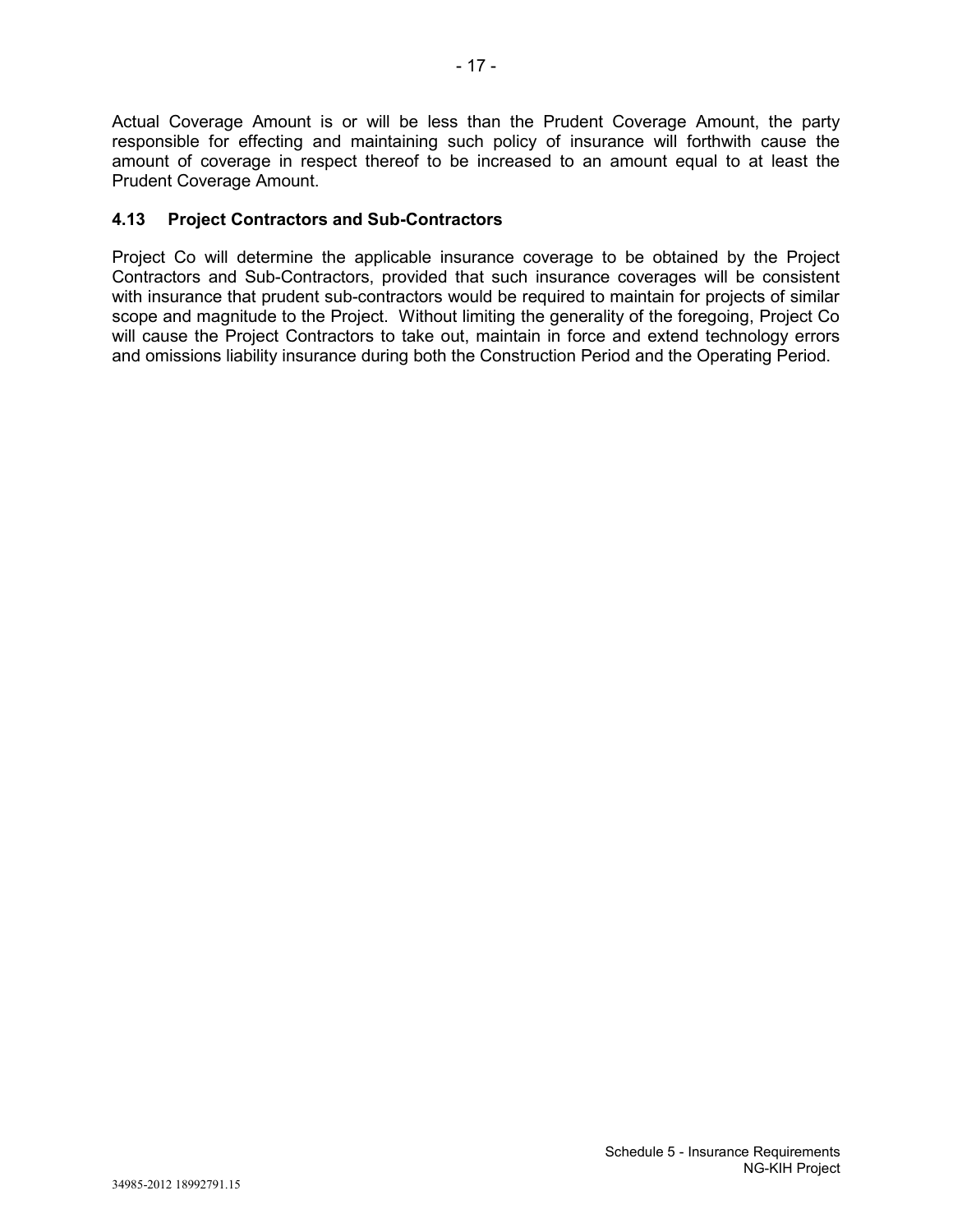## **APPENDIX 5A LENDER ENDORSEMENTS**

With respect to any policy of insurance noted in Schedule 5 as requiring these Lender Endorsements, Project Co will use all reasonable efforts to have the underwriters of such policies include terms and endorsements substantially similar to those set out in this Appendix 5A with such changes and amendments as may reasonably be required in the context of the coverage provided under, and the wording contained in, each such policy.

Notwithstanding any other provision of this Policy, the following endorsement shall apply:

## **1. Definitions**

In this endorsement:

"**Authority**" means The Commonwealth of Kentucky;

"**Collateral Agent**" means U.S. Bank National Association, a national banking association, in its capacity as collateral agent on behalf of itself and the other Senior Secured Creditors;

"**Collateral Agency and Account Agreement**" means the collateral agency and account agreement dated as of September 1, 2015 between Project Co, U.S. Bank National Association, as senior bonds trustee, U.S. Bank National Association, as subordinate bonds trustee, and the Collateral Agent;

"**Insurance Proceeds Account**" has the meaning set out in the Collateral Agency and Account Agreement;

"**Insured**" means those parties so described in the policy declarations;

"**Insurers**" means the insurer or insurers underwriting this Policy;

"**Project**" means the project described in the declarations to this Policy;

"**Project Agreement**" means the project agreement dated September 3, 2015 between Project Co and the Authority relating to the design, construction, financing, operation and maintenance of the NG-KIH System;

"**Project Co**" means KentuckyWired Infrastructure Company, Inc.; and

"**Senior Secured Creditors**" has the meaning given in the Collateral Agency and Account Agreement.

#### **2. Separate Policy**

All the provisions of this Policy (except for those relating to limits of liability) shall operate as if there were a separate policy covering each Insured. Accordingly, the liability of the Insurers under this Policy to any one of the Insured shall not be conditional upon the due observance and fulfillment of any other Insured of the terms of this Policy and of any duties imposed upon it relating thereto and shall not be affected by any failure in such observance or fulfillment of any such other Insured.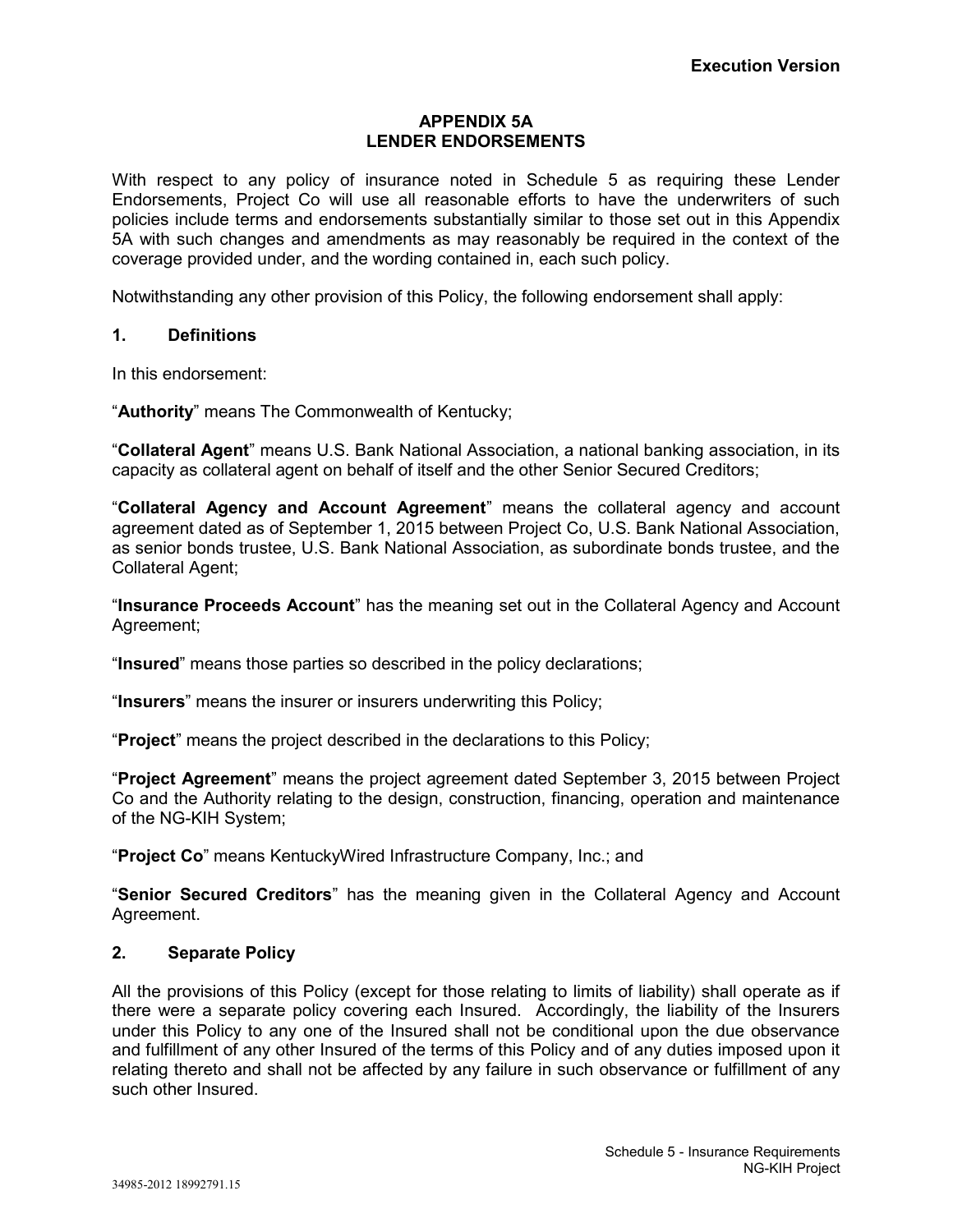#### **3. Interest of the Collateral Agent and the Authority**

- 3.1 The Insurers acknowledge that the Collateral Agent and (in respect of third party liabilities) its officers, directors, employees, secondees and assigns are each additional insureds under this Policy and that the premium specified in this Policy provides consideration for their being insured parties.
- 3.2 The Insurers acknowledge that the Authority and (in respect of third party liabilities) its officers, directors, employees, secondees and assigns are each additional insureds under the sections of this Policy relating to property damage and third party liability risks and that the premium specified in this Policy provides consideration for their being insured parties.

## **4. Liability for Premium**

Neither the Collateral Agent, nor the other Senior Secured Creditors, shall be liable for the payment of any premium under this Policy although they may choose to pay the premium.

## **5. Disclosure**

- 5.1 The Collateral Agent shall have no duty of disclosure to Insurers in relation to the Policy.
- 5.2 The Insurers acknowledge to the Collateral Agent alone that (i) they have received adequate information in order to evaluate the risk of insuring Project Co in respect of the risks hereby insured on the assumption that such information is not materially misleading, (ii) there is no information which has been relied on or is required by Insurers in respect of their decision to co-insure the Collateral Agent or its officers, directors, employees, secondees and assigns, and (iii) in agreeing to enter into this Policy, they have not relied upon or taken into account any information supplied to them by the Collateral Agent. The acknowledgements provided by the Insurers in this Section 5.2 shall have no effect on any rights that Insurers might have had under or in relation to the Policy against any party (including Project Co) other than the Collateral Agent in the absence of such acknowledgements.
- 5.3 Non-disclosure or misrepresentation by one Insured shall not be attributable to any other Insured who did not actively participate in that non-disclosure or misrepresentation. Without prejudice to the protections afforded to the Insured by this endorsement, no one Insured represents or warrants the adequacy or accuracy of any information provided or representation made by or on behalf of any other Insured.

## **6. Non-Vitiation**

6.1 The Insurers undertake to each Insured that the Policy will not be invalidated as regards the rights and interests of such Insured and that the Insurers will not seek to avoid any liability under this Policy because of any act, neglect, error or omission made by any other Insured, including any failure by any other Insured to disclose any material fact, circumstance or occurrence, any misrepresentation by any other Insured or any breach or non-fulfillment by any other Insured of any condition, warranty or provision contained in the policy.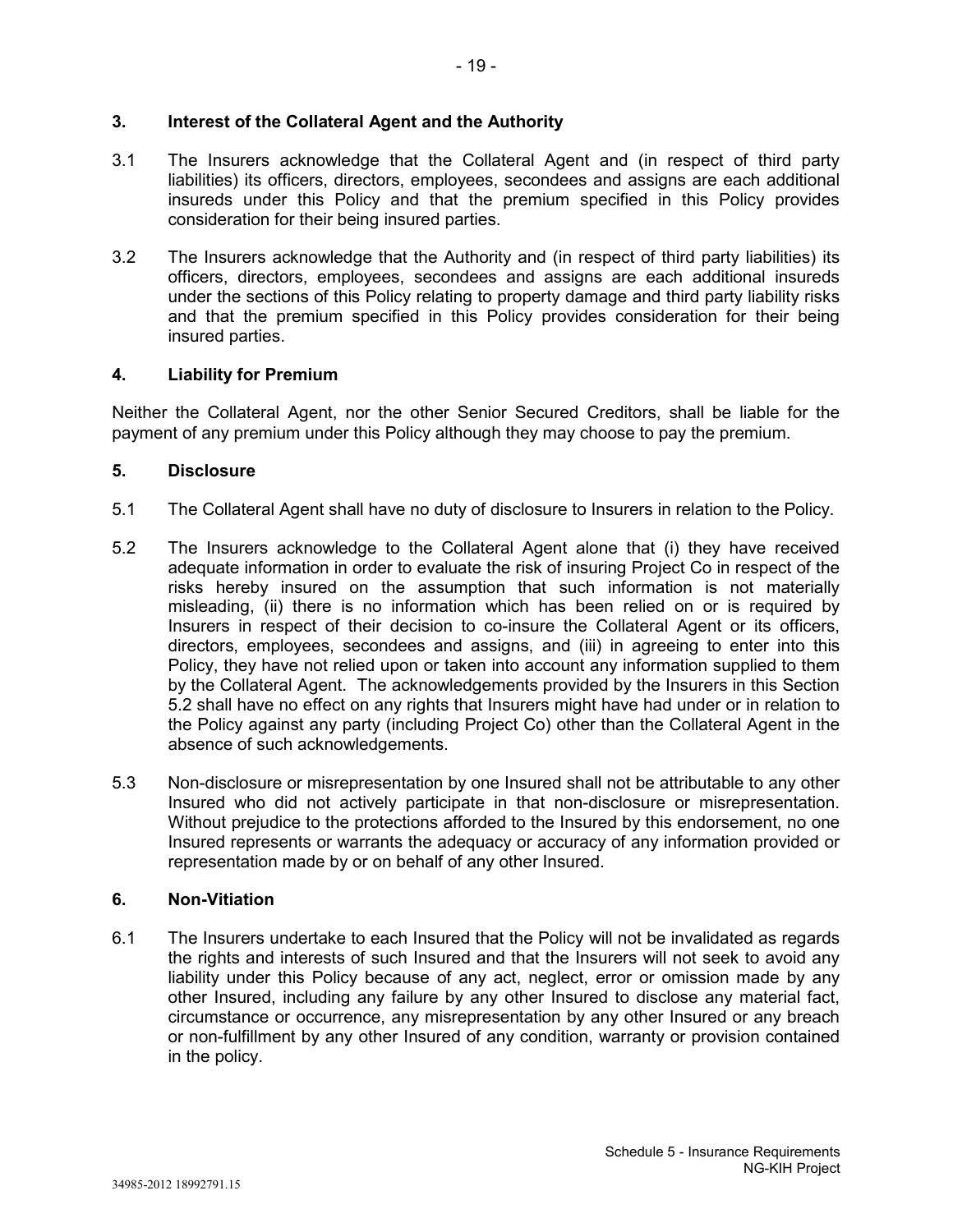6.2 The Insurers agree that no Insured shall be penalized or prejudiced in any way by any unintentional or inadvertent misrepresentation, non-disclosure, want of due diligence or breach of any declaration, terms, condition or warranty of this Policy (together "the Relevant Matter"), but that this shall not apply as regards the individual Insured responsible for the Relevant Matter if that Insured fails to notify the Insurers or the brokers through whom the Policy was placed as soon as reasonably practicable after the management or managers of that Insured become aware or are made aware of the Relevant Matter.

#### **7. Cancellation**

The Insurers agree that they will adhere to the cancellation provisions set out in Section 4.6(a) of Schedule 5 to the Project Agreement.

## **8. Changes in Cover**

The Insurers shall give the Collateral Agent and the Authority at least 30 days' notice in writing before any reduction in cover or increase in excess or deductible under this Policy takes effect. Nothing in this clause shall give the Insurers any right which they do not otherwise have to reduce cover or increase any excess or deductible under this Policy.

## **9. Amendments to Endorsement**

During the term of this Policy, the provisions of this endorsement may only be amended by written agreement between Project Co, the Insurers and the Collateral Agent, such amendment to be endorsed on the Policy.

#### **10. Notice of Claims**

Notice of claim by the Authority, the Collateral Agent or any other party entitled to indemnity under the Policy shall, in the absence of manifest error, be accepted by Insurers as a valid notification of claim on behalf of all other Insureds subject to the full terms of the Policy.

## **11. Claim Payments/Loss Payee**

- 11.1 Payments made in accordance with this Section 11 shall, to the extent of the payment, discharge the Insurers' liability to pay Project Co or any other Insured.
- 11.2 In respect of property and machinery risks only, all claim payments or return premium shall be paid into the Insurance Proceeds Account or to such other account as the Collateral Agent may specify in writing.
- 11.3 In respect of the insurance under this Policy of third party liability risks only, all claim payments in respect of a third party liability shall be paid to person(s) whose claim(s) constitute the risk or liability insured against except in the case where the Insured has properly discharged its liability to such person(s), in which case the claim payment shall be paid to the Insurance Proceeds Account or such account as the Collateral Agent directs in writing.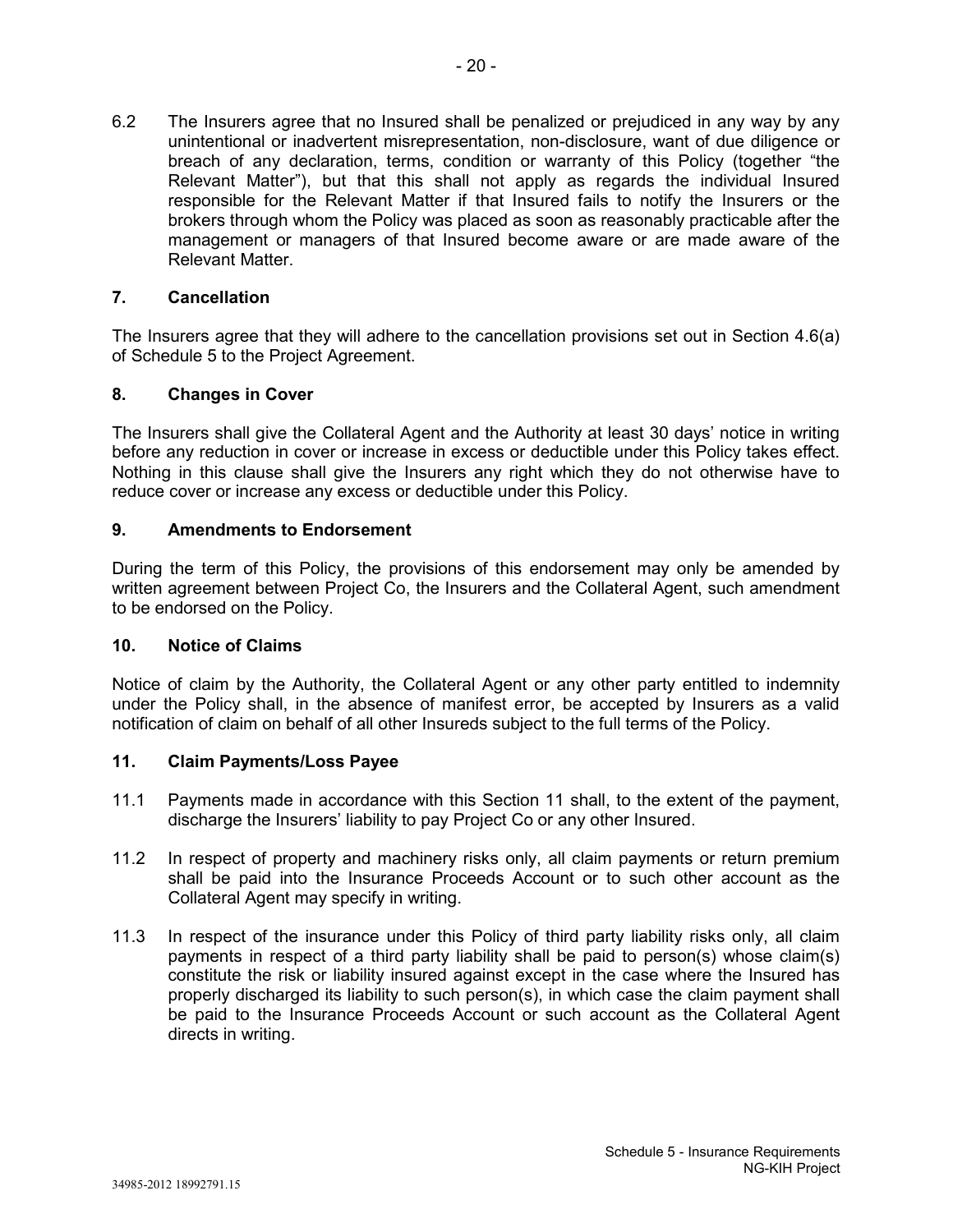- 11.4 In respect of the insurance under this Policy of loss of revenue risks only, all claim payments or return premiums shall be paid to the Insurance Proceeds Account or such other account as the Collateral Agent directs in writing.
- 11.5 Any return premiums shall be paid to the Insurance Proceeds Account or such other account as the Collateral Agent directs in writing.

## **12. Waiver of Subrogation**

The Insurers waive all rights of subrogation howsoever arising which they may have or acquire against any Insured described within the appropriate Schedules arising out of any occurrence in respect of which any claim is admitted and is insured hereunder for the benefit of such Insured except against any:

- (a) such Insured (or officer, director, employee, agent or assign) who has caused or contributed to such an occurrence or claim by fraud, deliberate misrepresentation, deliberate non-disclosure or deliberate breach of policy condition; or
- (b) consultant or equivalent professional party to the extent that their professional errors, omissions or activities not covered by this Policy have caused or contributed to a loss covered under this Policy; or
- (c) supplier or manufacturer to the extent that their errors, omissions or activities not covered by this Policy have caused or contributed to a loss covered under this Policy; or
- (d) such Insured to the extent that they are entitled to recover in respect of a loss under cover falling within sub-clause 13(a)–(e) below (or would be so insured if cover in the terms set out in this Policy had not been taken out).

#### **13. Primary Insurance**

The Insurers agree that this insurance provides the primary cover for risks insured under this Policy. In the event that any risk insured under this Policy is also insured under any other policy of insurance effected by any Insured, the Insurers agree to indemnify the Insured as if such other policy of insurance did not exist except in respect of:

- (a) excess layers of third party cover effected specifically for the Project;
- (b) any third party liability claim against the Insured which exceeds the applicable limit of indemnity under this Policy, in which case the liability of the Insurers for additional legal costs and expenses shall be limited to the proportion that the applicable limit of indemnity bears to the total claim against the Insured;
- (c) any claim under this Policy to which a Marine 50/50 Clause applies, if any;
- (d) any claim made under a Contingent Motor Liability extension to this Policy, if any; or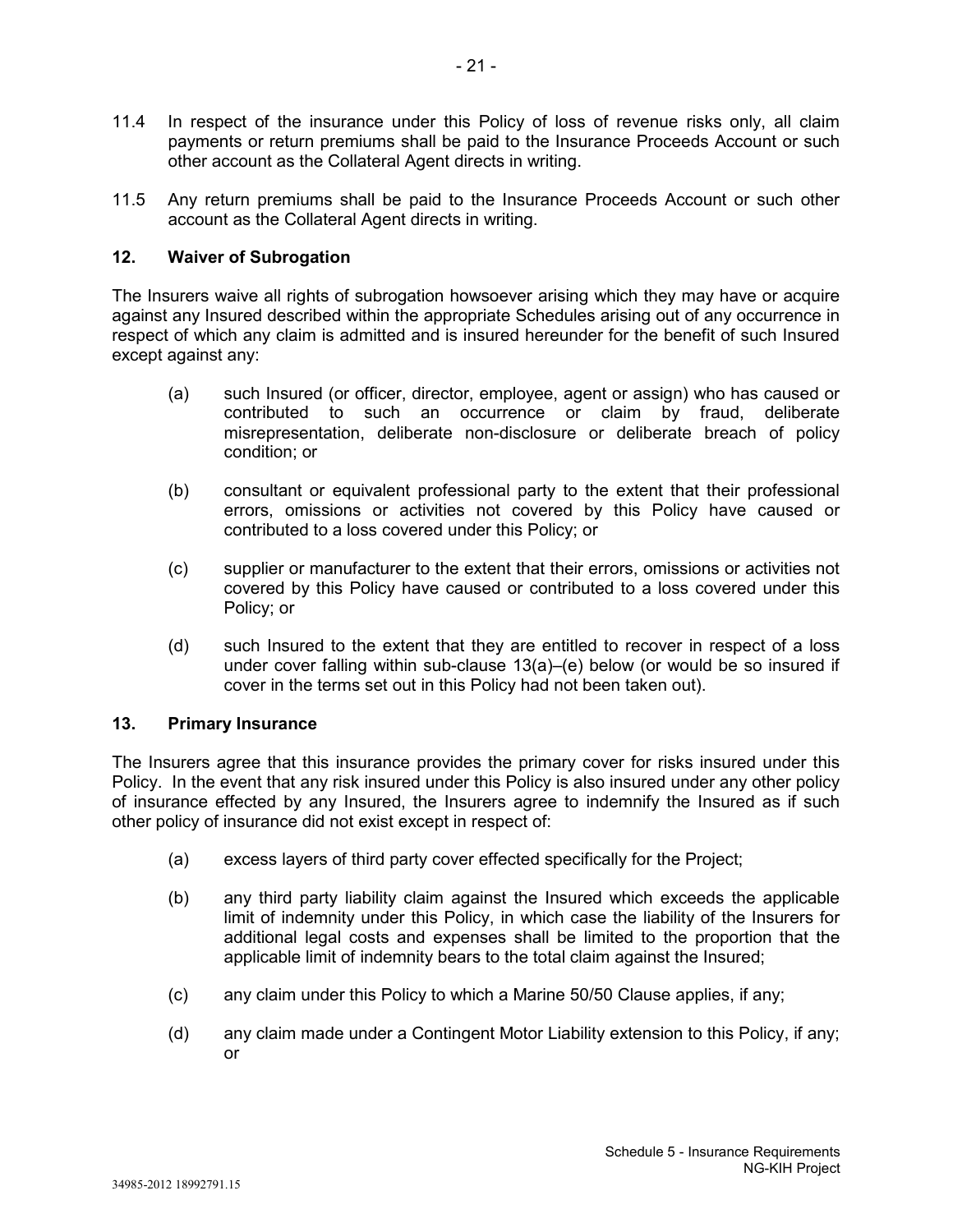- (e) any claim relating to a loss which is insured against (or would be insured but for a double insurance provision or similar or the application of a deductible) under:
	- (i) any other policy specifically effected for the construction or operational phase(s) of the Project; or
	- (ii) a latent or inherent defects policy or engineering or mechanical breakdown policy specifically effected for the Project;

or a related business interruption insurance policy.

## **14. Notice of Security Interest**

The Insurers acknowledge that, by an assignment contained in a general security agreement dated on or about the date hereof, Project Co assigned by way of security to the Collateral Agent all benefits and rights in respect of this insurance and all claims and returns of premiums in respect thereof to which the Insured is or may at a future time become entitled. The Insurers confirm that they have not been notified of any other assignment of or security interest in Project Co's interest in this insurance.

## **15. Notice**

- 15.1 All notices or other communications under or in connection with the Policy will be given by fax, email or post. Any such notice given by Insurers will be deemed to be given on the earlier of:
	- 15.1.1 if by fax or email, when transmitted but only if the sender's fax machine confirms successful transmission (if applicable); and
	- 15.1.2 if by post, within 2 business days of release from the relevant Insurer's office.
- 15.2 The address, fax number and email address of the Collateral Agent for all notices under or in connection with the Policy are those notified from time to time by the Collateral Agent for this purpose to the insurance broker at the relevant time. The initial address, fax number and email address of the Collateral Agent is as follows:
	- Address: U.S. Bank National Association Global Corporate Trust Services One Financial Square Louisville, KY 40202

| Fax No:    | 502-562-6371               |
|------------|----------------------------|
| Attention: | Amy Anders, Vice President |
| Email      | amy.anders@usbank.com      |

15.3 The address and email address of the Authority for all notices under or in connection with the Policy are those notified from time to time by the Authority for this purpose to the insurance broker at the relevant time. The initial address and email address of the Authority is as follows:

Address: The Commonwealth of Kentucky